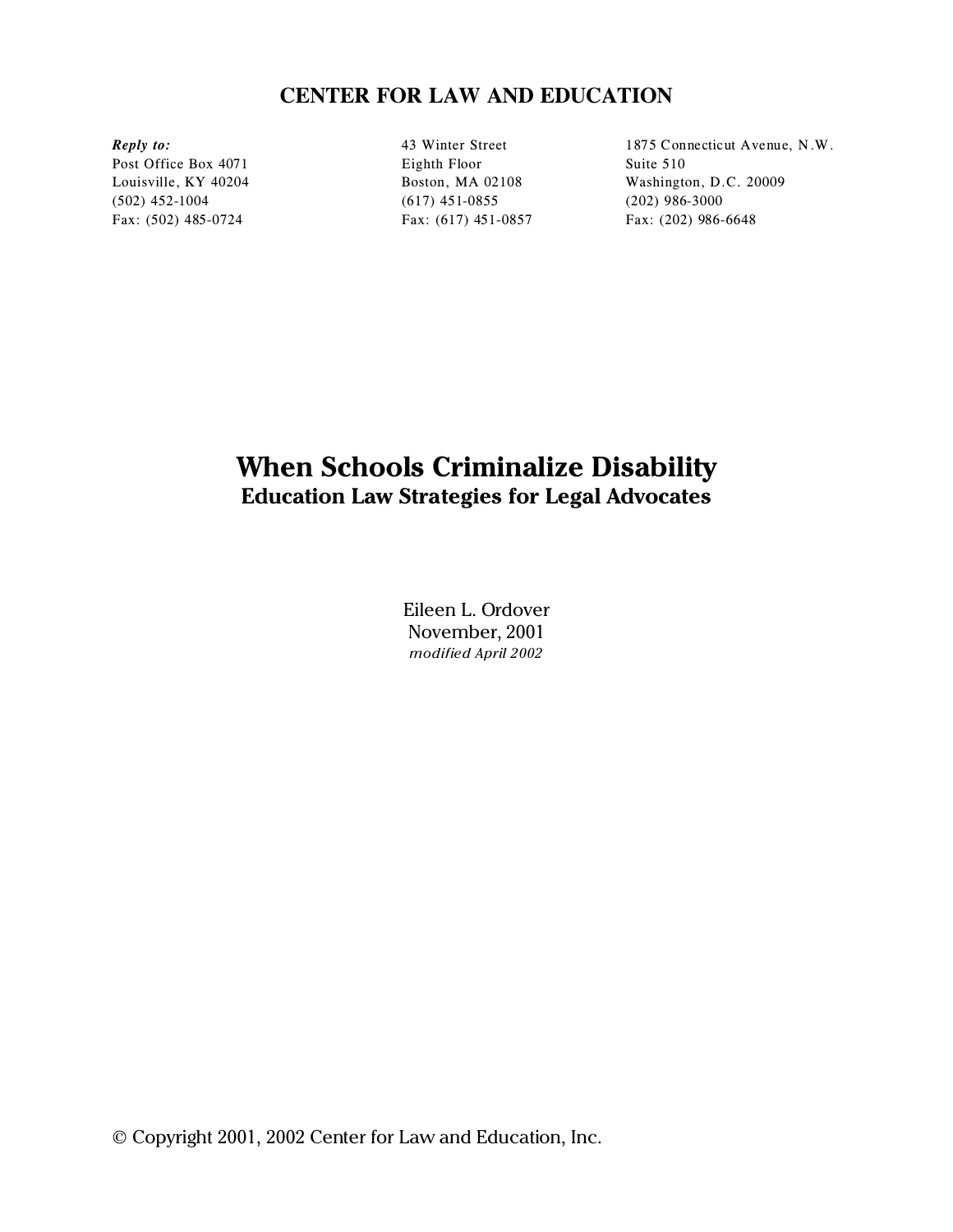# **CONTENTS**

|      | <b>Introduction and Overview</b>                                               | iii            |  |
|------|--------------------------------------------------------------------------------|----------------|--|
|      | Background                                                                     | iii            |  |
|      | <b>Legal Context</b>                                                           | iv             |  |
|      | Legal Theories and Issues to be Explored                                       | $\mathbf{V}$   |  |
|      | What is a "crime report"?                                                      | vii            |  |
| I.   | <b>Challenging the Propriety of School-filed Delinquency Petitions</b>         |                |  |
|      | and Crime Reports Under IDEA: The Relevance of 20 U.S.C. $\S 1415(k)(9)$       | $\mathbf{1}$   |  |
| II.  | <b>Challenging the Propriety of School-filed Delinquency Petitions</b>         |                |  |
|      | and Crime Reports Under IDEA: Viewing the Delinquency Petition or Crime Report |                |  |
|      | in the Context of the School System's Overall Response to Behavioral           |                |  |
|      | <b>Manifestations and Needs</b>                                                | $\bf{3}$       |  |
|      | <b>Illustrative Hypotheticals</b>                                              | $\overline{4}$ |  |
|      | <b>Legal Analysis</b>                                                          | $\overline{5}$ |  |
|      | Application to Hypotheticals and Anticipated Defenses                          | 14             |  |
|      | <b>Strategy and Case Development Issues</b>                                    | 22             |  |
| III. | <b>Challenging the Propriety of School-filed Delinquency Petitions</b>         |                |  |
|      | and Crime Reports Under IDEA: Using IDEA as the Source of an Obligation to     |                |  |
|      | Make an Individualized Determination that Particular Behavior is a "Crime"     | 26             |  |
|      | <b>Illustrative Hypothetical</b>                                               | 26             |  |
|      | <b>Legal Analysis</b>                                                          | 27             |  |
|      | <b>Anticipated Defenses</b>                                                    | 27             |  |
|      | Application to Hypothetical                                                    | 29             |  |
|      | <b>Strategy and Case Development Issues</b>                                    | 30             |  |
| IV.  | <b>Challenging the Propriety of School-filed Delinquency Petitions</b>         |                |  |
|      | and Crime Reports Under IDEA: Characterizing the Resort to the Juvenile Court  |                |  |
|      | or Police as Impermissible Circumvention of IDEA Provisions Regarding          |                |  |
|      | <b>Students Schools Deem Dangerous</b>                                         | 31             |  |
|      | <b>Legal Analysis</b>                                                          | 31             |  |
|      | Outside intervention from a court - Honig v. Doe                               | 32             |  |
|      | Outside intervention from a due process hearing officer                        | 34             |  |
|      | Anticipated defenses                                                           | 34             |  |
|      | <b>Strategy and Case Development Issues</b>                                    | 35             |  |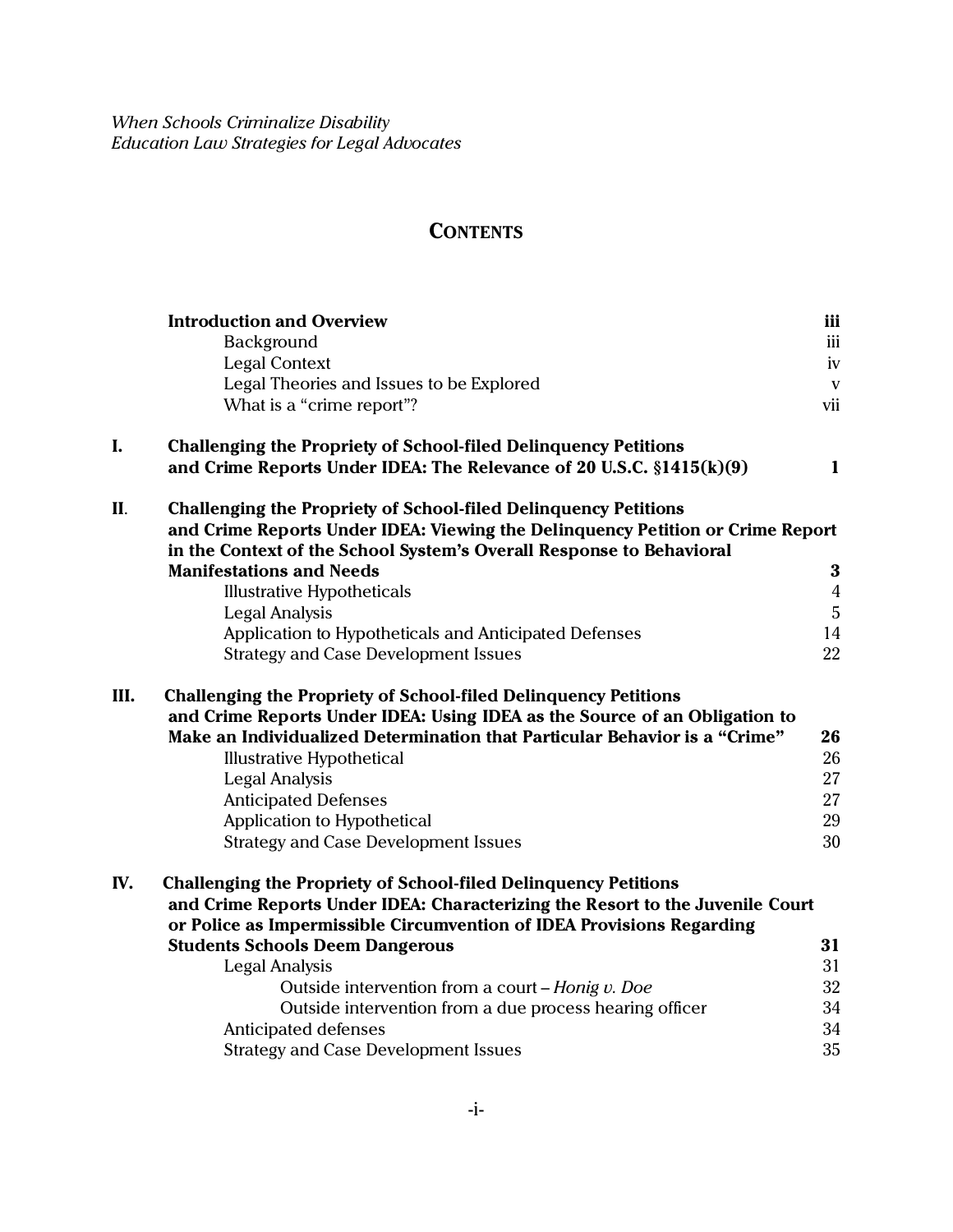| V.              | Challenging the the Propriety of School-filed Delinquency Petitions and Crime                                                             |    |
|-----------------|-------------------------------------------------------------------------------------------------------------------------------------------|----|
|                 | Reports: Approaches Under Section 504 and the ADA                                                                                         | 36 |
|                 | <b>Illustrative Hypotheticals</b>                                                                                                         | 36 |
|                 | <b>Legal Analysis and Anticipated Defenses</b>                                                                                            | 37 |
|                 | Different treatment                                                                                                                       | 38 |
|                 | Adverse treatment based upon status                                                                                                       | 39 |
|                 | Reasonable accommodation and modification of policies, practices<br>and procedures                                                        | 40 |
|                 | Criteria or methods of administration that discriminate                                                                                   | 42 |
|                 | <b>Strategy and Case Development Issues</b>                                                                                               | 44 |
|                 | Individual cases                                                                                                                          | 44 |
|                 | <b>Broader challenges</b>                                                                                                                 | 45 |
|                 |                                                                                                                                           |    |
| VI.             | Re-directing the Proceedings from the Delinquency System to the Education                                                                 |    |
|                 | <b>Law System: Three Contexts</b>                                                                                                         | 48 |
|                 | "Appropriate" Relief                                                                                                                      | 49 |
|                 | Redirecting as Part of a Combined Delinquency Defense/Education                                                                           |    |
|                 | Advocacy Strategy Challenging the Propriety of the School-initiated                                                                       |    |
|                 | Delinquency Petition or Crime Report                                                                                                      | 51 |
|                 | Redirecting When There Does Not Appear to be a Viable Claim that<br>the School Unlawfully Initiated the Delinquency Petition or the Crime |    |
|                 | <b>Report that Prompted It</b>                                                                                                            | 55 |
|                 | Redirecting When Education Advocacy Begins Only After Critical Points                                                                     |    |
|                 | in the Delinquency Proceeding Have Already Passed                                                                                         | 56 |
| VII.            | <b>Final Notes</b>                                                                                                                        | 59 |
|                 | Emerging Issues Under the Family Educational Rights and Privacy Act                                                                       | 59 |
|                 | School System Responsibility When Employees File as Individuals                                                                           | 60 |
|                 | The Ongoing Right to FAPE                                                                                                                 | 61 |
|                 | The Ongoing Right to an Education That Meets Legal Standards for Quality                                                                  | 62 |
| <b>Appendix</b> | <b>Guiding Principles and Criteria for School Policies on</b>                                                                             |    |
|                 | <b>Crime Reports</b><br>App.-1                                                                                                            |    |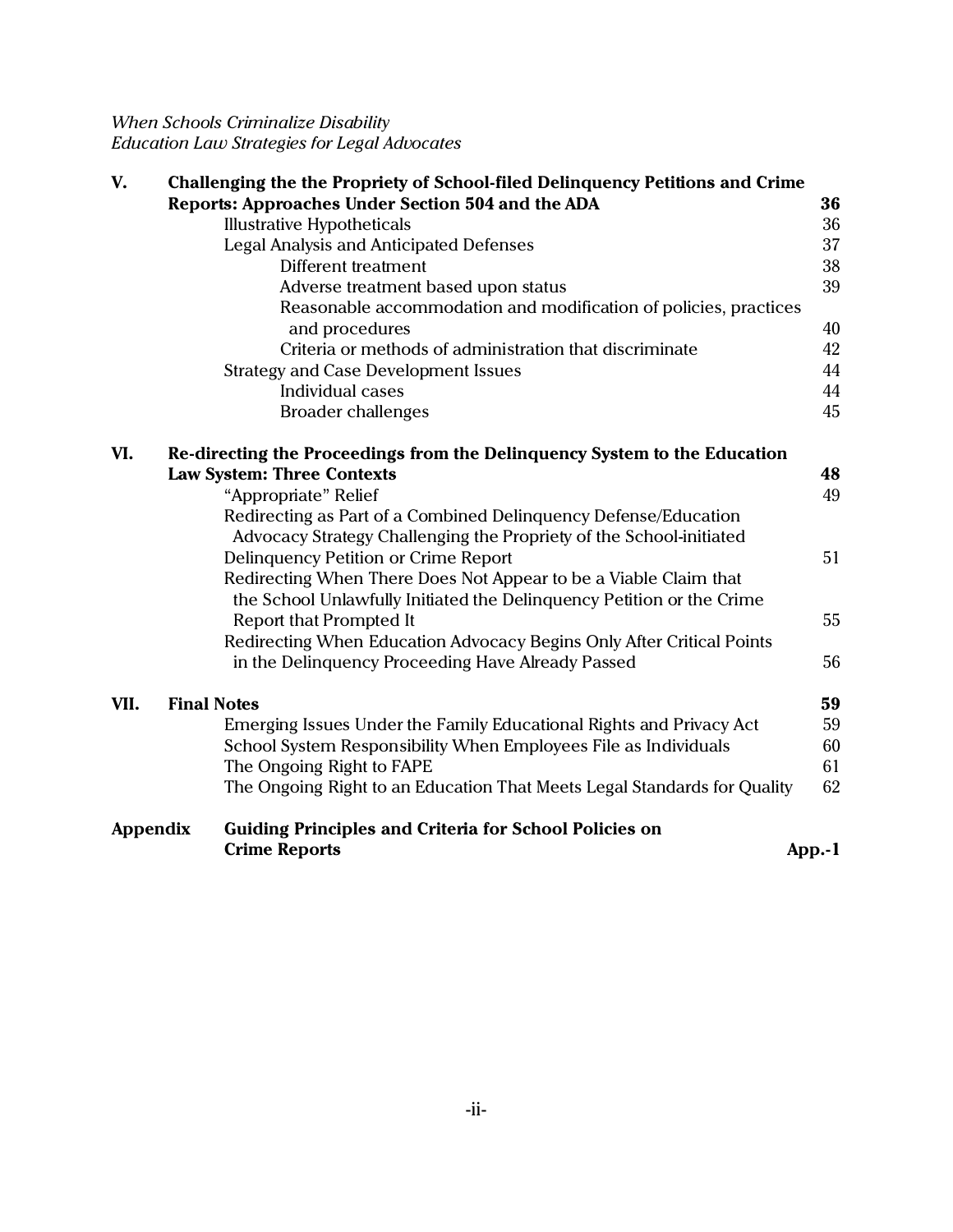### **INTRODUCTION AND OVERVIEW**

#### *Background*

In 1988, the U.S. Supreme Court ruled in *Honig v. Doe*<sup>1</sup> that what is now called the Individuals with Disabilities Education Act, or IDEA, $^{\rm 2}$  prohibits school systems from unilaterally removing from their educational placements students with disabilities deemed disruptive or dangerous by school officials. In the years since, many school systems have achieved the same result by characterizing in-school, disability-related behavior as criminal and involving the courts or the police. Often the in-school behavior forming the basis for the school's delinquency petition or crime report is related not only to disability, but to the consequences of the school system's own failure to provide appropriate educational and related services. No national data collections require school systems to report on the number of delinquency petitions or crime reports they file against students with disabilities, making it difficult to precisely gauge the depth and breadth of this problem. The experience of civil and defense attorneys and other advocates, however, suggests that it is national in scope.<sup>3</sup>

Court involvement takes an enormous toll on even those students who are ultimately vindicated, or against whom prosecutions are dropped as a result of juvenile court intake, screening, diversion or other procedures. Students who are adjudicated delinquent all too often end up incarcerated in settings in which they do not, or cannot, receive the free appropriate public education to which IDEA entitles them. Even prior to adjudication, students often spend significant amounts of time in pre-trial detention, without appropriate services. And for those who remain in the

<sup>1</sup> 484 U.S. 305 (1988).

2 20 U.S.C. §1400 *et seq.*

 $3$  For example, the Center for Law and Education has been apprized that schoolinitiated juvenile justice involvement is a significant problem by advocates working in all regions of the country, including the states of Alabama, Arizona, California, Connecticut, Florida, Georgia, Idaho, Kentucky, Massachusetts, Minnesota, Mississippi, New Hampshire, New Mexico, Oregon, Pennsylvania, Tennessee, and Texas. Published due process hearing decisions and U.S. Department of Education/Office for Civil Rights complaints related to this issue have involved school systems in at least Arkansas, Florida, Georgia, Louisiana, Pennsylvania, South Carolina, Tennessee and Texas.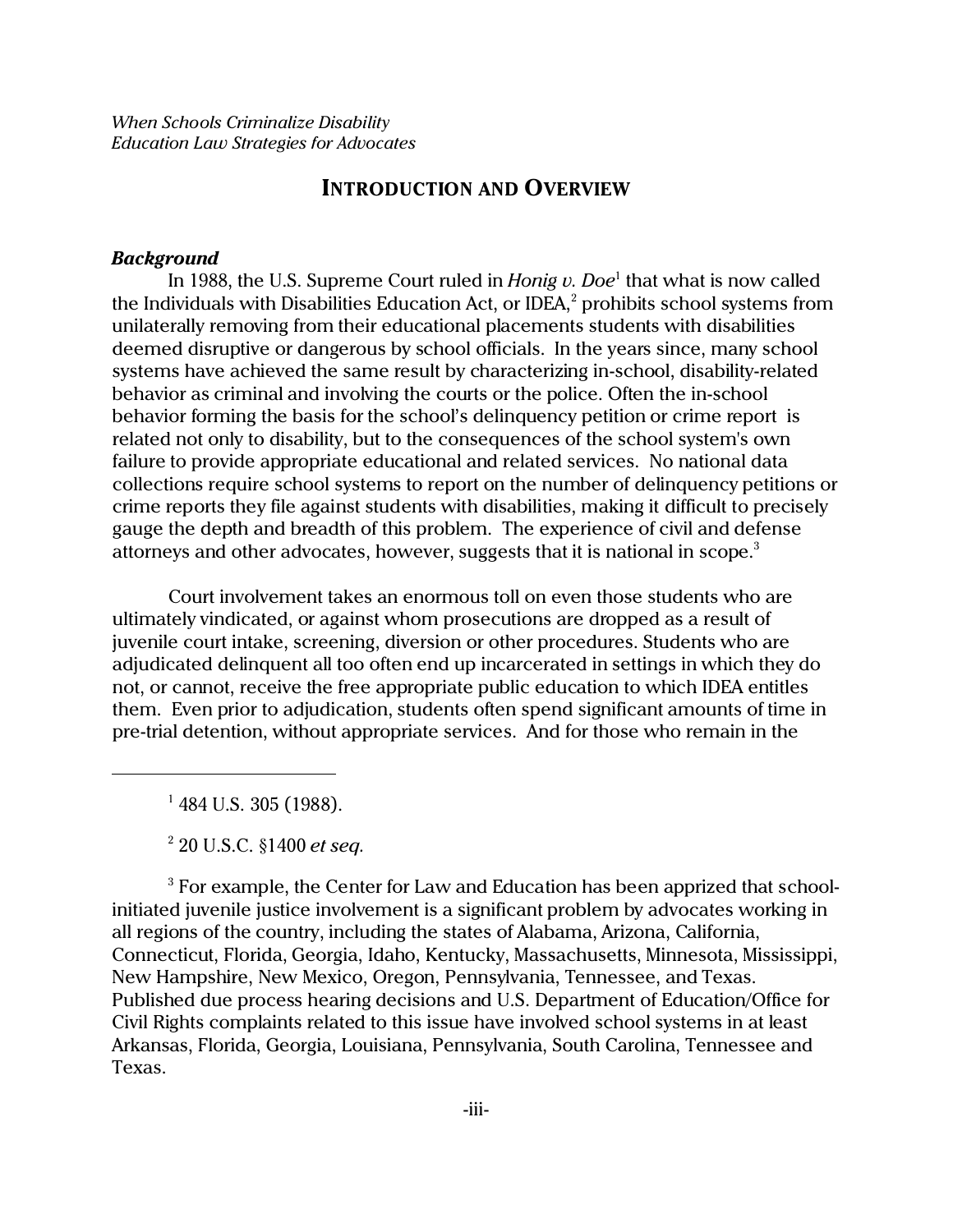community, a school's treating behavior as a crime is often accompanied by other actions and omissions that violate legal rights to a quality education as well as protections against improper discipline.

### *Legal Context*

Although the problem of school-initiated court-involvement is longstanding, there is little case law on the issue, and scant legal precedent with which to work in combating school system abuse of the juvenile justice system. Furthermore, the Individuals with Disabilities Education Act Amendments of 1997 complicated the legal analyses developed (but not necessarily tested through litigation) prior to their enactment. And even before the 1997 legislation,<sup>4</sup> there was not a single, overarching legal rule or claim upon which advocates might have relied to argue that it is unlawful for school personnel to file or cooperate in the filing of crime reports or delinquency petitions against children with disabilities, or that juvenile courts cannot or, in the exercise of their discretion, should not, entertain such petitions. Rather, potential legal strategies depended, as they continue to depend, upon multiple factors, among them the point in the process at which advocates intervene;<sup>5</sup> the child's educational history, academic and behavioral; the services the school system has or has not provided to address the child's academic and behavioral needs over time; the nature and severity of the child's disability; the school's overall response to the behavior or incident that triggered the petition or crime report; the identity of the individual filing or seeking the filing of the petition; the school system's policies, practices and procedures regarding the filing of charges; and the details of the state's juvenile code.

These uncertainties pose significant challenges for attorneys representing students targeted by school-filed petitions or crime reports. Nonetheless, promising strategies remain to be further explored and developed.

 $^4$  The 1997 amendments to IDEA added a provision stating that "[nothing in this  $\,$ part shall be construed to prohibit an agency from reporting a crime committed by a child with a disability to appropriate authorities or to prevent State law enforcement and judicial authorities from exercising their responsibilities with regard to the application of Federal and State law to crimes committed by a child with a disability." *See* 20 U.S.C. §1415(k)(9)(A).

 $^5$  E.g., filing of the petition, assumption of jurisdiction by the court, adjudication, disposition, post-disposition.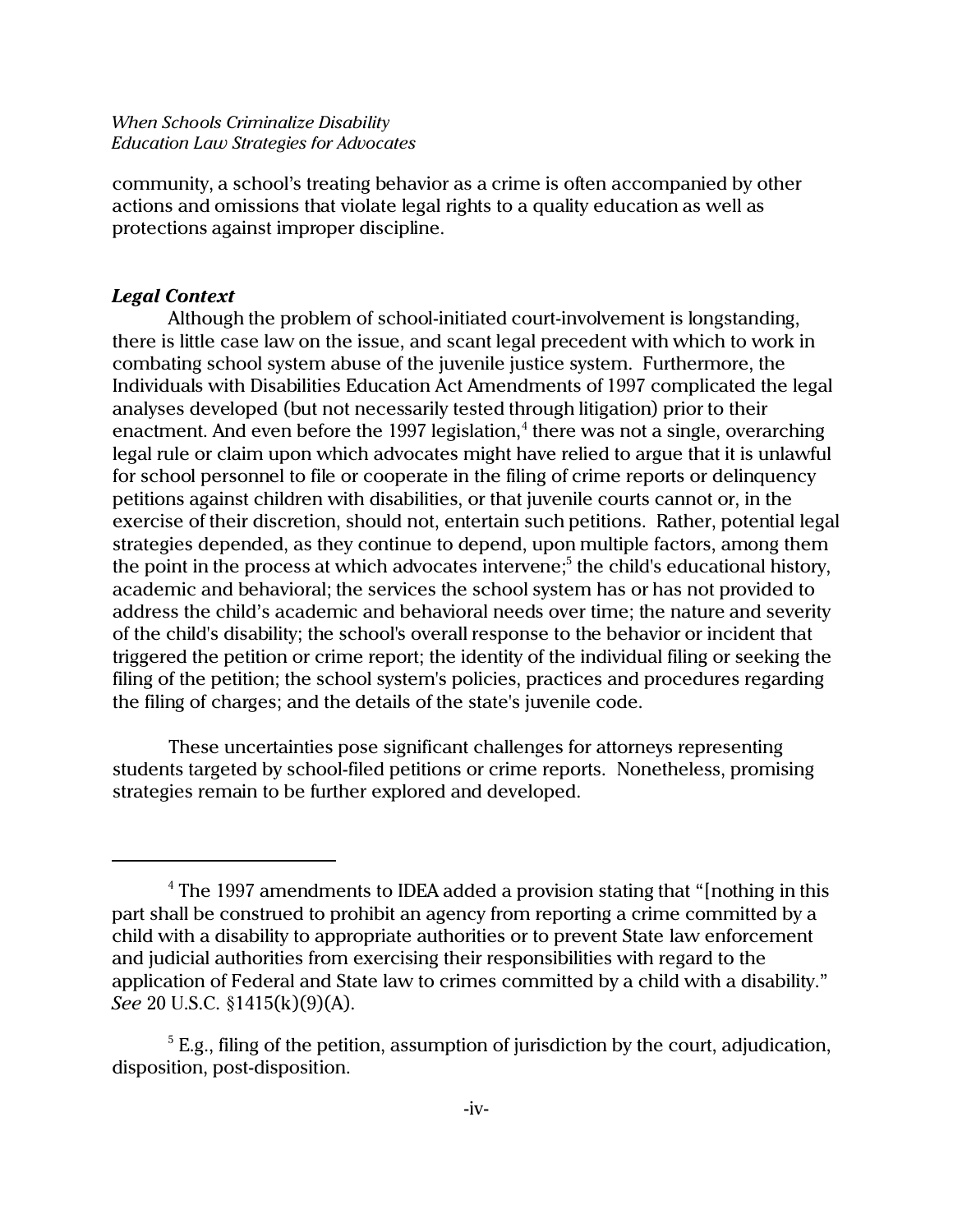## *Legal Theories and Issues to be Explored*

The materials that follow are intended to assist in developing this emerging area of law. The approaches they explore, while well-grounded in law, have not all been tested in the courts. They are not a comprehensive treatment of all topics related to the education rights of students targeted for prosecution by their schools. Rather, they focus on using education advocacy based on IDEA, Section 504 of the Rehabilitation Act and Title II of the Americans with Disabilities Act to

- $\blacktriangleright$  hold local schools accountable when they criminalize the behavior for which they are legally obligated to provide appropriate educational services
- < obtain better outcomes for clients in the juvenile courts
- **EXECUTE:** enforce schools' obligation to address behavioral issues as educational ones, and
- $\rightarrow$  reduce the risk of future school-initiated delinquency petitions or crime reports.

Chapter I, as a prelude to examining IDEA-based challenges to school-initiated juvenile court involvement in Chapters II through IV, discusses in general the relevance of language added to IDEA in 1997 regarding the reporting of crimes alleged to have been committed by a child with a disability. Chapters II through IV then examine, respectively, three potential approaches to challenging as improper under IDEA school-initiated delinquency petitions and crime reports based upon in-school, disability-related behavior. Each approach revolves around school system circumvention of its IDEA-based obligations to students, as follows:

Chapter II -- Viewing the delinquency petition or crime report in the context of the school system's overall response to the student's behavioral manifestations and needs, and challenging the school's treatment of behavior manifestations as a crime in this context as a violation of the substantive obligation to provide a free appropriate public education (FAPE).

Chapter III – Using IDEA as the source of an obligation to make an individualized determination that particular behavior is a "crime" before treating it as such.

Chapter IV – Characterizing the resort to the juvenile court and/or police as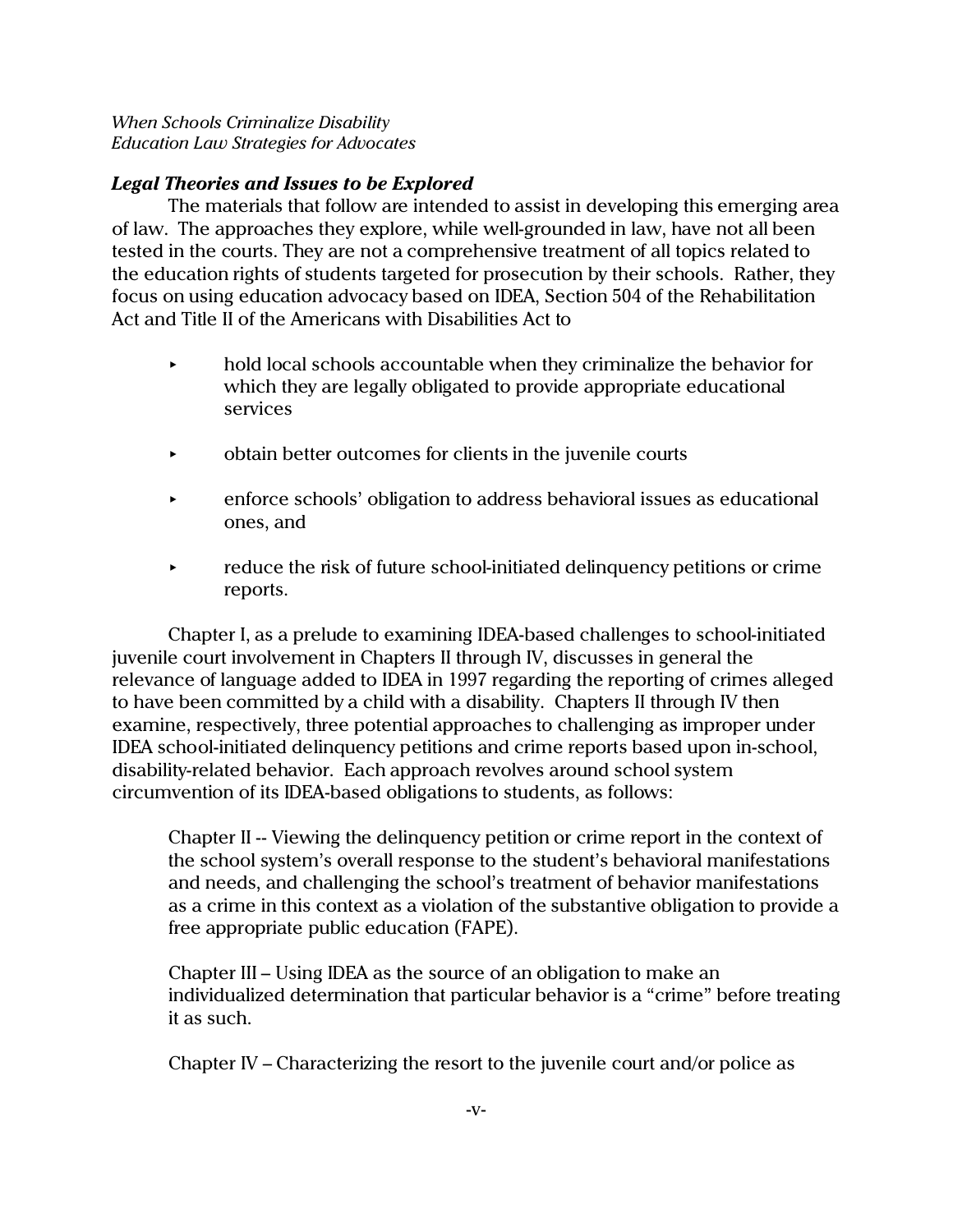impermissible circumvention of IDEA provisions regarding students schools deem dangerous.

Chapter V looks at potential legal claims based on Section 504 of the Rehabilitation Act of 1973 and Title II of the Americans with Disabilities Act, targeting the manner in which schools exercise their judgment in characterizing particular behavior as a "crime."

Chapters II - V each begin with one or more brief hypotheticals illustrating a circumstance that might warrant the approach under consideration, followed by the supporting legal analysis (including anticipated defenses) and consideration of selected strategy and case development issues. In exploring these theories and the illustrative hypotheticals accompanying them, these materials do not intend to, and in fact do not, set out a comprehensive approach for addressing the hypothetical situation posed. Nor are any of the hypotheticals intended to illustrate all of the complexities of real-life cases. Rather, each of these highly fact-specific theories constitutes one option for advocates to consider, explore, develop, adapt, modify, combine with others, reject, etc. in light of the unique circumstances facing a particular client.<sup>6</sup>

Chapter VI explores how re-directing the proceedings from the delinquency system to the education law system can protect clients and improve legal and educational outcomes, in three common contexts. Chapter VII flags an emerging issue under the Family Educational Rights and Privacy Act, or FERPA, concerning information sharing among schools and other agencies involved with youth deemed "at-risk" of juvenile justice involvement. It then notes other miscellaneous issues that, while beyond the scope of these materials, are critical to enforcing the rights of courtinvolved students and holding schools accountable.

Finally, a compilation of guiding principles and criteria for school policies regarding the filing of delinquency petitions and crime reports appears in the Appendix.

### *What is a "crime report"?*

 $^{\rm 6}$  In addition to the specific facts of the case, these unique circumstances may also include considerations and determinations specific to state education or juvenile law, relevant interpretations of federal education law by the courts of the jurisdiction, etc.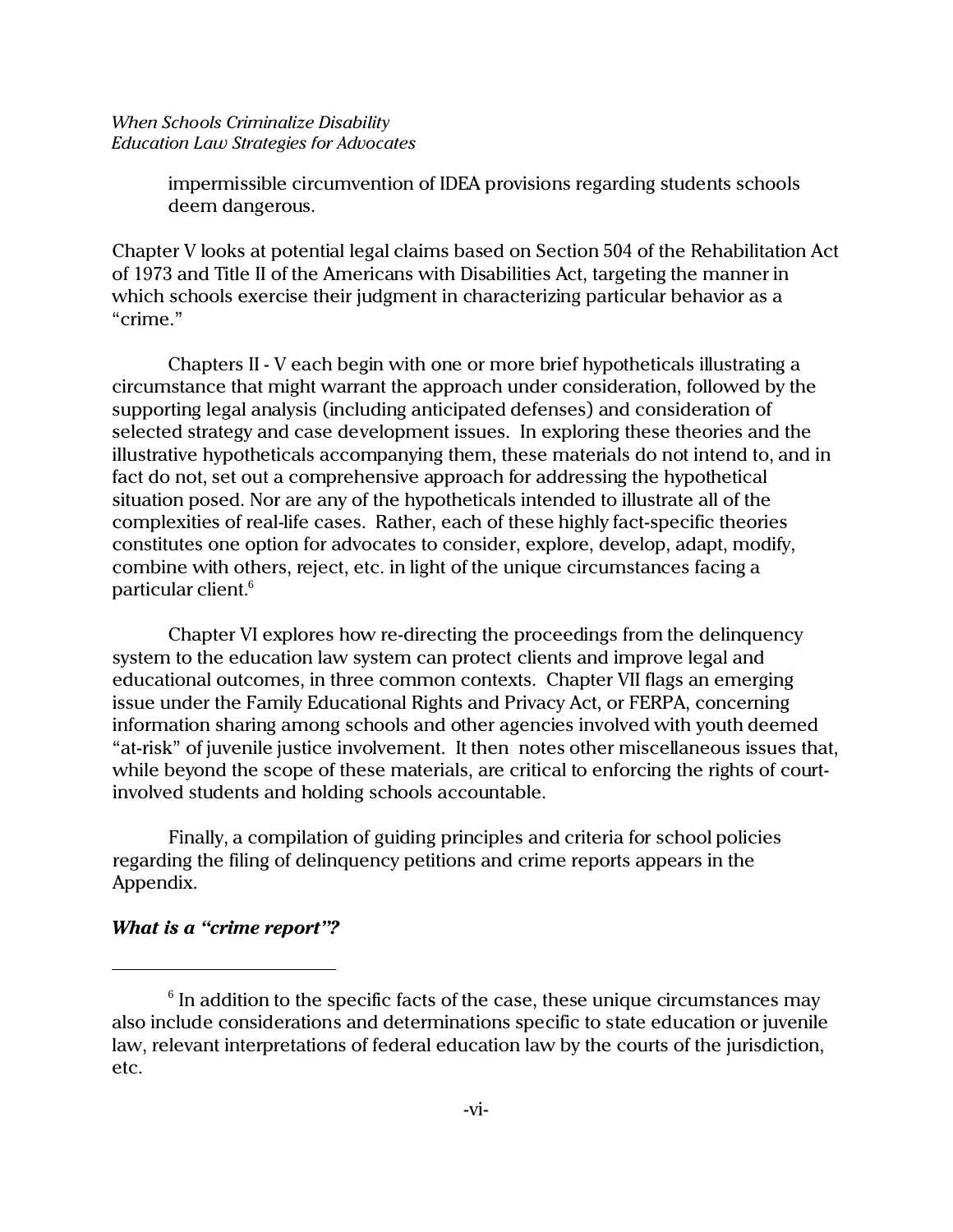In addition to school-filed delinquency petitions, these materials refer to and address school-filed "crime reports" or "police reports," and similar terms. By these terms, we mean reports of incidents made after the fact, as distinguished from calls to the police for immediate assistance in a bona fide safety emergency. Our analyses under IDEA, §504 and the ADA assume that these laws permit school officials to request police or other appropriate intervention where necessary to defuse a dangerous situation in a bona fide emergency, while the child's behavior is presenting an immediate, substantial physical danger to self or others that cannot be abated through the individualized crisis prevention and intervention services required under these laws. $7$ 

 $\mathrm{^{7}}$  In regard to crisis intervention and prevention, see Chapter II of these materials at note 25.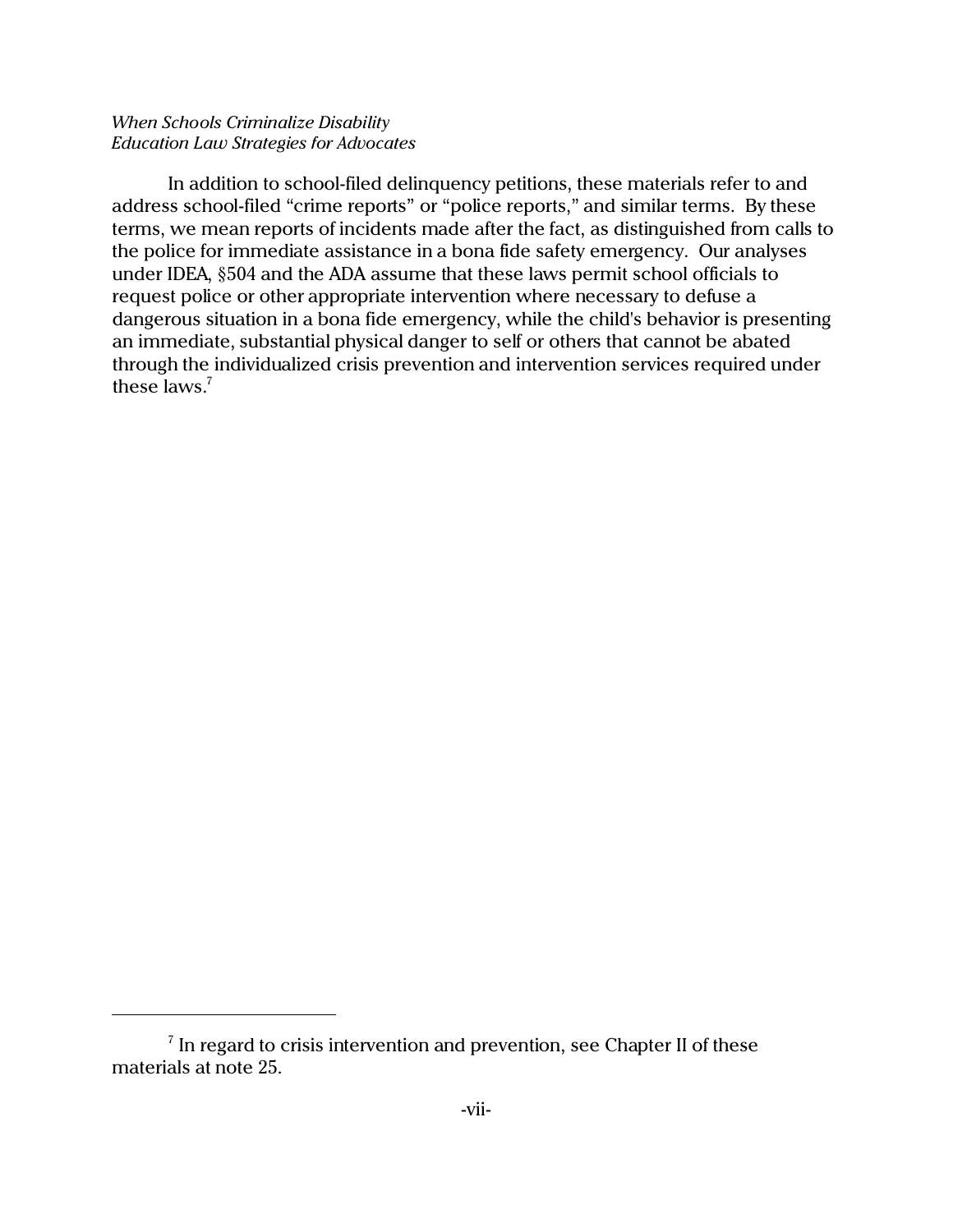## **CHAPTER I**

# **CHALLENGING THE PROPRIETY OF SCHOOL-FILED DELINQUENCY PETITIONS AND CRIME REPORTS UNDER IDEA: THE RELEVANCE OF 20 U.S.C. §1415(K)(9)**

In 1997, Congress added to IDEA language concerning the reporting of crimes alleged to have been committed by a student with a disability. The subsequent experience of students and their advocates suggests that many school systems have seized upon that language – codified at 20 U.S.C.  $\S1415(k)(9)$  – as an affirmative authorization to file delinquency petitions, report student behavior to police and otherwise respond to the behavioral manifestations of disability by propelling students into the criminal justice system. In addition,  $\S1415(k)(9)$  may be anticipated as a defense to any IDEA-based legal challenge to the propriety of a school-filed delinquency petition or crime report. Thus before turning in Chapters II, III and IV to specific approaches for using IDEA to mount such challenges, we briefly discuss here the relevance of 20 U.S.C.  $\S 1415(k)(9)(A)$ . The application of  $\S 1415(k)(9)(A)$  is then discussed in more detail as appropriate in the context of each of the three broad legal approaches examined in Chapters II through IV.

Entitled "Referral to and Action By Law Enforcement and Judicial Authorities," 20 U.S.C. §1415(k)(9)(A) states that

"[n]othing in this part shall be construed to prohibit an agency from reporting a crime committed by a child with a disability to appropriate authorities or to prevent State law enforcement and judicial authorities from exercising their responsibilities with regard to the application of Federal and State law to crimes committed by a child with a disability."

As an initial matter, it is important to note that nothing in the plain language of §1415(k)(9) affirmatively grants a school system actual permission to do anything. Rather, the section simply acts as a construction clause, stating merely that nothing in Part B of IDEA is to be construed to prohibit the "reporting" of a "crime" to "appropriate" authorities. Thus the relevance of  $\S 1415(k)(9)(A)$  is as a potential defense to any IDEA-based challenge to the propriety of a particular school-initiated delinquency petition or crime report. In addition, the legislative history of this provision clarifies that schools may not report crimes to even appropriate authorities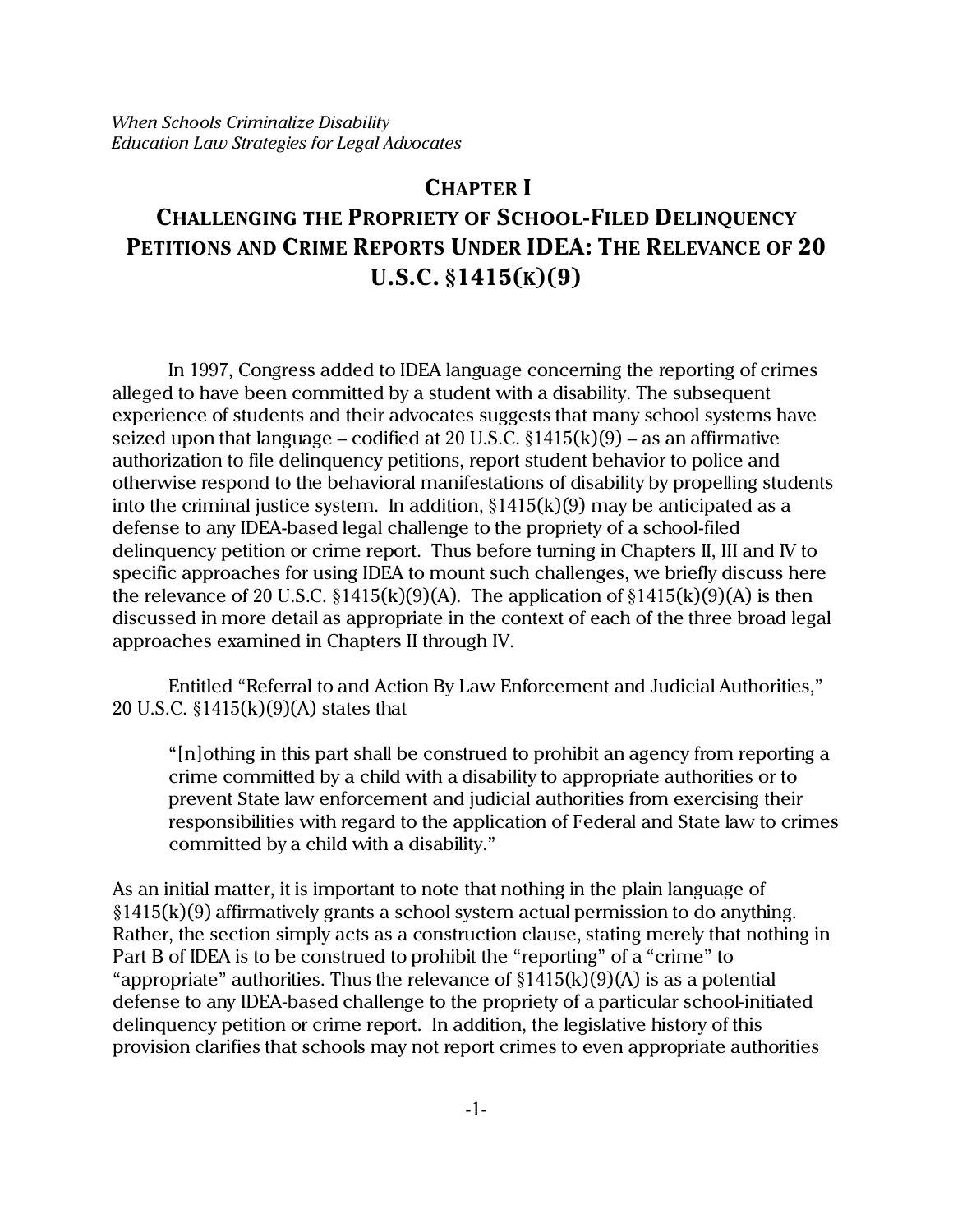where doing so would circumvent the school's obligations to the child under IDEA.<sup>1</sup>

Whether  $\S1415(k)(9)(A)$  is a valid defense in a given case, on given facts, turns on how four key questions raised by its language and legislative history are answered:

- what constitutes "reporting" a crime,
- $\cdot$  is the school reporting a "crime,"
- **EXECUTE:** what are "appropriate" authorities, and
- when does "reporting" to "appropriate" authorities circumvent a school's obligations under IDEA?

Answers to these questions, which have not yet been addressed by the courts, are discussed in Chapters II through IV of these materials in the context of particular IDEAbased legal claims and fact patterns.

<sup>&</sup>lt;sup>1</sup> See statement of Sen. Harkin, one of the legislation's co-sponsors, at Cong. Rec. May 14, 1997 at S4403 ("The bill also authorizes...proper referrals to police and appropriate authorities when disabled children commit crimes, so long as the referrals, do not circumvent the school's responsibilities under IDEA").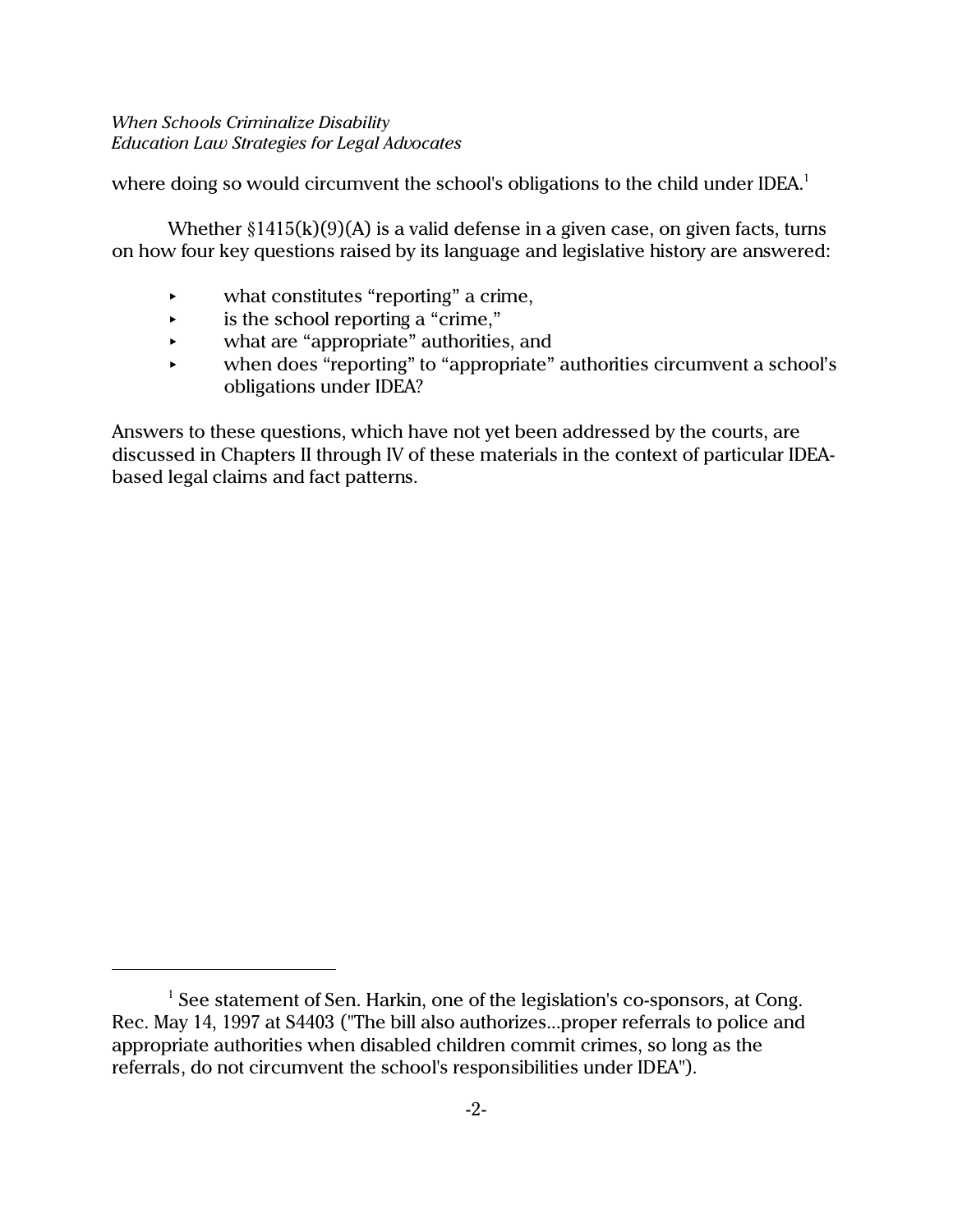# **CHAPTER II**

# **CHALLENGING THE PROPRIETY OF SCHOOL-FILED DELINQUENCY PETITIONS AND CRIME REPORTS UNDER IDEA: VIEWING THE DELINQUENCY PETITION OR CRIME REPORT IN THE CONTEXT OF THE SCHOOL SYSTEM'S OVERALL RESPONSE TO BEHAVIORAL MANIFESTATIONS AND NEEDS**

This Chapter examines the first of three potential IDEA-based approaches to challenging the propriety of school-filed delinquency petitions and crime reports. This approach (1) views the petition or report in the context of the school system's overall response to the student's behavioral manifestations and needs, and (2) challenges the school's treatment of behavior manifestations as a crime in this context as a violation of the substantive obligation to provide FAPE. It should be remembered throughout that the terms "crime report," "police report," etc., refer to after-the-fact reporting of an incident, rather than a call to police for immediate assistance in defusing a dangerous situation in a bona fide emergency, while the child's behavior is presenting an immediate, substantial physical danger to self or others that cannot be abated by the individualized crisis prevention and intervention services required by IDEA.<sup>1</sup>

All too often, examination of the education records of youth with disabilities against whom school officials have filed delinquency petitions or crime reports reveals a history of failure to provide FAPE. This may include failure to provide appropriate services to address the behavioral manifestations of disability as well as failure to respond as IDEA requires to patterns and incidents of challenging behavior. In other cases, examination of the education records of youth not previously identified as having a disability for purposes of IDEA reveals that they should have been. In either case, when a school files a delinquency petition or a crime report based upon disability related behavior, the school system is in effect criminalizing the student for its own violations of his or her rights. Under such circumstances, the petition or crime report should be vulnerable to a fact-specific challenge as a violation of, or impermissible circumvention of, the school's substantive obligation under IDEA to provide FAPE.

<sup>1</sup> *See* note 25, *infra*.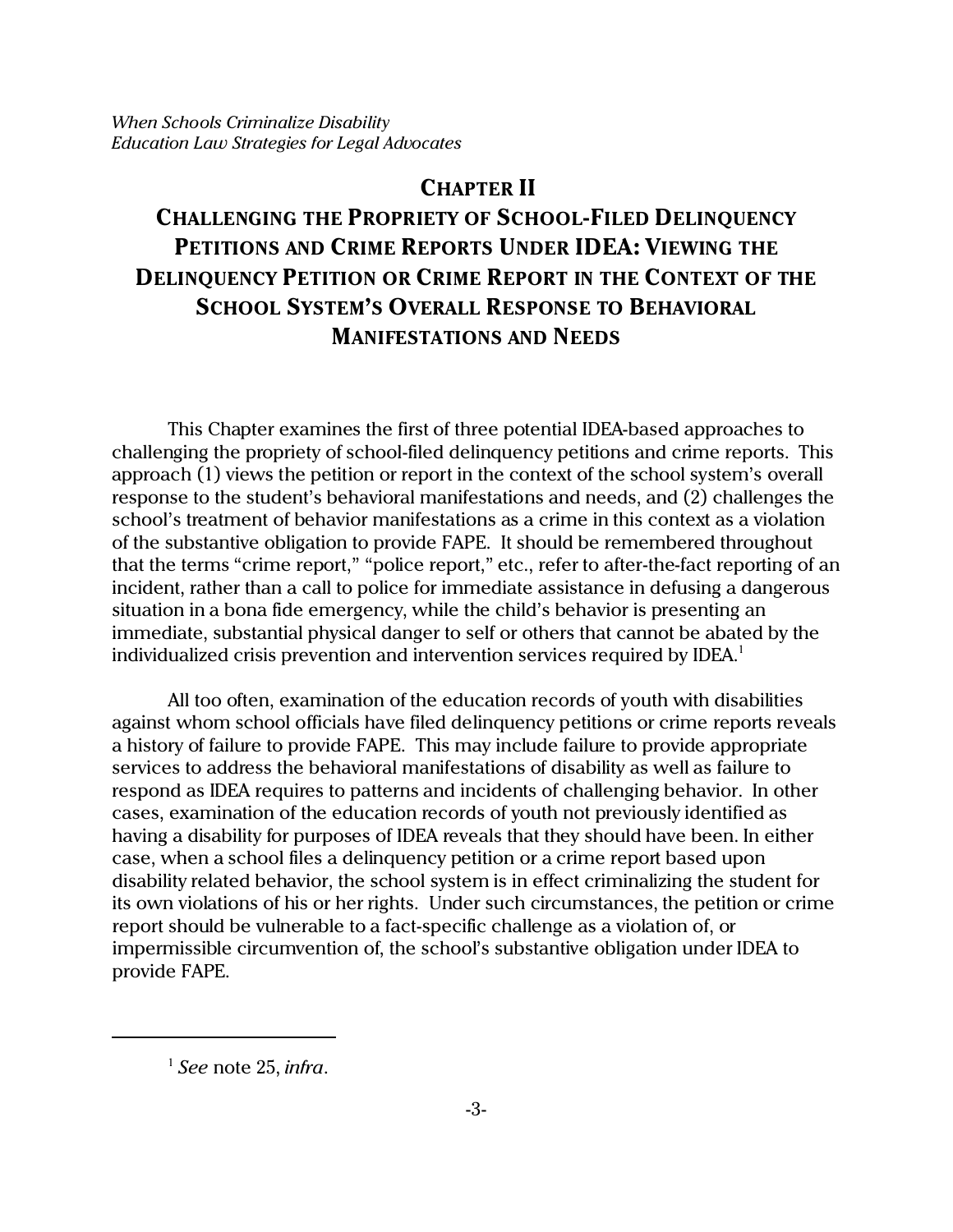#### *Illustrative Hypotheticals*

*1. Carey had a significant history of problem behavior, academic deterioration and disciplinary sanctions prior to the school filing a delinquency petition against her in December her eighth grade year. She was retained in the fifth grade in the wake of academic failure and behavioral difficulties. Carey was evaluated during the sixth grade and found eligible for special education services on the basis of serious emotional disturbance. Carey's IEPs for the sixth, seventh and eighth grades did not provide for psychological services, nor did they contain any guidance to her teachers as to positive behavioral interventions. Rather, the IEPs described classroom rules and the punishments and rewards for breaking or following them. Her behavior continued to deteriorate, and she was repeatedly disciplined for verbal abuse, hitting other students and refusing to follow instructions. Carey was suspended a number of times during the fall term of the eighth grade, as she had been during the previous school years. Staff often attempted to restrain her. During one such attempt, as Carey struggled against being restrained, she kicked the person attempting to restrain her on the shin, and hit her on the jaw. She was immediately suspended from school for five days. During the suspension period, the vice principal filed a juvenile delinquency petition against Carey.* 

*2. Seth recently completed the eighth grade. His academic and behavioral difficulties in school date back to at least the second grade. During his seventh grade year, Seth's father had numerous meetings with the school guidance counselor, principal and Seth's teachers. His father was asked to consent to paddling as discipline. In the spring, the school guidance counselor suggested that the family obtain outside counseling or testing for Seth. She did not, however, suggest that the school system evaluate Seth to determine whether he had a disability and required special education or related services. Later that spring, based on a checklist completed by all of Seth's teachers, the school psychologist told Seth's father that Seth was "an ADHD child" and suggested that he have Seth examined for ADHD. She did not, however, suggest or initiate an evaluation by the school system. The following week, Seth's' physician diagnosed him as having ADHD and prescribed medication. School officials were immediately informed.*

*Seth's grades and behavior further deteriorated during the eighth grade, and the guidance counselor suggested private counseling. In early February, school officials attempted to expel Seth from school for the remainder of the*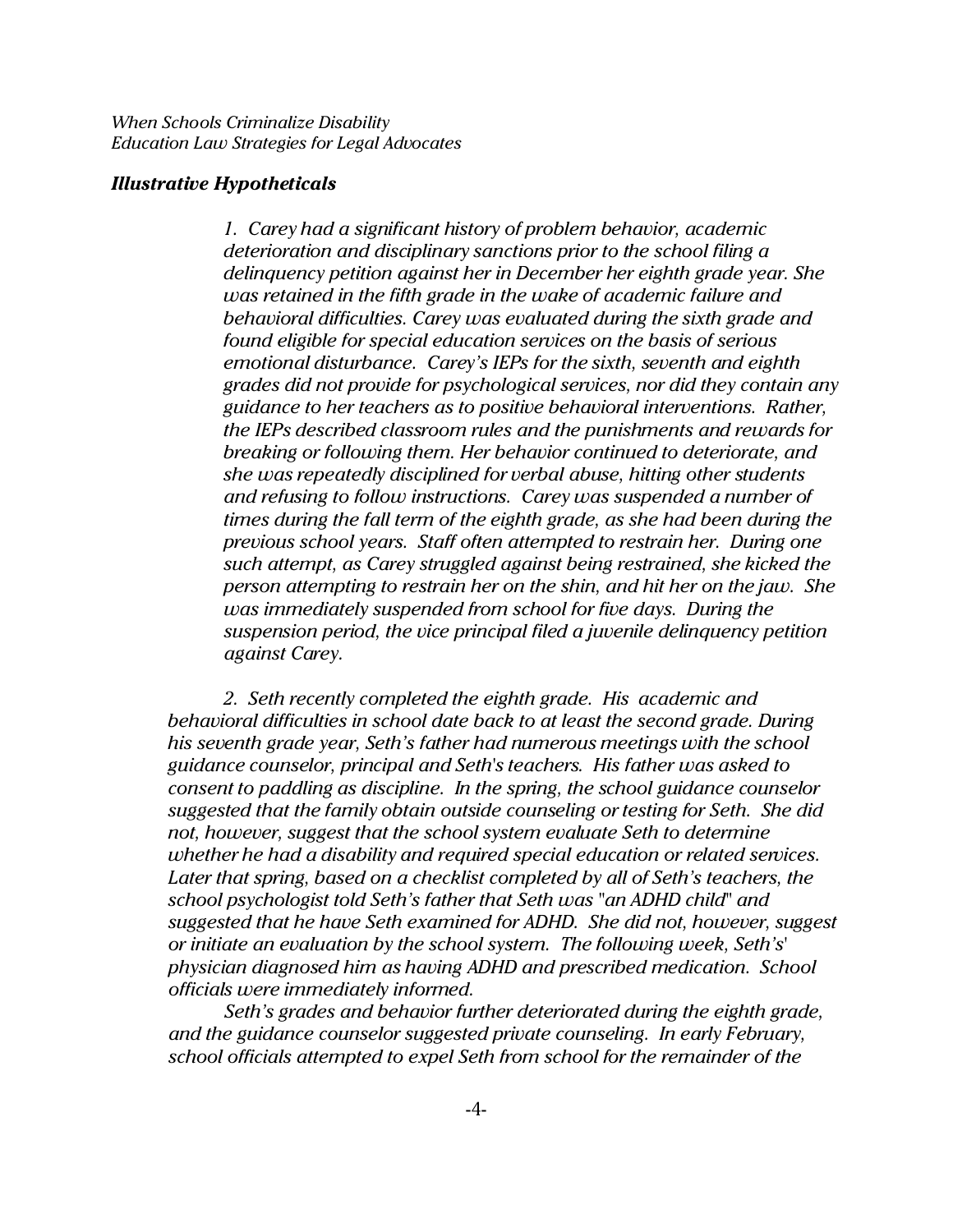> *year, but ultimately relented because they were aware that he was having difficulty adjusting to medication. He was referred for a special education evaluation later that month. After obtaining parental consent for the evaluation, however, the school took no further action to determine whether Seth was a child with disabilities entitled to services under IDEA. Seth began psychotherapy at private expense. His behavior continued to deteriorate. In May, he was accused of vandalizing (with another student) a school lavatory he was not authorized to be in, and was suspended from school. The following day, a school official reported the incident to the police. A delinquency petition was subsequently filed over the signature of one of the police department's juvenile officers.*

# *Legal Analysis* 2

Three broad points comprise the basic legal analysis when a school breaches its obligation to provide appropriate services to a child with challenging behavior and then files a delinquency petition or a crime report:

- $\bullet$  a key impetus for the enactment of IDEA was to end the public schools' refusal to accept and properly educate children whose disabilities involve behavior that challenges schools;
- < the duty to provide FAPE includes the duty to identify, evaluate and serve children whose disabilities have behavioral consequences, and to address that behavior with appropriate educational and supportive services; and
- < IDEA requires that particular steps be taken when problem behaviors emerge, continue or escalate.

Courts have recognized that the manner in which a school responds, or fails to respond, to a child with a disability may cause, contribute to, or exacerbate

 $^{\rm 2}$  The following section discusses substantive legal standards, and considers the claims they may support. For a discussion of anticipated defenses, see the section entitled "Application to Hypotheticals and Anticipated Defenses," below in this Chapter. For a discussion of practical and strategic concerns involved in raising such claims (including, e.g., where and when they might be raised), see the section entitled "Strategy and Case Development Issues," below, and Chapter VI of these materials.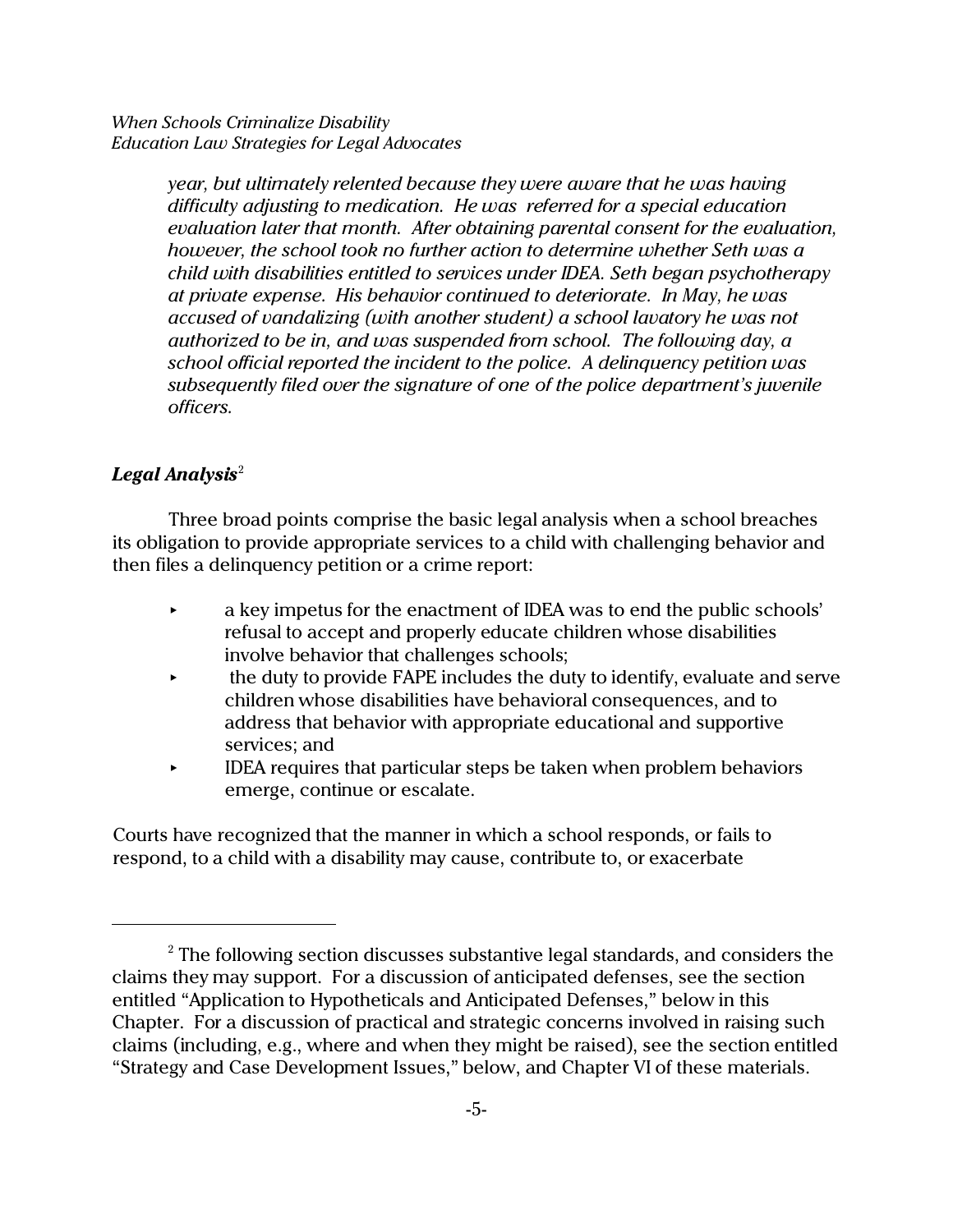problematic behavior.<sup>3</sup> When a school system fails to do what IDEA requires, and then punishes the behavior that triggered its obligation to do so by filing a delinquency petition or (in the absence of an immediate safety emergency) reporting it to police as a crime, the school in effect prosecutes the child for its own violations of his or her substantive right to FAPE – as well as its own contributions to the behavior in question. This circumvents the school system's obligation to identify, evaluate and appropriately educate, in violation of IDEA.

*1. Ending the public schools' refusal to accept and properly educate children whose disabilities involve behavioral manifestations was a key impetus for the enactment of IDEA.* 

Congress enacted what is now called IDEA (and was formerly known as both the Education for All Handicapped Children Act and the Education of the Handicapped Act) in 1975, in response to evidence of mistreatment and abuse, including that "for years [disabled] children of this country have been kept in the dark, deprived of a full, free public education."<sup>4</sup> At regional hearings held in 1973 and 1974, the Senate Subcommittee on the Handicapped (of the Committee on Labor and Public Welfare) heard numerous witnesses, including lawmakers, parents, teachers, special educators, and other professionals testify that substantial numbers of children with

 $<sup>4</sup>$  121 Cong. Rec. H 37027 (daily ed., Nov. 18, 1975) (remarks of Rep. Gude).</sup>

<sup>3</sup> *E.g., Morgan v. Chris L.,* 1997 U.S. App. Lexis 1041, 25 IDELR 227, 230 (6th Cir. 1997), *affirming* 927 F. Supp. 267 ("[w]hen school systems fail to accommodate a disabled student's behavioral problems, these problems may be attributed to the school system's failure to comply with the requirements of the IDEA"); *Oberti v. Bd. of Ed. of Borough of Clementon School District*, 995 F.2d 1204, 1222-1223 (3rd Cir. 1993) (failure to provide appropriate behavior support services in regular education classroom contributed to disruptive behavior there); *Howard S. v. Friendswood School District*, 454 F. Supp. 634, 640 (S.D. Tex. 1978)(finding that plaintiff, whom school officials sought to expel following a suicide attempt and hospitalization, "was not afforded a free, appropriate public education during the period from the time he enrolled in high school until December of 1976, [which] was...a contributing and proximate cause of his emotional difficulties and emotional disturbance"); *Stuart v. Nappi*, 443 F. Supp. 1235, 1241 (D. Conn. 1978) (school's "handling of the plaintiff may have contributed to her disruptive behavior"); *Frederick L. v. Thomas*, 408 F. Supp. 832, 835 (E.D. Penn. 1976) (recognizing that an inappropriate educational placement can cause antisocial behavior).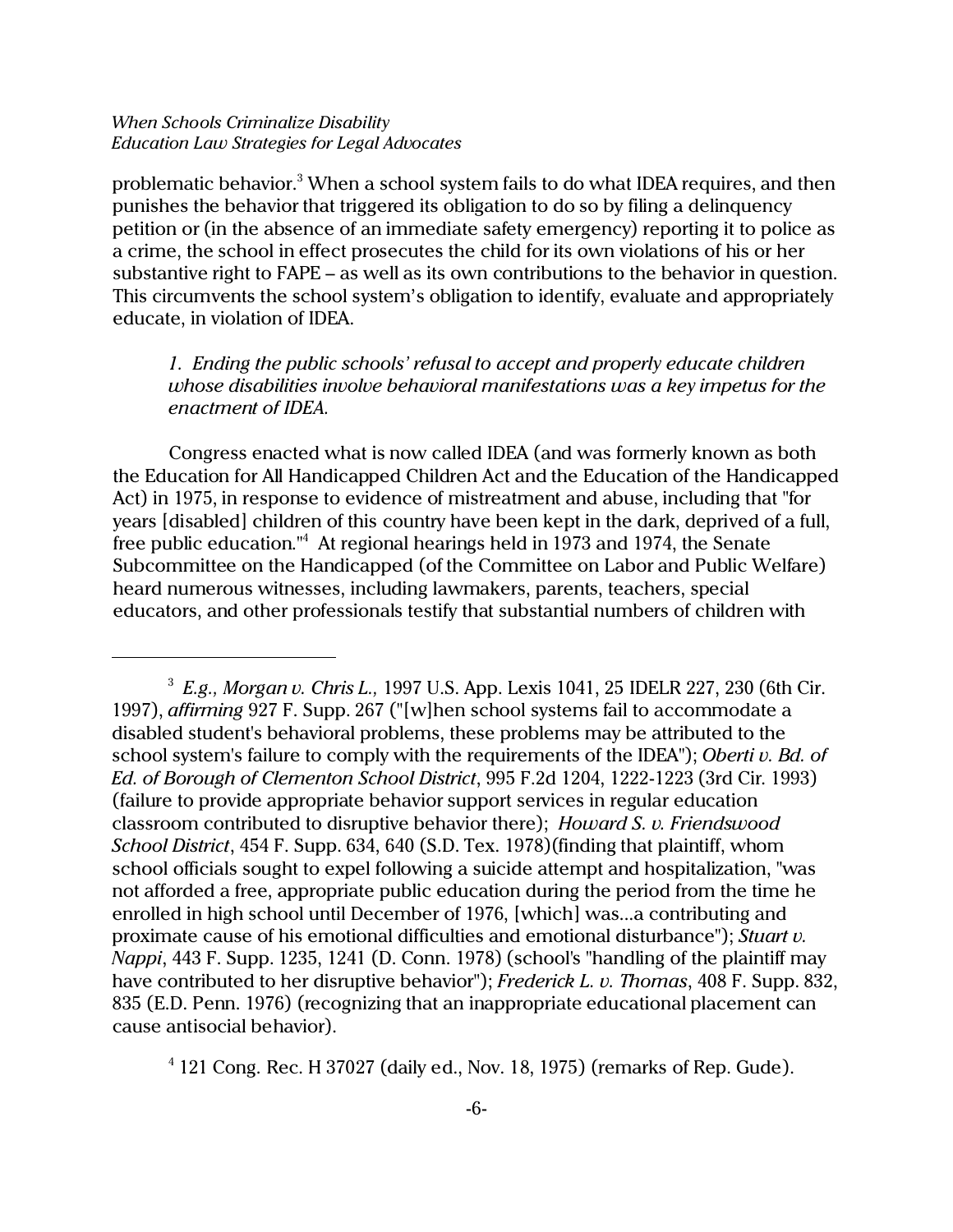disabilities were excluded from school, denied necessary services, and subjected to educational neglect.<sup>5</sup> For example, one state legislator testified that "[c]hildren have been denied an education because of their adjudged incorrigibility or maladaptive behavior...."<sup>6</sup> Parents and educators discussed the widespread failure of states to provide the breadth of supportive services that would assist students whose disabilities had behavioral manifestations to benefit from and participate in special education programs, such as specialized diagnostic evaluations, individualized tutoring, behavior-modification programs and psychological counseling.<sup>7</sup>

Throughout the hearings, legislators specifically referred to the twin problems of exclusion from school and, where children with disabilities *were* nominally served, lack of appropriate services.<sup>8</sup> Statistics compiled for Congress by the Office of Education estimated that of eight million children with disabilities in the United States, nearly two million were excluded from public schools, and more than four million

6 Senate Hearings, *supra*, at 346 (testimony of David Bartley, Speaker of the Massachusetts House of Representatives).

7 Senate Hearings, *supra*, at 45, 87, 797, 809, 813, 790, 833.

 $8$  Senator Williams, chair of the subcommittee, summarized his observations as follows:

> "Exclusion from school, institutionalization, the lack of appropriate services to provide attention to the individual child's need - indeed, the denial of equal rights by a society which proclaims liberty and justice for all of its people - are echoes which the subcommittee has found throughout all of its hearings..."

Senate Hearings, *supra*, at 1155-56.

Senator Mondale made similar observations:

"For many years handicapped children have been placed in institutions, or segregated in schools and classes, or left to sit at home, where they have not received the educational opportunity which is their right under the law." Senate Hearings, *supra*, at 1153.

<sup>&</sup>lt;sup>5</sup>Education for All Handicapped Children, 1973-74: Hearings on S.6 Before the Subcommittee on The Handicapped of the Senate Committee on Labor and Public Welfare , 93d Cong., 1st Sess. (1973-74) (hereinafter "Senate Hearings"); H.R. Rep. No. 332, 94<sup>th</sup> Cong., 1<sup>st</sup> Sess. 5-6 (hereinafter "House Report").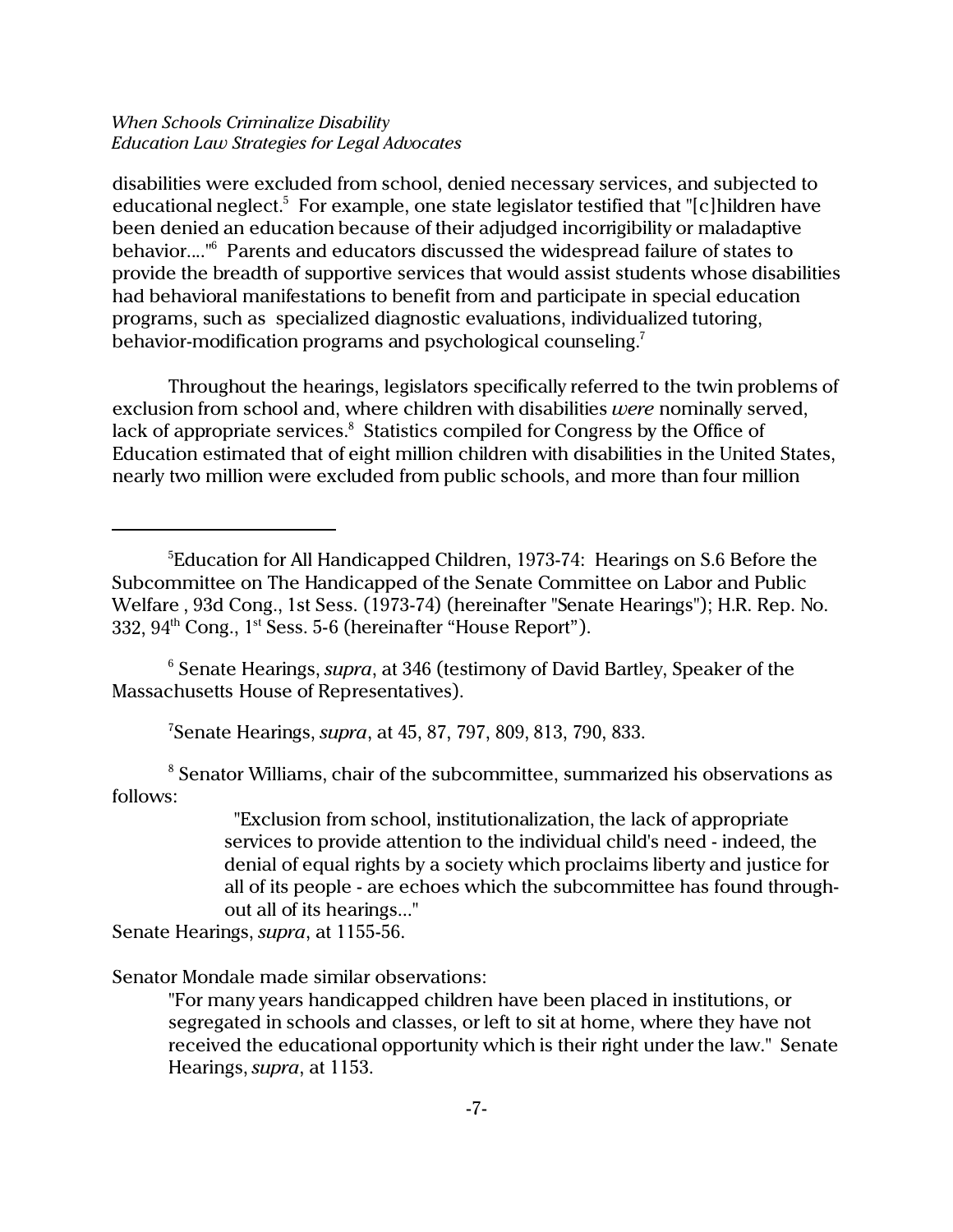were receiving an inappropriate education. $^9\;$  As the Supreme Court noted years later in *Honig v. Doe*, *10*

"[a]mong the most poorly served of disabled students were emotionally disturbed students: Congressional statistics revealed that for the school year immediately preceding passage of the Act, the educational needs of 82% of all children with emotional disabilities went unmet."

Of those children who were not excluded from school altogether, the Court also noted, "many...were simply 'warehoused' in special classes or were neglectfully shepherded through the system until they were old enough to drop out."<sup>11</sup>

In addition to testimony and statistics, Congress also was aware of the recent decision in *Mills v. District of Columbia Board of Education*, <sup>12</sup> brought on behalf of children with disabilities who had been "labeled as behavioral problems,...emotionally disturbed or hyperactive,"<sup>13</sup> and excluded from school or relegated to woefully inadequate education on that basis. *Mills* held that their treatment by the local school system violated equal protection.<sup>14</sup> The Supreme Court has repeatedly recognized that in enacting IDEA, Congress was motivated in part by a wish to assist in remedying the wrongs illuminated by the *Mills* litigation.<sup>15</sup>

In sum, in enacting what has become IDEA Congress intended to ensure that public schools admit and properly educate children with disabilities, stop treating the behavioral consequences of their disabilities as discipline problems, and to address

 $^9$  *See* S. Rep. No. 168, 94<sup>th</sup> Cong., 1<sup>st</sup> Sess. 8 (1975), reprinted in 1976 U.S.C.C.A.N. 1425, 1429; House Report, *supra*, at n.12: Pub. L. No. 94-142, §3(a), 89 Stat. 774 (1975).

<sup>11</sup> *Id.* (citing legislative history).

<sup>12</sup> 348 F. Supp. 866 (D.D.C. 1972).

<sup>13</sup> *Id.*. at 368.

<sup>14</sup> *Id.* at 375.

<sup>15</sup> *See Board of Education of the Hendrick Hudson Central School District v. Rowley*, 458 U.S. 176, 192 (1982); *Honig*, *supra*, 484 U.S. at 324.

<sup>10</sup> 484 U.S. 305, 309 (1988).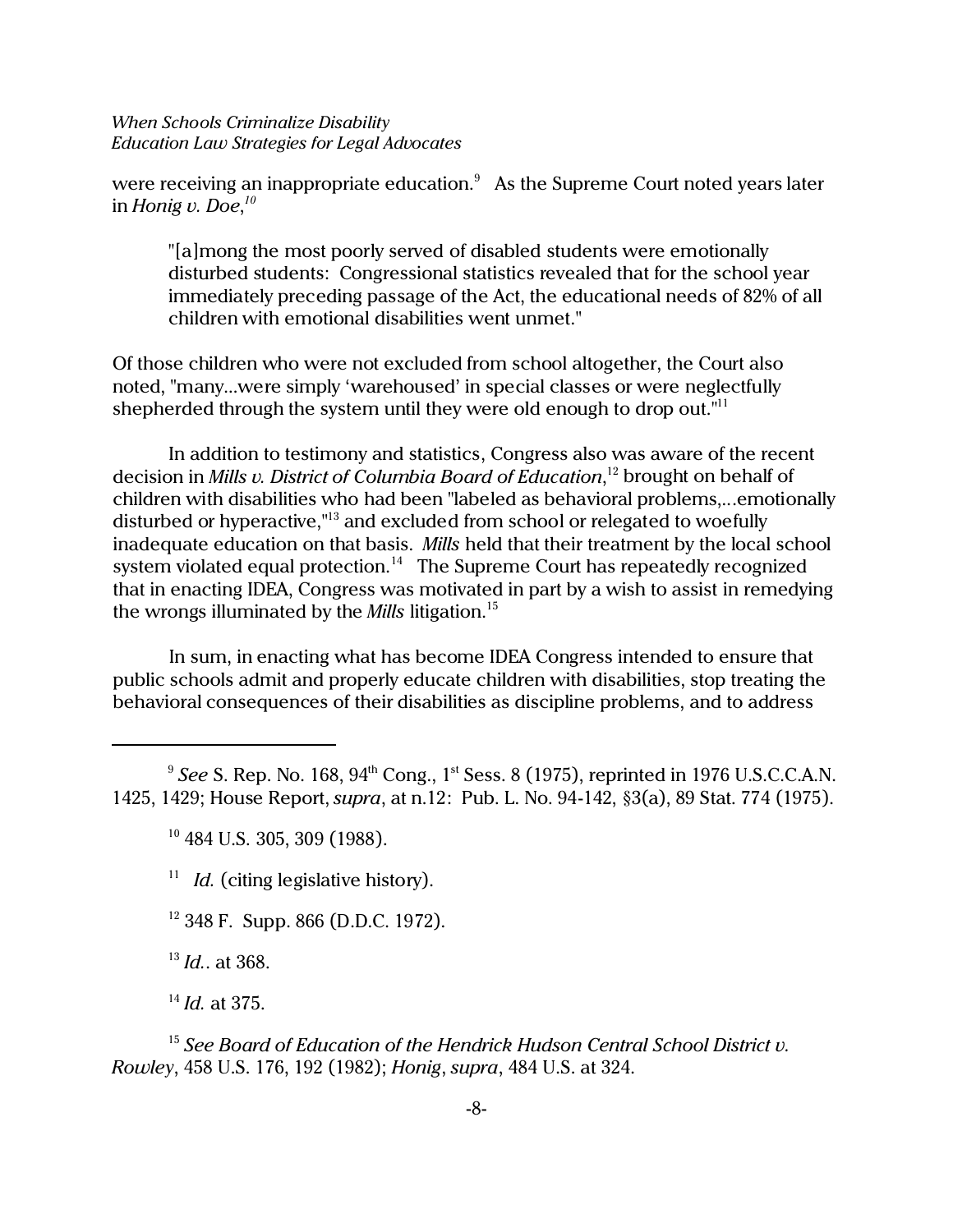their behavioral difficulties as part and parcel of their educational needs. Nothing has changed since. To the contrary, subsequent amendments to IDEA continued to recognize behavior as an educational issue.<sup>16</sup>

*2. The duty to provide FAPE includes the duty to identify, evaluate and serve children whose disabilities have behavioral consequences, and to address that behavior with appropriate educational and supportive services.*

In seeking to end the rampant educational neglect of children whose disabilities have behavioral consequences, Congress through IDEA conferred upon all children with disabilities an enforceable right to a free appropriate public education meeting statutory requirements in states accepting funds under the Act.<sup>17</sup> The Act contains a corresponding, unequivocal directive to local school districts to identify, locate and evaluate all children with disabilities residing within their jurisdiction, and to provide each child a "free appropriate public education," to be delivered pursuant to an Individualized Educational Program (IEP), in the least restrictive environment consistent with each child's individual needs, regardless of the severity of the disability.<sup>18</sup>

As the above-discussed legislative history illustrates, Congress recognized from the start that for children with behavioral manifestations, access to school must be accompanied by a right to programming that takes into account behavioral needs. Accordingly, the concept of education under IDEA is broad, encompassing, among other things, a child's unique social and emotional needs as well as his or her

 $16$  For instance, the statute was amended on 1997 to expressly require the use of positive behavioral strategies and interventions and functional behavior assessments. *See* 20 U.S.C. §§1414(d)(3)(B)(i) and 1415(k)(1)(B). The 1997 amendments also recognized the importance of research-based practices for addressing behavior, and their dissemination to teachers. See 20 U.S.C. §§1412(a)(14) and1413(a)(3)(A), each incorporating by reference 20 U.S.C. §1453(c)(3)(D)(vii). *See also* 34 C.F.R.  $§300.382(g).$ 

<sup>17</sup> *Honig*, *supra*, 484 U.S. at 310.

<sup>18</sup> *See* 20 U.S.C. §1413(a)(1), incorporating by reference 20 U.S.C. §1412; 20 U.S.C.  $\S$  $1412(a)(1) - (5)$ .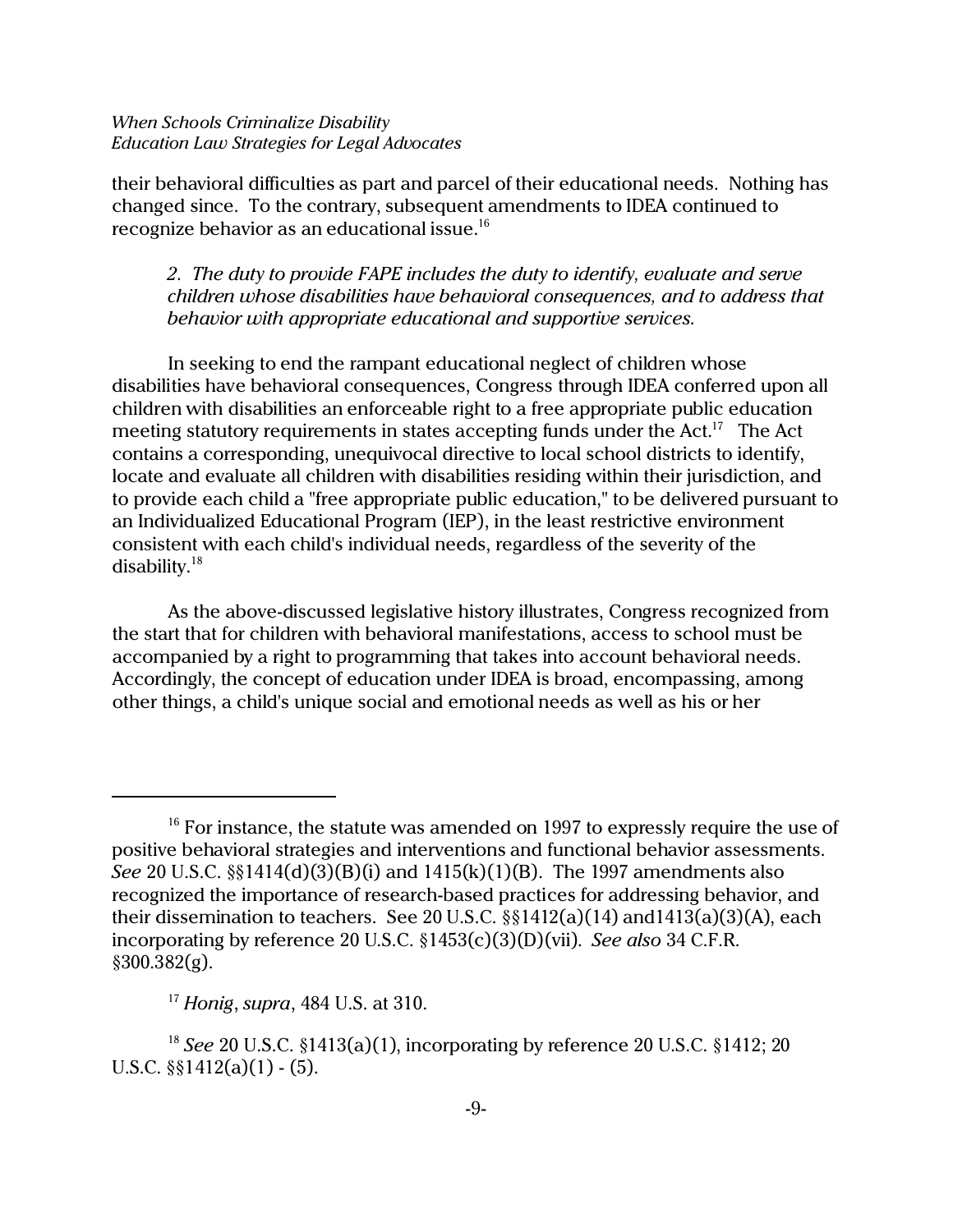academic ones.<sup>19</sup> This aspect of IDEA is reflected in, *inter alia*, explicit provisions regarding evaluations, which must assess the child in all areas related to the suspected disability, including social and emotional status, and use technically sound instruments capable of assessing the relative contribution of behavioral factors; $^{20}$  the related services required to be made available, which include psychological, counseling and social work services; <sup>21</sup> and the components of IEPs, which must include positive behavioral interventions, strategies and supports to address behavior that impedes learning (by the child in question or by classmates).<sup>22</sup> It also underlies numerous

<sup>19</sup> *County of San Diego v. California Special Education Hearing Office*, 93 F.3d 1458, 1467 ( $9<sup>th</sup>$  Cir. 1996) ("educational benefit is not limited to academic needs, but includes the social and emotional needs that affect academic progress, school behavior, and socialization"); *Seattle School District No. 1 v. B.S.*, 82 F.3d 1493, 1500 (9th Cir. 1996) ("[e]veryone agrees that A.S. is exceptionally bright and thus able to test appropriately on standardized tests. This is not the sine qua non of `educational benefit,' however. The term 'unique educational needs' [shall] be broadly construed to include...academic, social, health, emotional, communicative, physical and vocational needs"). *See also, e.g., Babb v. Knox County School System*, 965 F.2d 104, 109 (6th Cir.), *cert. denied*, 506 U.S. 941, 113 S.Ct. 380 (1992) (education under IDEA encompasses "both academic instruction and a broad range of associated services traditionally grouped under the general rubric of `treatment'"); *Mohawk Trail Regional School District v. Shaun D.*, 35 F. Supp. 2d 34, 42-44 (D. Mass. 1999) (discussing and rejecting school system's contention that it need not provide services to address sexually inappropriate behavior of a student diagnosed with post traumatic stress disorder, mental retardation, pedophilia and other intertwined emotional, social and behavioral conditions).

<sup>20</sup> *See* 20 U.S.C. §1414(b)(2)(C), (3)(C); 34 C.F.R. §300.532(g). *See also* 34 C.F.R. §104.35(c) (regarding §504 requirements).

<sup>21</sup> 20 U.S.C. §1401(22); 34 C.F.R. §300.24(b)(2), (9), (13).

<sup>22</sup> 20 U.S.C. §1414(d)(3)(B)(i); 34 C.F.R. §300.346(b)(2)(i). *See also* 20 U.S.C.  $§1415(k)(1)(B)$  (requiring functional behavior assessment and implementation/revision of behavioral intervention plan after disciplinary actions); 20 U.S.C. §1415(k)(3) (requiring that the "interim alternative educational setting" into which children may be placed following certain incidents involving dangerous weapons or drugs, or upon a finding by a hearing officer that maintaining a child in his or her current placement is substantially likely to result in injury to the child or others, include services to address the behavior that triggered the placement change).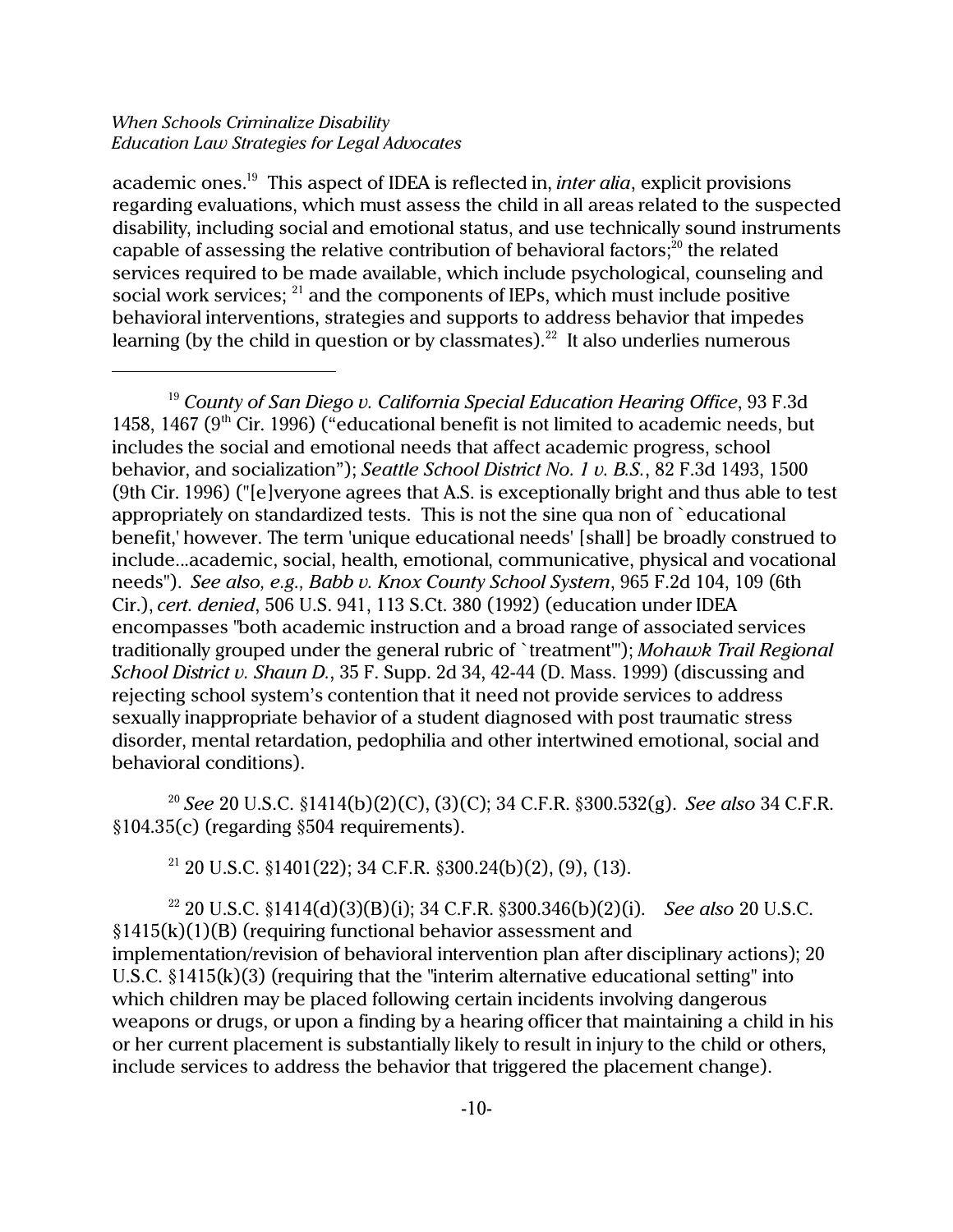judicial decisions holding, recognizing or illustrating the principle that for children whose disabilities entail behavioral consequences, a free appropriate public education requires "special education"<sup>23</sup> aimed at behavioral issues, as well as any necessary behaviorally-related related services.<sup>24</sup> For children with explosive or aggressive behavior, the latter include crisis prevention and intervention strategies and services.<sup>25</sup>

The obligation to provide FAPE, including addressing behavior issues, also includes the duty to monitor educational performance, and to review and revise a child's educational program as necessary.<sup>26</sup> Deterioration in a child's behavior or repeated behavior problems should trigger a reevaluation of the child and/or a review of whether the educational services being provided are in fact appropriate.<sup>27</sup> Schools

<sup>24</sup> *See, e.g., County of San* Diego, *supra*; *Seattle School District No. 1, supra; Babb, supra*; *Morgan v. Chris L.,* 25 IDELR 227, 230 (6th Cir. 1997), *affirming* 927 F. Supp. 267 (E.D. Tenn. 1994), *cert. denied*, 520 U.S. 1271, 117 S.Ct. 2448 (1997) ("[w]hen school systems fail to accommodate a disabled student's behavioral problems, these problems may be attributed to the school system's failure to comply with the requirements of the IDEA"); *Oberti, supra,* 995 F.2d at 1216 (prior to removing child from regular education environment, "the school must consider the whole range of supplementary aids and services, including...special education training for the regular teacher, behavior modification programs, or any other available aids or services appropriate to the child's particular disabilities"); *David D. v. Dartmouth School Committee*, 775 F.2d 411, 423 (1st Cir. 1985), *cert. denied*, 475 U.S. 1140, 106 S.Ct. 1790 (1986); *Clevenger v. Oak Ridge School Board*, 744 F.2d 514 (6th Cir. 1984); *Chris D. v. Montgomery County Board of Education*, 753 F. Supp. 922 (M.D. Ala. 1990). See also cases cited *supra* note 2, regarding schools' exacerbating behavioral problems.

<sup>25</sup> *See, e.g., Light v. Parkway C-2 School District*, 41 F.3d 1223 ( $8<sup>th</sup>$  Cir. 1994)

<sup>26</sup> 20 U.S.C. §§1414(d)(1)(A)(viii), 1414(d)(4); 34 C.F.R. §300.343(c); 34 C.F.R. part 300, App. A, question 20.

<sup>27</sup> 20 U.S.C. §1414(a)(2)(A). *See also Response to Inquiry of Fields*, Educ. Handicapped. Law Rep. 211:437 (U.S. Department of Education/Office of Special Education Programs 1987) (OSEP "would encourage States and localities to be alert to the possibility that repeated discipline problems may indicate that the services being provided to a particular child with a handicap should be reviewed or changed...."). *Cf.*

 $^{23}$  Meaning specially designed instruction, as per the definitions found at 20 U.S.C. §1401(25) and 34 C.F.R. §300.26.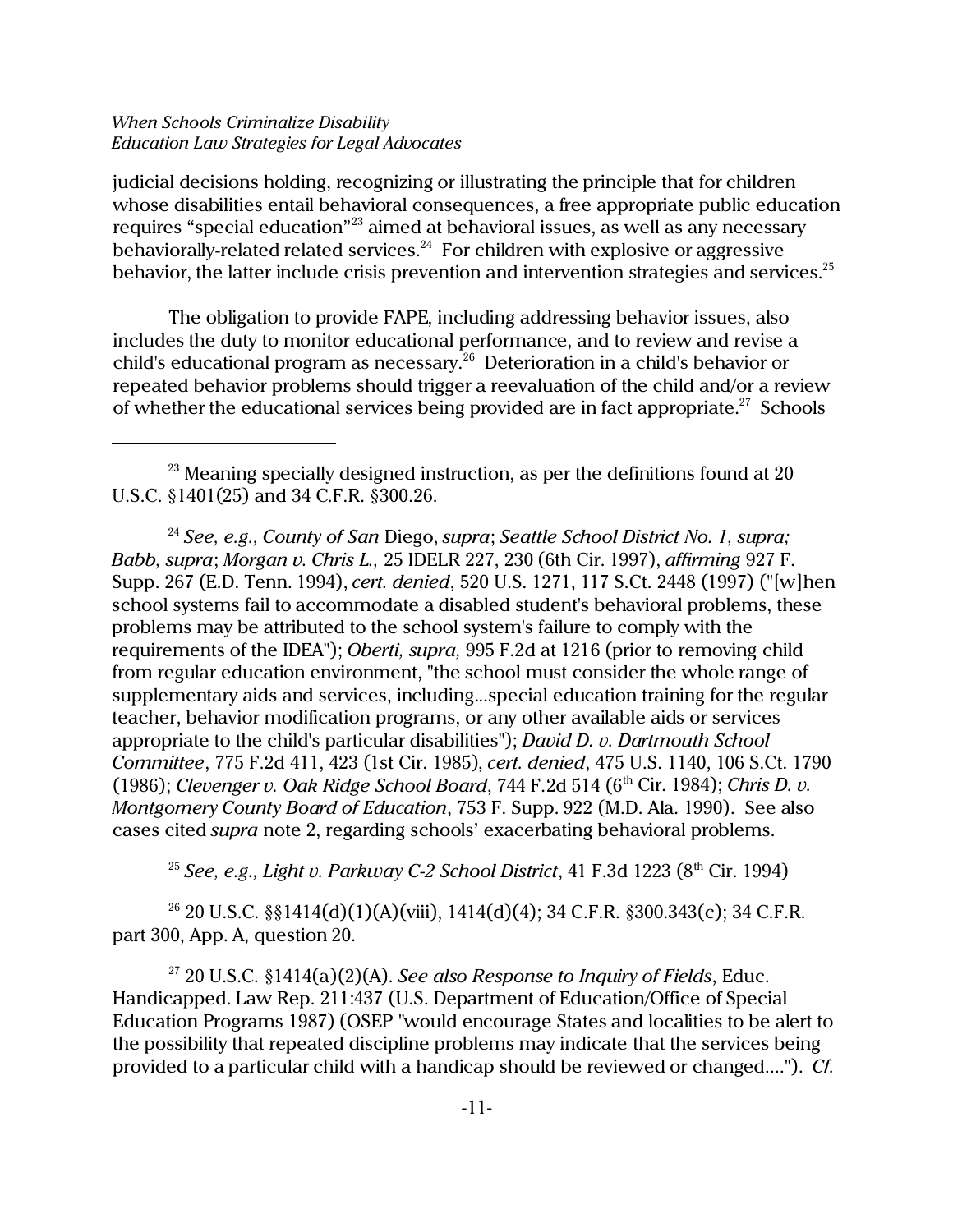should also be aware of the connection between poor or deteriorating academic performance and behavior – and a resulting need to reevaluate a student and/or modify the IEP – as, for example, where a child falling further and further behind academically lashes out in response.

# *3. IDEA requires that particular steps be taken when problem behaviors emerge, continue or escalate.*

IDEA requirements concerning the content of IEPs, the duty to review and revise them as necessary and the obligation to evaluate and re-evaluate children who have (or may have) disabilities establish a framework within which school systems no longer permitted to simply label and treat children with behavioral manifestations as discipline problems - must work when challenging behavior emerges, continues or escalates. For example:

- < The IEP itself must include "a statement of the present levels of educational performance"<sup>28</sup> of the child, which draws upon evaluation results and describes the effect of his or her disability on both academic and non-academic performance.
	- Consistent with the above-described inclusion of social/emotional/behavioral development within the broad meaning of "education" under IDEA, the statement of present levels of educational performance must address behavior when behavior is an issue for the child.
	- Corresponding, measurable annual goals, with either benchmarks or short-term objectives, addressing all areas of educational need resulting from the child's disability – including needs related to behavior – must be developed for each noted problem.<sup>29</sup>
- < The IEP also must describe all of the specific educational services "special

 $28$  20 U.S.C. §1414(d)(1)(A)(i).

 $29$  20 U.S.C. §1414(d)(1)(A)(ii).

*Honig, supra*, 484 U.S. at 326 (noting that where a student poses an immediate threat to the safety of others, school officials may remove a child from school for up to ten days while initiating an IEP review).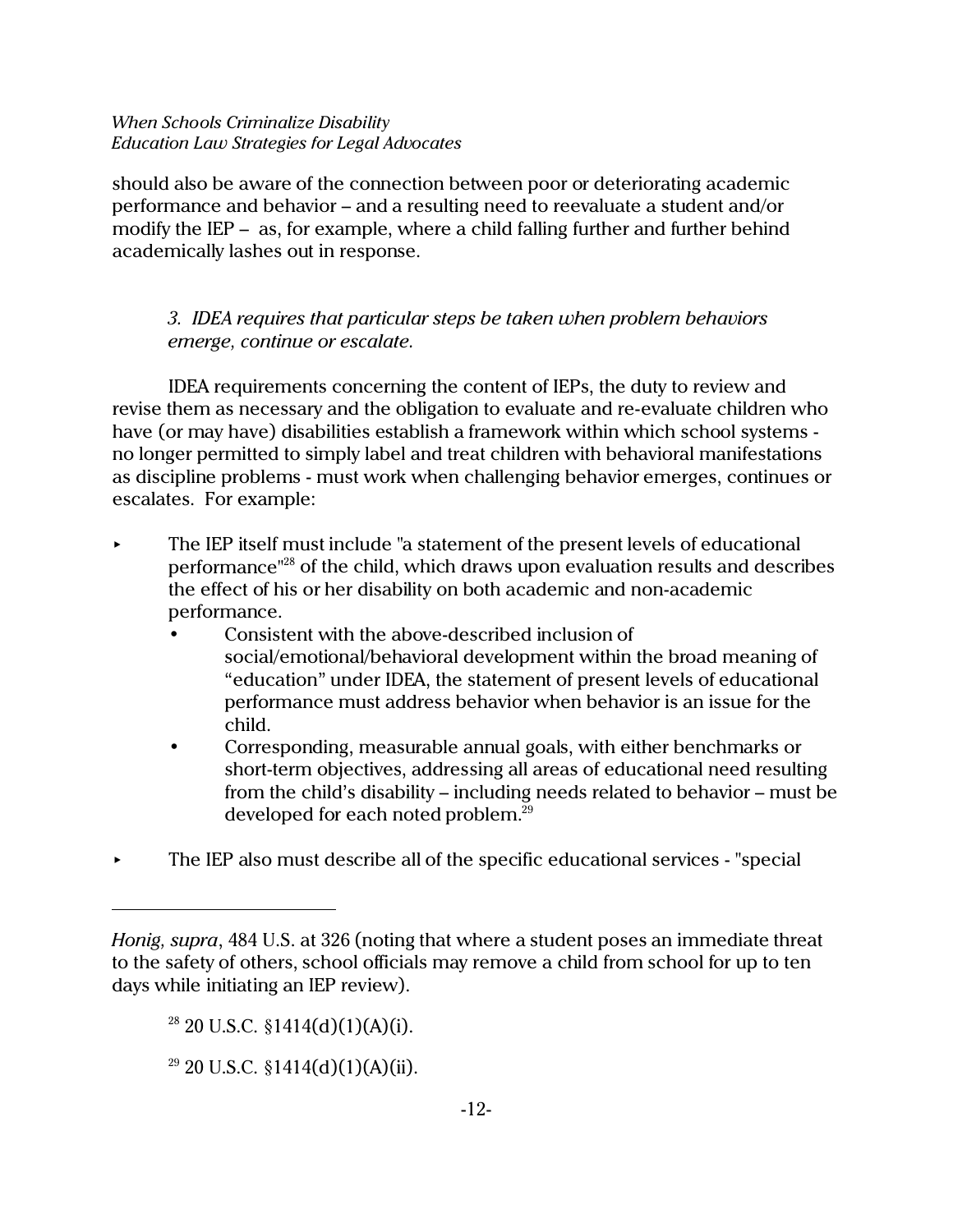education," or specialized instruction, and "related services" - to be provided in order to address the problem areas and work towards the annual goals, $30$  along with an explanation of how the child's progress towards the annual goals will be measured, and of how his or her parents will be regularly informed of the child's progress (including being informed of whether that progress is sufficient to achieve the goals by the end of the year). $31$ 

IDEA sets forth detailed requirements regarding the manner in which programmatic reviews and decisions regarding the provision of a free appropriate public education to any given child are to be made, including decisions regarding behavioral problems and strategies to address them:<sup>32</sup>

- < Mandated procedures include convening of an IEP team meeting, with full consideration of the child's needs, evaluation data, current program and placement, and placement options, consistent with 34 C.F.R. §§300.343, 300.344,300.535 and 300.552, and meaningful opportunity for, and efforts by school officials to ensure, parental participation in the meeting, as per 34 C.F.R. §§300.344-300.345 and 300.552(a)(1).
- < Furthermore, whenever a school system takes certain disciplinary action against a child, including suspending him or her for 10 school days or less, the statute requires that the IEP team convene to arrange for a functional behavior assessment and develop a behavioral intervention plan (or, if such an assessment has already been performed and a plan implemented, to review the

 $32$  In the words of the Supreme Court, "[t]he importance Congress attached to these safeguards cannot be gainsaid...Congress placed every bit as much emphasis upon compliance with procedures...as it did upon the measurement of the resulting IEP against a substantive standard...[T]he congressional emphasis...demonstrates the legislative conviction that adequate compliance with the procedures proscribed would in most cases assure much if not all of what Congress wished in the way of substantive content of an IEP." *Bd. of Ed. of the Hendrick Hudson Central School Dist. v. Rowley*, 458 U.S. 176, 205-06 (1982).

 $30$  20 U.S.C.  $$1414(d)(1)(A)(iii)$ . For children with dangerous behavior, these educational services must also include measures to mitigate potential harm to the child or others. *See Light, supra*. *See also* 20 U.S.C. §1415(k)(2)(C).

 $31$  20 U.S.C. §1414(d)(1)(viii).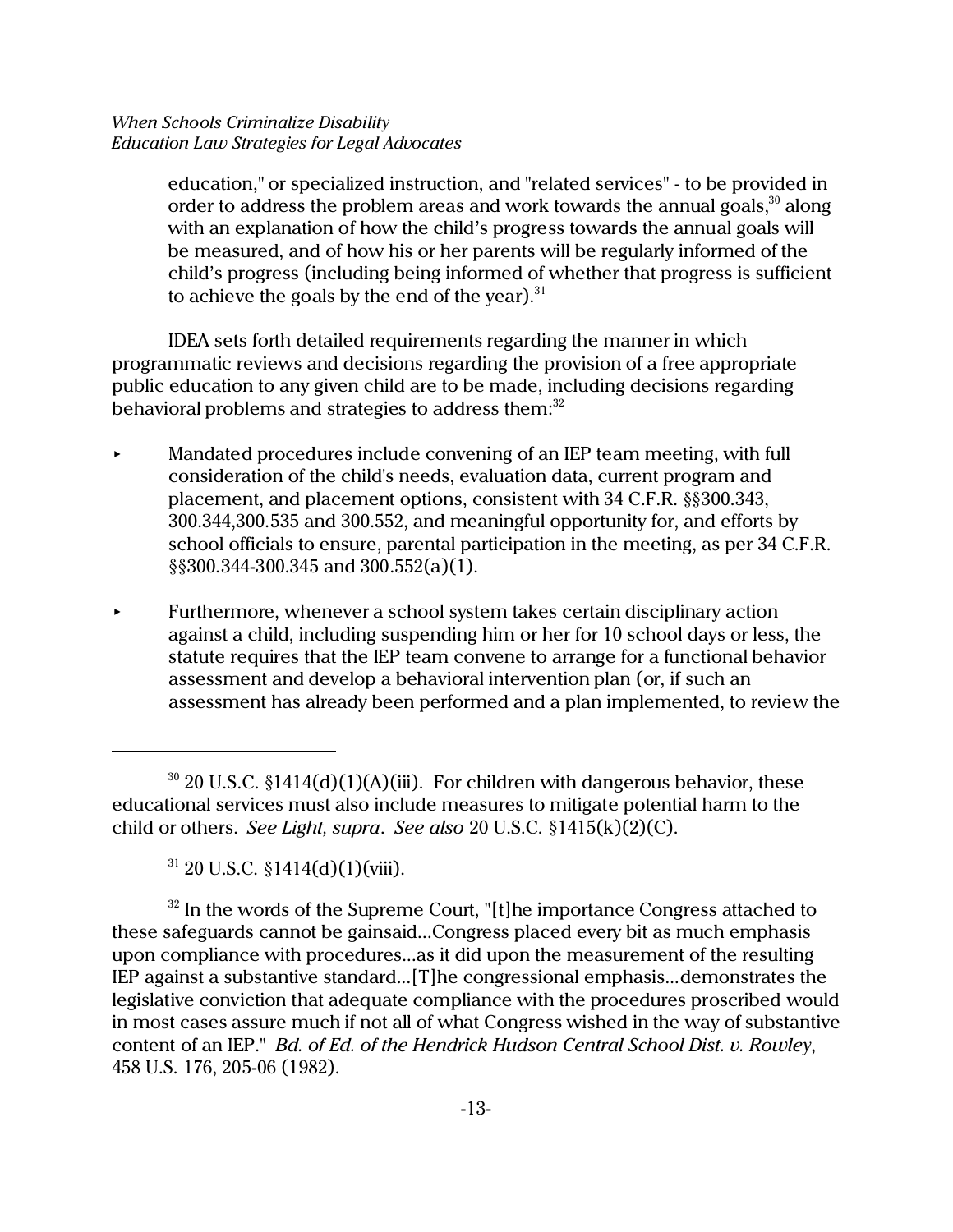existing plan and modify it as necessary).  $33$ 

While IDEA does not require the convening of the IEP team to review a child's educational status and programming each time an incident of problem behavior occurs, surely a situation significant enough in the eyes of school personnel to warrant the filing of a juvenile court petition would in and of itself trigger the above-described IEP review and meeting requirements, in order to ensure that the child is in fact provided a free appropriate public education. Indeed, as noted above, courts have recognized that the manner in which a school responds, or fails to respond, to a child with a disability may cause, contribute to, or exacerbate problematic behavior. $34$ 

# *Application to Hypotheticals and Anticipated Defenses*

- 1. Carey
	- a. Substantive and procedural violations

Here, it appears that the school system did little, if any, of what IDEA requires, substantively or procedurally, to appropriately address the behavioral consequences of Carey's disability. While in a real case further factual investigation would, of course, be required, the following is a list of apparent substantive and procedural violations, resulting in what an appropriate expert(s) would likely conclude was a substantive denial of FAPE.

< Carey's IEPs have included neither special education geared to her behavioral manifestations (i.e., specially designed instruction to meet the unique needs related to the behavior), nor related services to address behavior. The "positive behavioral interventions, strategies, and supports" that the statute requires to

<sup>33</sup> *See* 20 U.S.C. §1415(k)(1)(B). *But see also* 34 C.F.R. §300.520(b), purporting to limit right to functional behavior assessment to students who will be excluded for a total of 11 or more school days during the school year. For a discussion of the general principles that apply when agency regulations are challenged as inconsistent with the statute they implement, see *Chevron U.S.A. v. Natural Resources Defense Council*, 467 U.S. 837 (1984).

<sup>34</sup> See cases cited *supra* note 2.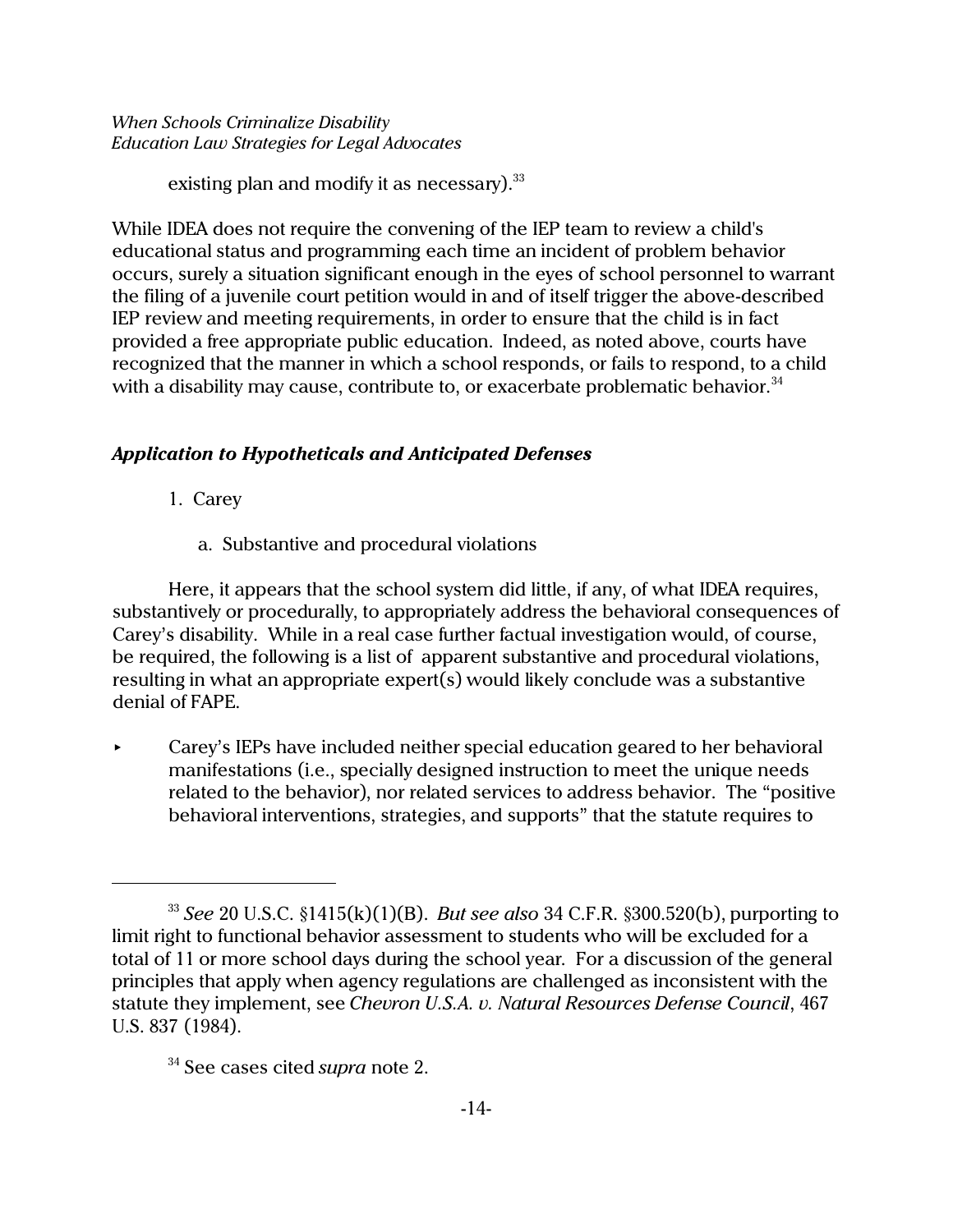address behavior that impedes learning are missing as well.<sup>35</sup>

- $\triangleright$  To the extent that for three years Carey's annual IEPs have included a list of rules, rewards and punishment -- and that her challenging behavior and ineffectual punishment have continued without significant change -- the school system has also violated the statutory review and revision requirement. While Carey's IEP may have been *reviewed* at least annually, it does not appear to have been *revised* "as appropriate."<sup>36</sup>
- $\triangleright$  Given the context of apparent continuous difficulty, if the school system conducted only *annual* reviews, it likely violated the IDEA obligation to review a child's IEP "*periodically*, but not less than annually...."<sup>37</sup>
- $\blacktriangleright$  Similarly, there is no indication that Carey was re-evaluated during this time, despite continuing deterioration and exclusionary discipline. This may be a violation of the duty to conduct a re-evaluation "if conditions warrant," rather than simply adhering automatically to a once-every-three-years schedule.<sup>38</sup>
- $\blacktriangleright$  There is no indication that the school system ever conducted a functional behavior assessment, either as part of Carey's initial evaluation (which should have included appropriate assessment(s) relevant to behavior) or as required by the statute when she was suspended.<sup>39</sup>
- $\blacktriangleright$  These facts suggest consistent failures to convene the IEP team, arrange for a functional behavior assessment, and develop (or review and modify an existing) behavior intervention plan following instances of suspension that appear to have spanned three school years.<sup>40</sup>

 $35$  20 U.S.C.  $$1414(d)(3)(B)(i)$ .

 $36$  20 U.S.C. §1414(d)(4)(A).

<sup>37</sup> *Id.* (Emphasis added).

 $38$  20 U.S.C. §1414(a)(2).

<sup>39</sup> 20 U.S.C. §20 U.S.C. §§1414(b)(2)(C), (3)(C), 1415(k)(1)(B); 34 C.F.R. §§300.520(b), 300.532(g).

 $^{40}$  20 U.S.C. §1415(k)(1)(B).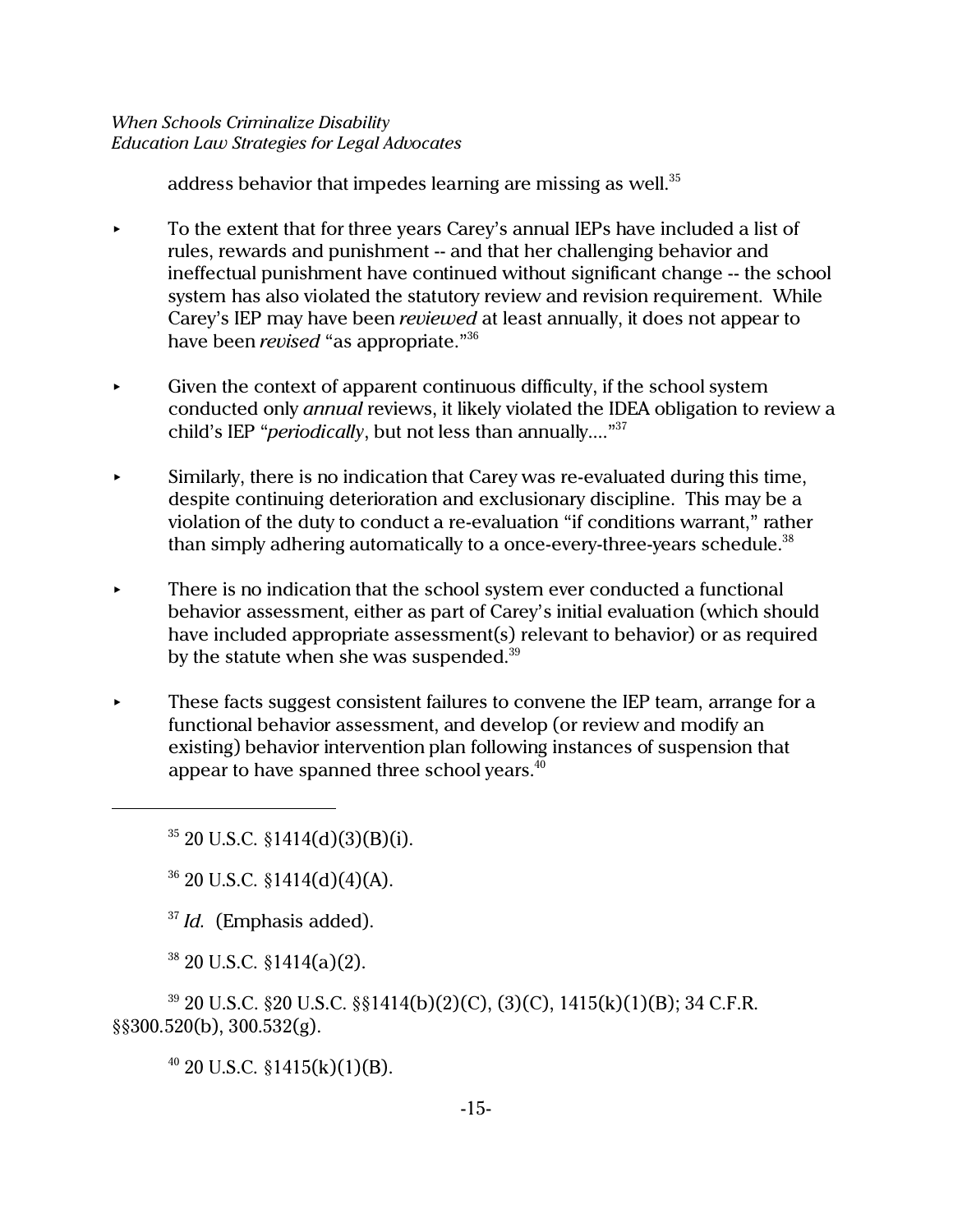- < Although school officials apparently deemed the last incident serious enough to warrant criminal charges, there is no indication that the IEP team was convened to discuss Carey's behavior and plan educational responses (e.g., new evaluations, change in services, placement, etc.).
- It is unclear whether the school's repeated physical restraint of Carey (whether done pursuant to the rules and punishments outlined in her IEP or otherwise) was consistent with state law, if any, regarding the use of restraint.<sup>41</sup> To the extent that they protect students, such state standards are deemed incorporated into IDEA by virtue of the statutory definition of  $FAPE<sub>1</sub><sup>42</sup>$  and are enforceable as IDEA rights. $43$

Given these facts and violations of statutory rights (and assuming that further factual investigation does not suggest a different interpretation), a strong argument can be made that under the circumstances, (1) the school system is in effect punishing through the delinquency petition its own failure to provide Carey with FAPE, and/or (2) the school system is unlawfully seeking to substitute punitive measures for the

 $42$  By definition, a "free appropriate public education" must meet the standards of the state education agency. 20 U.S.C. §1401(8).

<sup>43</sup> *See, e.g., Town of Burlington v. Department of Education*, 736 F.2d 773, 789 (1st Cir. 1984), *aff'd.*, 471 U.S. 359, 105 S.Ct. 1996 (1985); *Seattle School District No. 1, supra*, 82 F.3d at 1499 n.2; *Johnson v. Independent School District No. 4*, 921 F.2d 1022, 1029 (10th Cir. 1990), *cert. denied*, 500 U.S. 905, 111 S. Ct. 1685 (1991); *Thomas v. Cincinnati Board of Education*, 918 F.2d 618, 620 (6th Cir. 1990); *Geis v. Board of Education of Persippany-Troy Hills*, 774 F.2d 575, 581 (3rd Cir. 1985); *Students of California School for the Blind v. Honig*, 736 F.2d 538, 544-545 (9th Cir. 1984), *vacated as moot*, 471 U.S. 148, 105 S.Ct. 1928; *LIH v. New York City Board of Education,* 103 F. Supp. 2d 658, 668-9 (E.D.N.Y. 2000); *Pink v. Mt. Diablo Unified School District*, 738 F. Supp. 345, 346-347 (N.D. Cal. 1990); *Barwacz v. Michigan Department of Education*, 674 F. Supp. 1296, 1303-1304 (W.D. Mich. 1987).

 $41$  For examples of state laws and regulations limiting schools' use of restraint and seclusion, see 105 ILCS 5/2-3.126, 105 ILCS 5/10-20.31, and 105 ILCS 5/34-18.18 (Illinois), all as added by Public Act 91-600; Tex. Educ. Code §37.0021 (as added by S.B. No. 1196); 603 C.M.R. 46.01 *et seq.* (2001) (Massachusetts Department of Education regulation).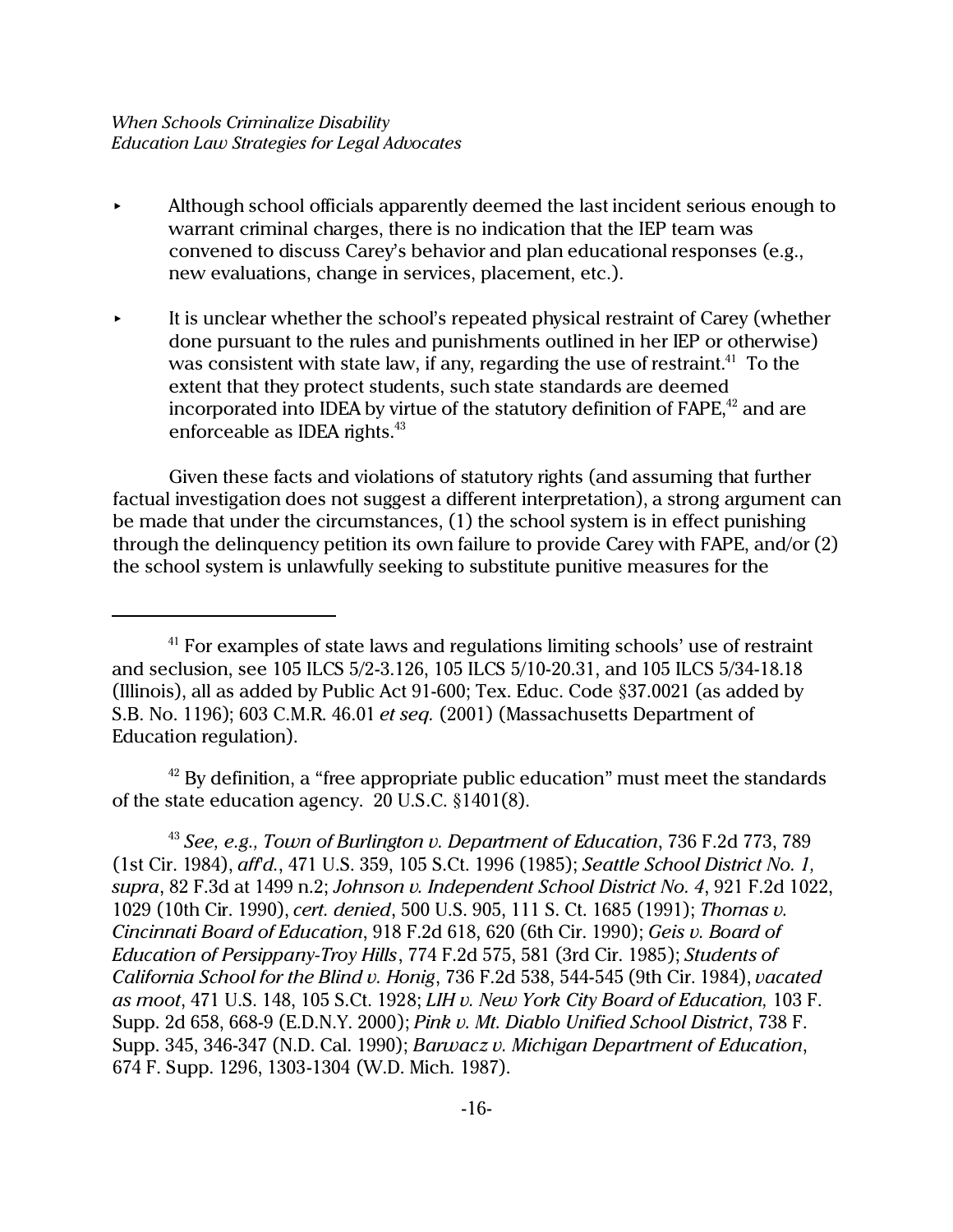provision of FAPE.<sup>44</sup> These facts may also support an argument that the delinquency petition is really an unlawful attempt by the school to change Carey's placement without following IDEA procedures, by triggering the change in placement that often accompanies court involvement.<sup>45</sup> The school system's glaring failures to provide

<sup>44</sup> *Cf. Murphy v. Timberlane Regional School District*, 22 F.3d 1186, 1196 n. 13 (1st Cir. 1994) ("Timberlane's misconceptions about the IDEA are betrayed...by the contention that its institution of truancy proceedings should be considered the rough equivalent of the administrative adjudication required under [special education regulations]...[A] coercive adversarial proceeding against a parent is no substitute for a substantive review of the special educational needs of a handicapped child"); *Lamont X. v. Quisenberry*, 606 F. Supp. 809, 813 n.2 (S.D. Ohio 1984) ("....we cannot help but be troubled by the decision to prosecute the minor plaintiffs for the August disturbances....Plaintiffs' handicap by definition includes a likelihood for behavioral disturbances, and the fact that defendants chose criminal prosecution as an appropriate response to such behavior leads us to question whether the school may have simply decided that it was time to take harsh action in such instances as a policy matter, a result which we do not perceive as wholly in keeping with the spirit and purpose of the EAHCA [now IDEA]").

<sup>45</sup> *See Morgan v. Chris L., supra*, 1997 U.S. App. Lexis 1041 at 14-17, 25 IDELR at 230 (by filing delinquency petition, school system had unlawfully attempted to secure a program from the juvenile court instead of providing services itself, and improperly sought to change student's educational placement without following IDEA change-inplacement procedures); *In the Matter of Beau II*, 95 N.Y.2d 234, 738 N.E.2d 1167, 1171 (2000) (allowing that a Person in Need of Supervision petition might constitute a change in placement requiring IDEA procedures to be followed, but rejecting "blanket rule" of *Morgan* in favor of a "case-specific" approach). *But see also Joseph M. v. Southeast Delco School District*, 2001 U.S. Dist. Lexis 2994 at 16-17 (E.D. Pa. 2001) (*Morgan* holding treating petition as change of placement requiring manifestation determination overruled by 1997 enactment of §1415(k)(9)(A)).

Note also that if the filing of the delinquency petition can be characterized under the facts as a significant change in placement, the regulations implementing §504 should require the school system to conduct an evaluation of the student prior to making the decision to file it. *See* 34 C.F.R. §104.35(a); *Hickman County (TN) School District*, 34 IDELR 294 (OCR 10/2/2000) (complaint resolution agreement requiring manifestation determinations before filing of delinquency petitions under certain circumstances); *Chester County (TN) School District*, 17 EHLR 301 (OCR 10/26/90) ("In the case of students who have no prior or ongoing involvement with juvenile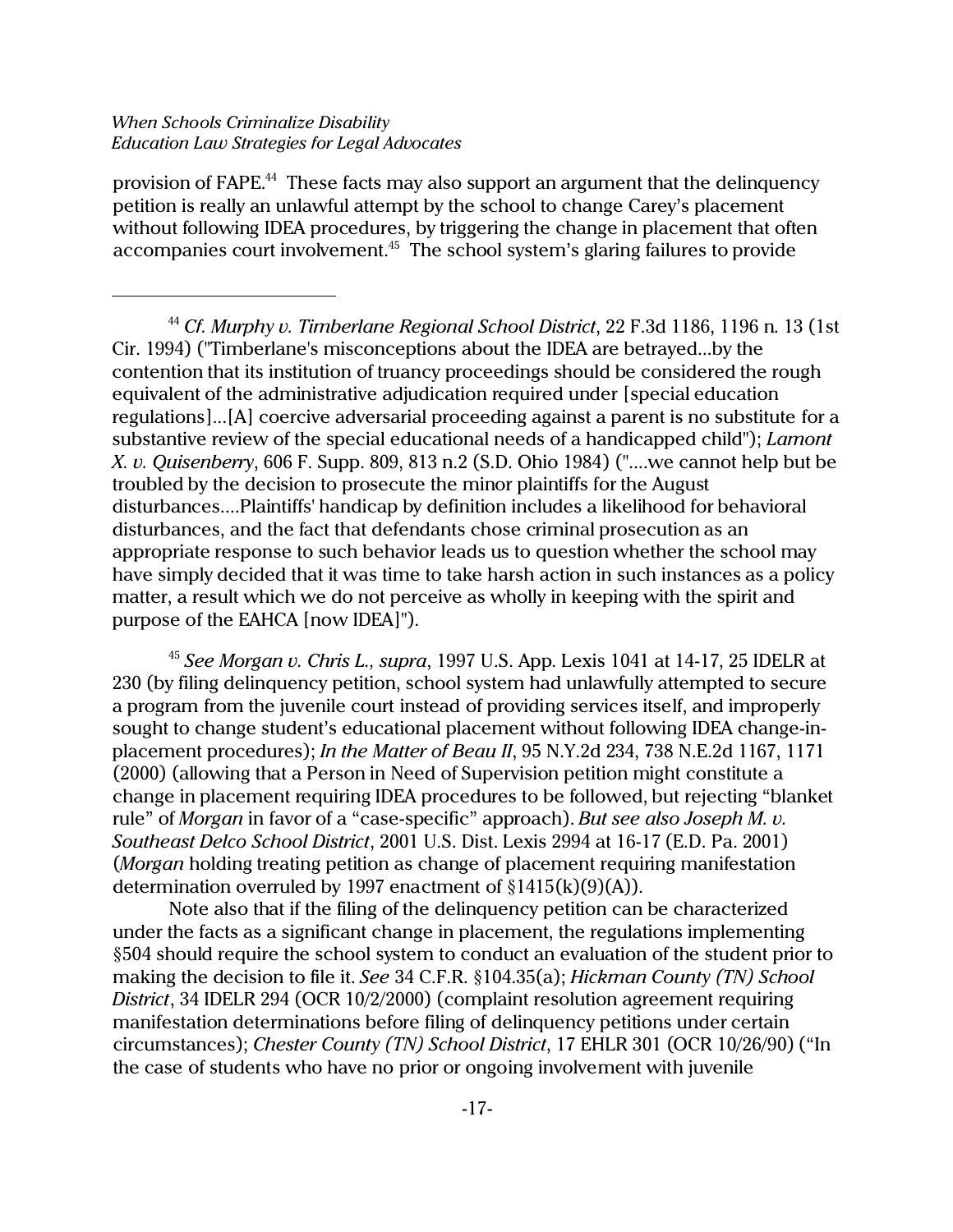required services, or to even invoke the processes that the statute has established for designing those services when challenging behavior deteriorates or fails to improve, would be key to this argument.

# b. Defenses

In any given case advocates will face a number of legal and strategy issues regarding how to frame and where best to raise and use such claims. The particular resolution of these issues, along with the case's particular facts, will determine in large part the defenses that may be anticipated. Section  $1415(k)(9)(A)$  may be expected regardless, with defendant school officials/systems arguing that this provision allows for the delinquency petition filed against Carey. A response, on the facts of this hypothetical, would consist of the following points:

- Section  $1415(k)(9)(A)$  provides that part B of IDEA not be interpreted as prohibiting schools from "reporting a crime" to "appropriate authorities."
- The phrase "reporting a crime" is not defined in the statute. In common usage, $46$  this phrase refers to notifying the law enforcement entities to which crimes ordinarily are reported, i.e., the police, sheriff, etc. – not to notifying the judiciary, which tries crimes. Section  $1415(k)(9)(A)$  thus does not encompass the filing of juvenile delinquency petitions, and so is irrelevant on these facts.

authorities or the courts, the District should not by-pass its discipline procedures prior to contacting juvenile authorities. If referral to juvenile authorities for a disciplinary matter may result in the student's placement being significantly changed, the District has an obligation, prior to the referral, of determining whether the misbehavior is related to his/her handicapping condition."). But see also the following less helpful OCR complaint decisions, both of which involved students who did not miss any school as a result of their school-initiated arrests: *New Caney (TX) Independent School District*, 30 IDELR 903 (OCR 11/13/99); *Richland (SC) School District #2*, 29 IDELR 980 (OCR 7/7/98).

 $46$  It is a basic canon of statutory construction that unless otherwise defined, phrases are interpreted as taking on their ordinary contemporary common meaning. Sutherland Stat. Const. §47:28 (6<sup>th</sup> Ed.). *See also, e.g., American Rivers v. F.E.R.C.*, 201 F.3d 1186 ( $9<sup>th</sup>$  Cir. 2000) (when common terms are used, they should be given their common meaning).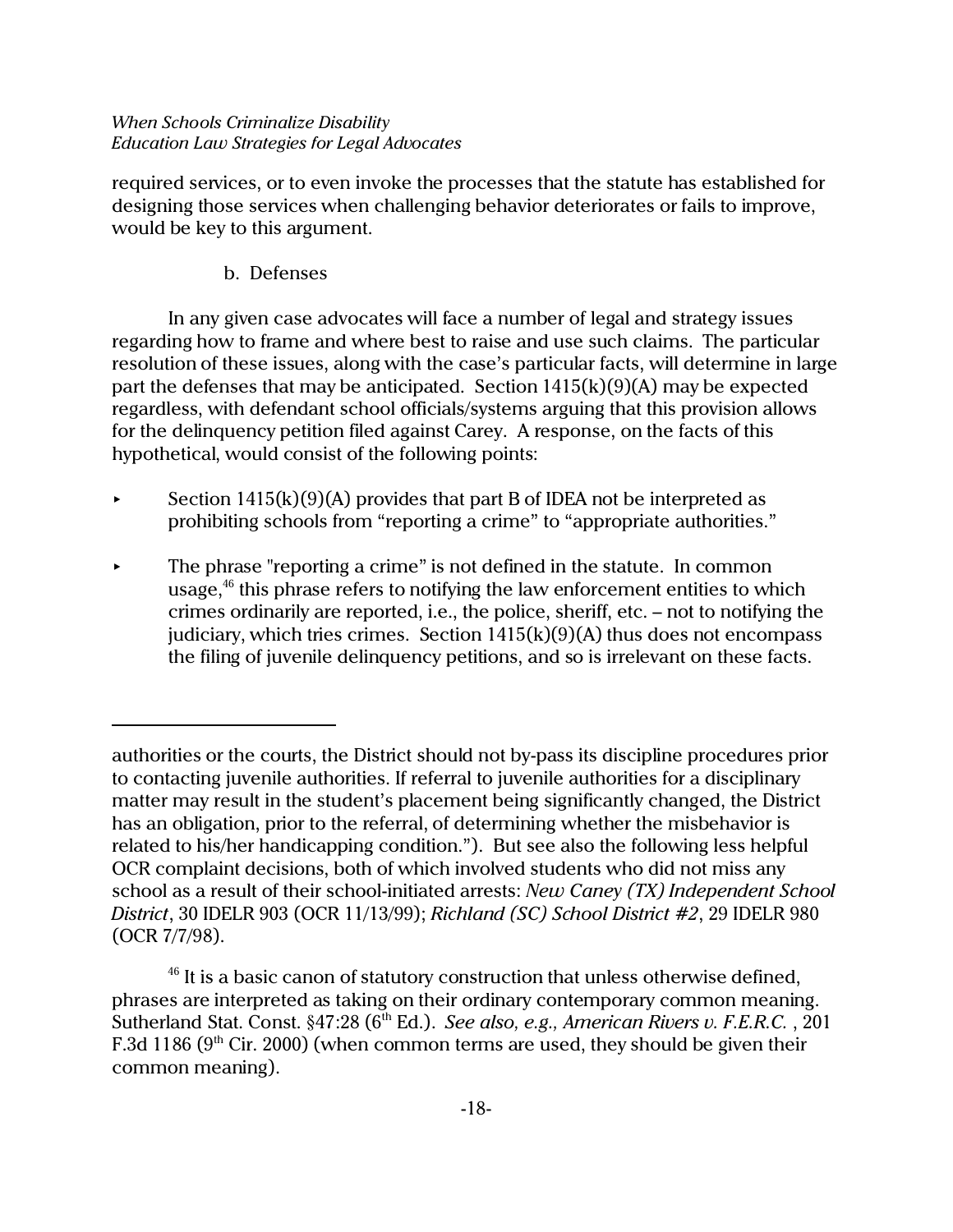- < The use of the phrase "*appropriate* authorities" (emphasis added) reinforces this limitation, as law enforcement entities (e.g., police, sheriff), rather than the courts, ordinarily are the appropriate authorities to receive crime reports.
- Even if "reporting a crime" to "appropriate authorities" could be properly construed to include the filing of a juvenile delinquency petition,  $\S1415(k)(9)(A)$ would not excuse the school system's filing in this case. The use of the word "appropriate" also indicates that reports may only be made to such authorities as are appropriate in light of the purposes of IDEA.<sup>47</sup> Depending upon the particular factual situation, using certain behavior as a basis for a delinquency petition is not appropriate in light of the purposes of IDEA, and so does not constitute the reporting to "appropriate" authorities.
	- Examples of such factual situations include those where (as above) schools respond to behavioral manifestations by "reporting," rather than by providing appropriate special education and related services consistent with IDEA substantive and procedural requirements - particularly (but not exclusively) where a school fails to provide appropriate services and treats the resulting behavior as a discipline problem and a crime.<sup>48</sup>
	- Another example would be schools' using broad definitions of crimes to characterize as criminal behavior that is typically associated with a particular disability -- and for which a school system is legally responsible for providing special education and related services.<sup>49</sup>
- Even where  $\S1415(k)(9)$  applies, crimes may not be reported to even "appropriate" authorities if doing so would circumvent the schools'

<sup>47</sup> *Cf. Town of Burlington v. Department of Education*, 471 U.S. 359, 369 (1985) (where IDEA, then known as the Education of the Handicapped Act, grants courts authority to "grant such relief as the court determines is appropriate," "appropriate" relief is relief that is appropriate in light of the purposes of the Act).

<sup>48</sup> Such were the facts in *Morgan v. Chris L.*, *supra*.

 $49$  In regard to school decisions to characterize certain behavior as a crime, see also Chapter V of these materials, discussing §504 and the ADA.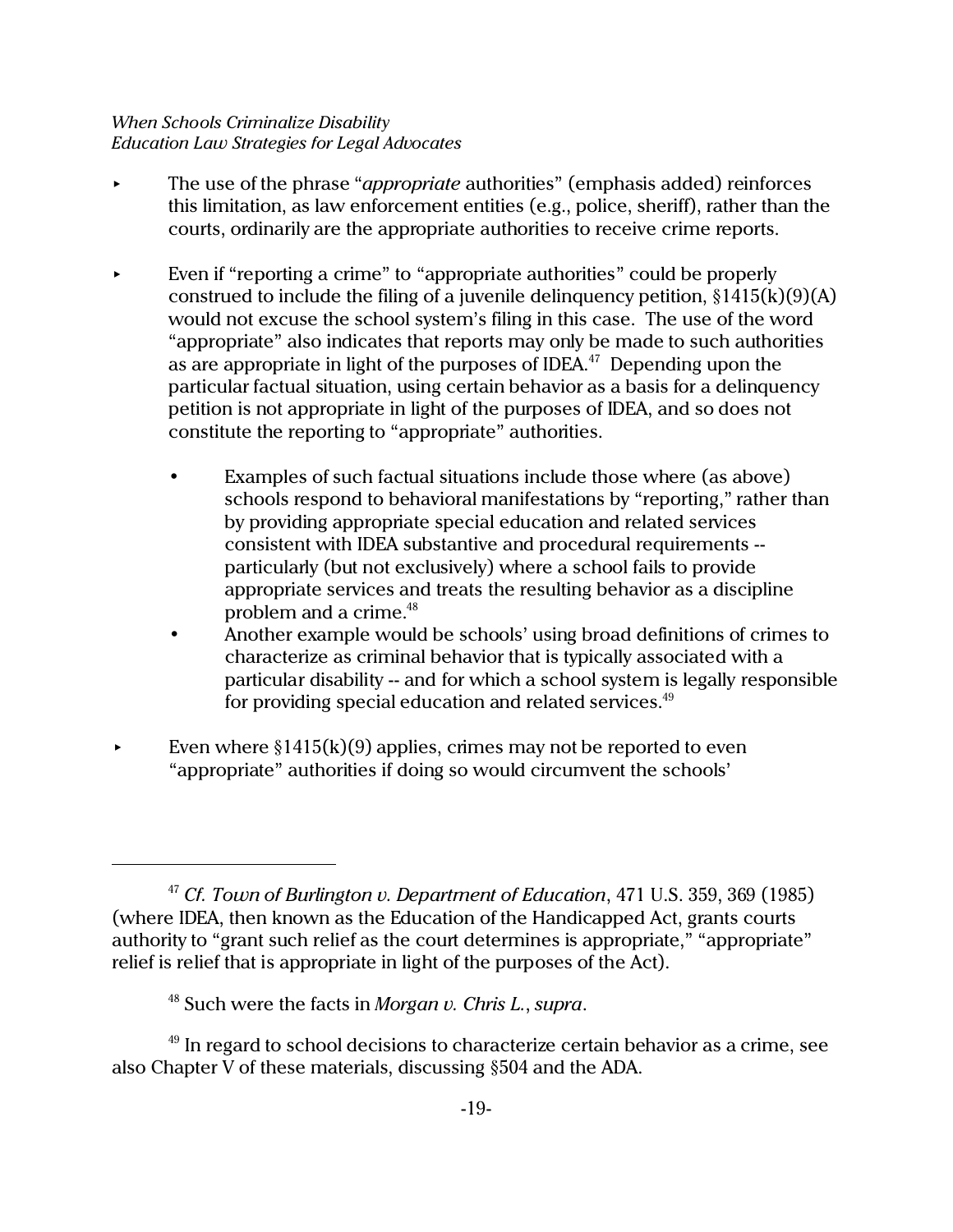responsibilities towards the student under IDEA.<sup>50</sup> Viewed in context, the delinquency petition filed against Carey does just that. The examples noted immediately above of reports that would be inappropriate in light of the purposes of IDEA, and so not reports to "appropriate" authorities within the meaning of  $\S1415(k)(9)(A)$ , are good examples of this kind of prohibited circumvention as well.

- 2. Seth
	- a. Substantive and procedural violations

Assuming that Seth's ADHD manifests in such a way as to render him IDEAeligible, <sup>51</sup> and subject of course to further factual investigation, it would appear that Seth was denied at least all of the IDEA rights denied to Carey (see above): the school system did not even acknowledge him as a child with a disability with FAPE and associated rights under the statute and regulations. On these facts – which include ample evidence of various school officials having reason to believe that Seth had ADHD, and actual knowledge once he was diagnosed at their suggestion – it would seem that the school system also violated its legal obligations under the related childfind and evaluation provisions of IDEA.<sup>52</sup> As in the case of Carey, Seth's treatment

<sup>52</sup> *See* 20 U.S.C. §§1412(a)(3)(A), 1412(a)(7), 1413(a)(1); 34 C.F.R. §§300.125(a), 300.300(a)(2). For examples of individual cases in other contexts in which a violation of childfind has been claimed, see *Doe v. Metropolitan Nashville Public Schools*, 133

<sup>&</sup>lt;sup>50</sup> See statement of Sen. Harkin, one of the legislation's co-sponsors, at Cong. Rec. May 14, 1997 at S4403 ("The bill also authorizes...proper referrals to police and appropriate authorities when disabled children commit crimes, so long as the referrals, do not circumvent the school's responsibilities under IDEA").

<sup>51</sup> *See* 34 C.F.R. §300.7(c)(9) (defining the IDEA eligibility category of "other health impairment" as including "limited...alertness, including a heightened alertness to environmental stimuli, that results in limited alertness with respect to the educational environment, that...[i]s die to chronic or acute health problems such as...attention deficit disorder or attention deficit hyperactivity disorder...and...adversely affects a child's educational performance"). In order to be eligible for services under IDEA, a child must have one of the listed conditions, such as an "other health impairment," and need special education and related services "by reason thereof." 20 U.S.C. §1401(3)(A).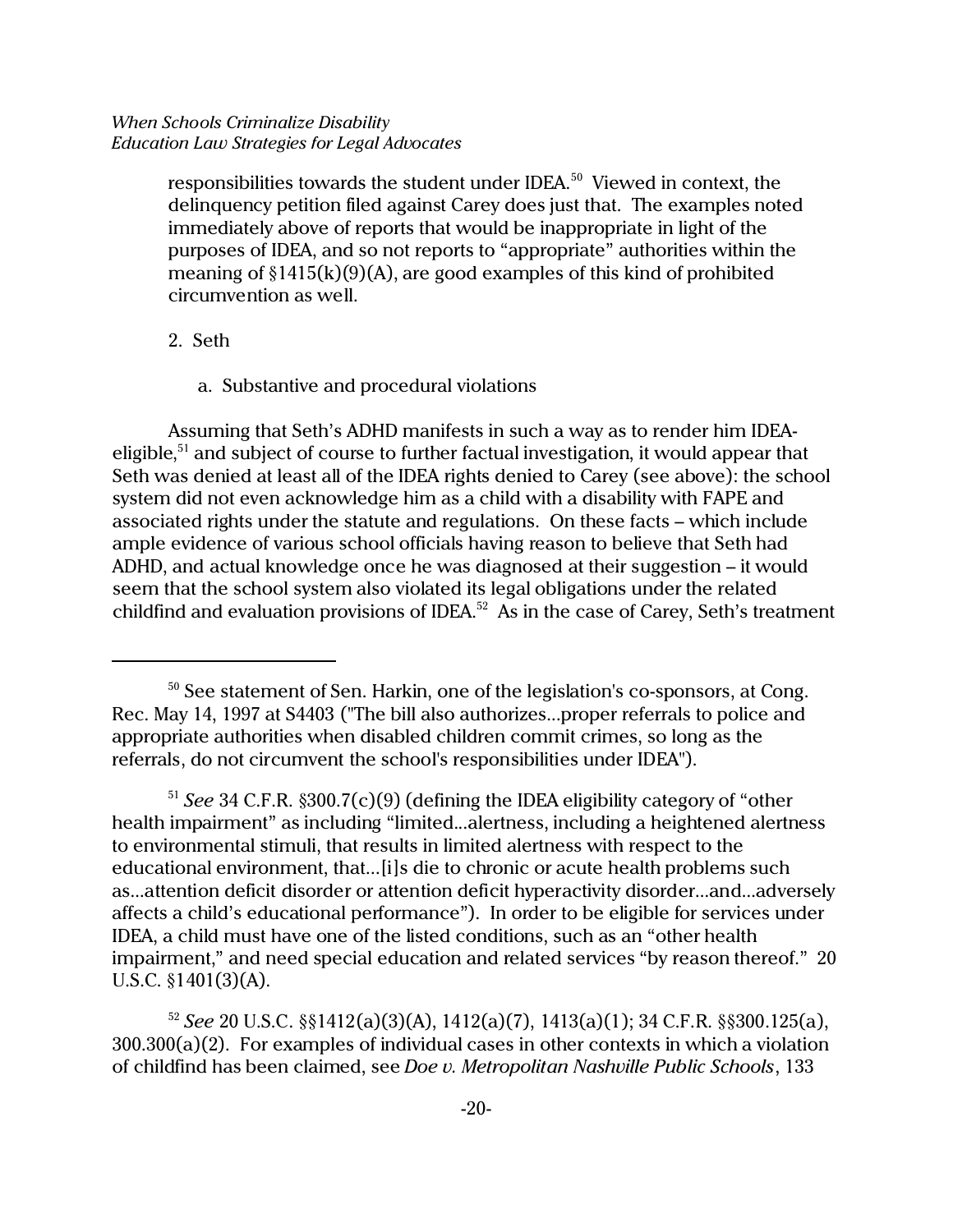appears to give rise to strong arguments that the school system impermissibly substituted punitive measures for appropriate (or any) services, and is punishing him through the criminal process for the consequences of its own violations of the law. Further, to the extent that it can be proven that in this community, crime reports filed with the police by school officials against students generally result in the filing and prosecution of delinquency petitions, it may also be possible to characterize the crime report as an attempt by this particular school to avoid serving Seth by having his placement changed by the court.

b. Defenses

Because the vice principal called the police and did not himself file the resulting delinquency petition, Seth's response to the school system's expected invoking of  $§1415(k)(9)$  may differ somewhat from Carey's. If it can be established factually, as suggested above, that in this school/school system/community, a school official filing a crime report with the police is tantamount to the school official filing a delinquency petition, and that the relevant school officials are aware of this, then all of the responses to  $\S1415(k)(9)(A)$  set forth above in connection with Carey, against whom the delinquency petition was filed by a school official acting as such, should be available to Seth.<sup>53</sup> If not, the response to this defense might make the following points:

- Section  $1415(k)(9)(A)$  provides that part B of IDEA not be interpreted as prohibiting schools from reporting a crime to "appropriate" authorities.
- $\triangleright$  The use of the word "appropriate" means that reports may only be made to such

F.3d 384 (6th Cir.), *cert. denied*, 525 U.S. 813 (1998) (denying defendant's motion for summary judgment); *Dept. of Ed., State of Hawaii v. Cari Rae S.*, 2001 U.S. Dist. Lexis 11376 (D. Hawaii 8/3/2001) (violation found, plaintiff should have been evaluated sooner); *Hoffman v. East Troy Community School District*, 38 F. Supp. 2d 750 (E.D. Wis. 1999) (no violation found).

<sup>53</sup> *Cf. State of Wisconsin v. Trent N.*, 212 Wisc.2d 728, 741, 569 N.W.2d 719, 725 (1997) (rejecting argument that school essentially initiated juvenile proceedings when it reported student to police, in view of various levels of review under state law before and after filing of a delinquency petition).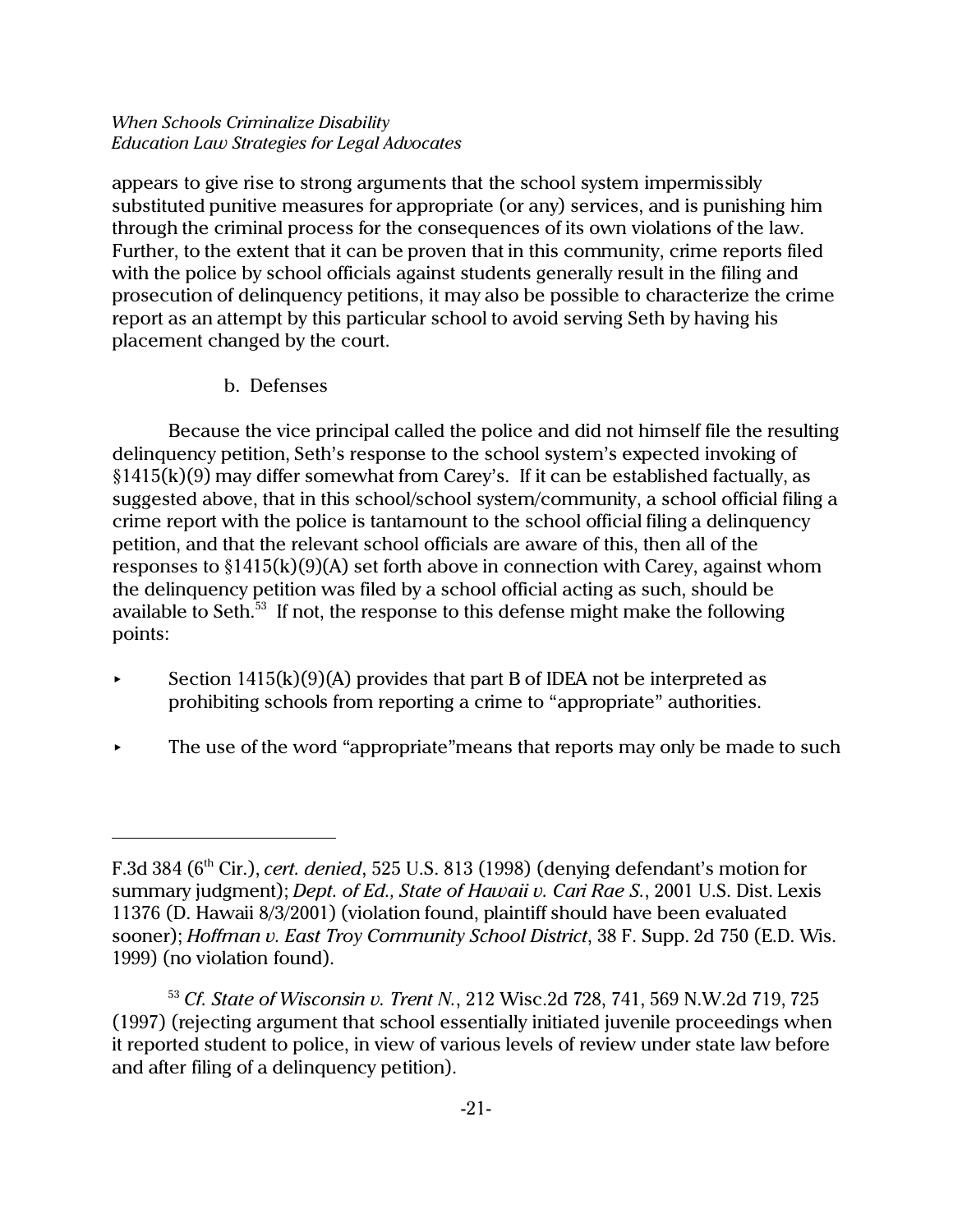authorities as are appropriate in light of the purposes of IDEA.<sup>54</sup> Depending upon the particular situation, reporting behavior to police as a crime may not be appropriate in light of the purposes of IDEA, and so would not constitute the reporting to "appropriate" authorities.

- One example of such a factual situation would be where, as here, schools respond to behavioral manifestations by "reporting," rather than by providing appropriate special education and related services consistent with IDEA substantive and procedural requirements - particularly (but not exclusively) where a school fails to provide appropriate services and treats the resulting behavior as a discipline problem and a crime.<sup>55</sup>
- Even where  $\S 1415(k)(9)$  applies, crimes may not be reported to even "appropriate" authorities if doing so would circumvent the schools' responsibilities towards the student under IDEA.<sup>56</sup> Viewed in context, the police report involving Seth arguably does just that, as it follows an ongoing failure to address his known disability, is based upon behavior exacerbated by the school's failure to provide IDEA services, and may result in Seth's long-term removal from this school – and of this particular school's obligation to provide him with FAPE.

### *Strategy and Case Development Issues*

The most significant strategy issue raised by this approach, and the claims it suggests, is where and how a student's attorney ought to try to halt the delinquency proceedings, and prevent an adjudication. Even before the 1997 addition of

<sup>54</sup> *Cf. Town of Burlington, supra*.

<sup>55</sup> Another example, not necessarily implicated here, is when schools use broad definitions of crimes to characterize as criminal behavior that is typically associated with a particular disability, and for which a school system is legally responsible for providing special education and related services

<sup>56</sup> See statement of Sen. Harkin, one of the legislation's co-sponsors, at Cong. Rec. May 14, 1997 at S4403 ("The bill also authorizes...proper referrals to police and appropriate authorities when disabled children commit crimes, so long as the referrals, do not circumvent the school's responsibilities under IDEA").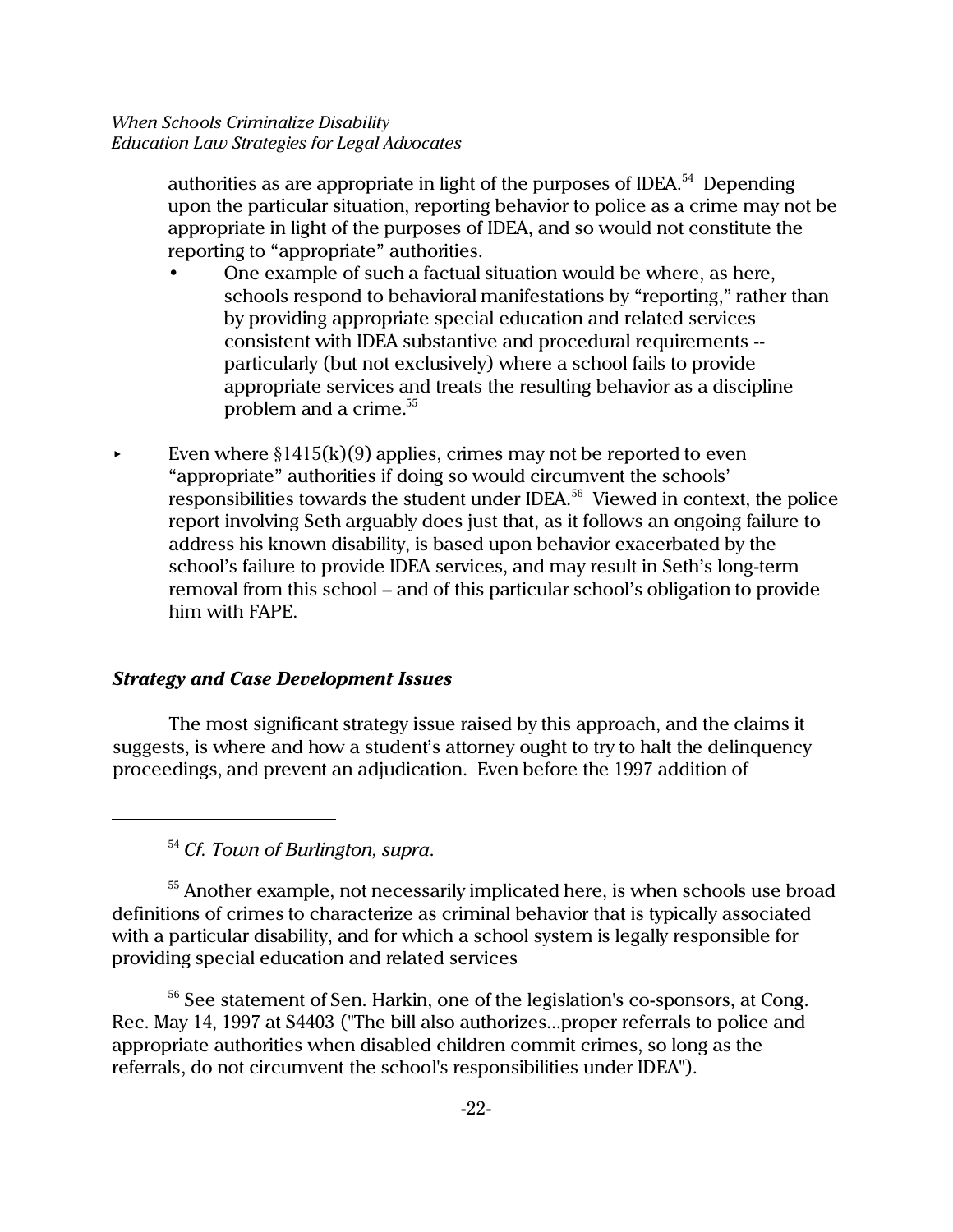$§1415(k)(9)$  to the statute, no reported judicial decisions had held that IDEA limits the jurisdiction of state courts over delinquency matters. The express language in §1415(k)(9)(A) that "[n]othing in this part shall be construed...to prevent State...judicial authorities from exercising their responsibilities with regard to the application of Federal and State laws to crimes committed by a child with a disability" makes such jurisdictional arguments even more difficult, at least in the absence of helpful state  $law<sup>57</sup>$ 

If the goal is to halt the delinguency proceedings,<sup>58</sup> a better approach might be to ask the court to exercise its discretion (under the applicable state-law standard) to dismiss the petition in light of the poor school system conduct<sup>59</sup> underlying it.<sup>60</sup>

<sup>57</sup> *See, e.g., Trent N.*, *supra*. For an example of a pre-1997 case involving helpful state law, see *In re McCann*, 17 EHLR 551 (Tenn. Crt. Apps. 1990).

<sup>58</sup> Where delinquency defense and education advocacy are to be handled by separate counsel, close collaboration between the student's civil and defense attorneys will be critical if any of the strategies discussed herein are to succeed.

 $59$  I.e., the cumulative violations of explicit statutory provisions regarding the obligation to provide FAPE and the impropriety under IDEA of the school-filed delinquency petition or crime report under the circumstances.

 $60$  Recognizing the potential for inappropriate school system reliance upon juvenile courts, a number of courts have held (albeit in juvenile proceedings other than delinquency cases), without necessarily finding limits on juvenile court jurisdiction, that what is presented through a juvenile petition may in reality be an educational matter within the purview of IDEA and other disability laws, and therefore inappropriate for resolution through the juvenile system. *See, e.g.*, *North v. District of Columbia Bd. of Ed.*, 471 F. Supp. 136, 140 (D.D.C. 1979) (it would be inappropriate to proceed with neglect proceedings where real issue concerned school district's failure to provide special education and related services to which child was entitled); *In the Matter of Ruffel P.*, 582 N.Y.S.2d 631 (Family Court Orange Co. 1992) (dismissing "in the interests of justice" Person In Need of Services petition brought by school principal alleging violent behavior by student, where school had refused to certify child as eligible for special education, failed to try different teaching approaches, and responded solely with disciplinary actions); *In the Interest of J.D.*, 510 So.2d 623 (Fla. App. 1 Dist. 1987) (court did not have dependency jurisdiction over child allegedly in need of placement in a segregated classroom for students with cognitive disabilities; educational needs of child did not form statutory basis of dependency); *In the Matter*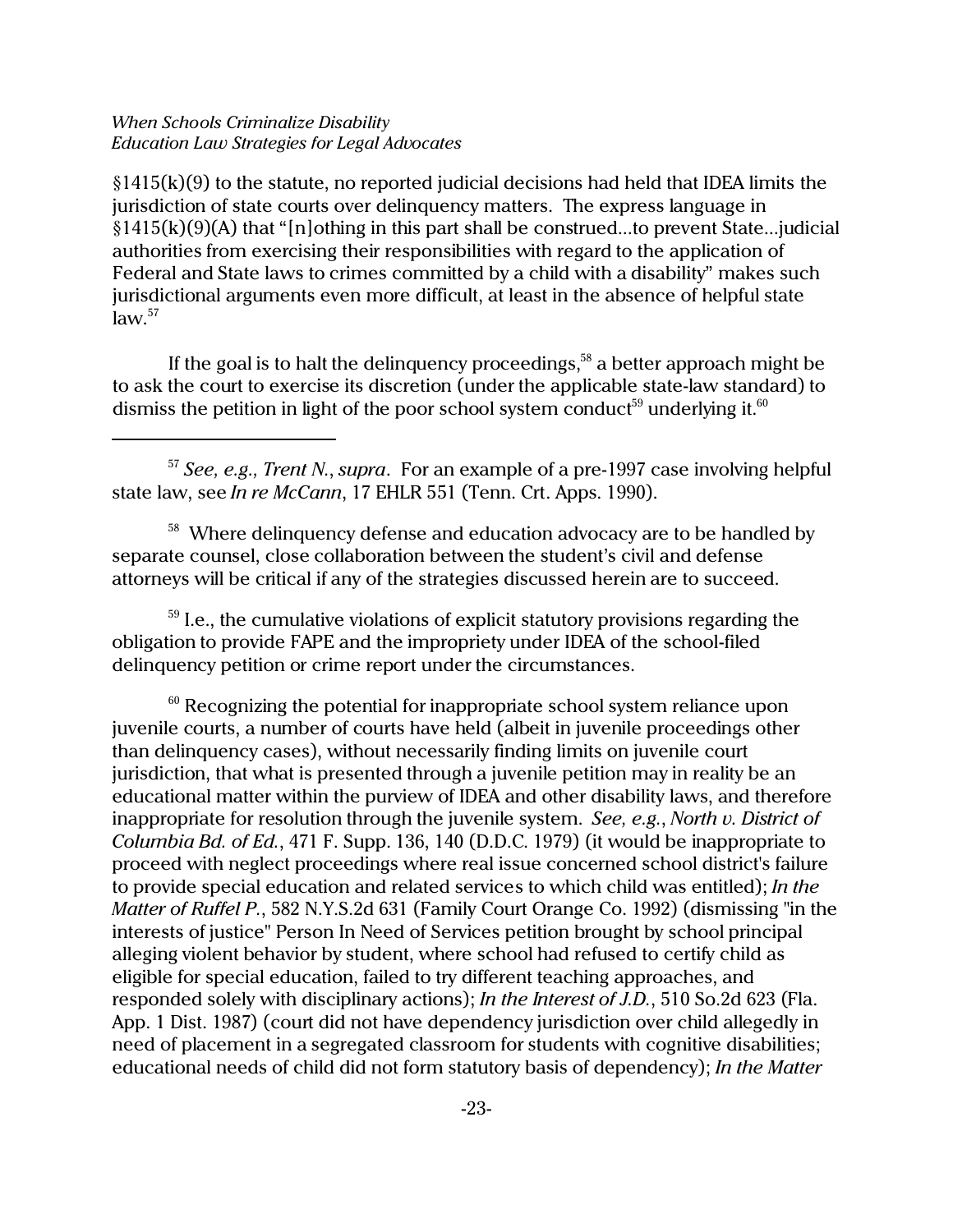Convincing the juvenile court that the crux of the matter is educational, not criminal, will be critical. Advocates will likely be in a stronger position to do so if they can represent to the court that these education-law violations are being litigated, and will be resolved, via the procedures provided by IDEA and state special education law. Furthermore, insofar as juvenile courts generally are courts of limited jurisdiction, not competent under state or federal law to resolve disputes over the provision of FAPE under IDEA, $^{61}$  advocacy before the juvenile court should probably focus on convincing the court that serious issues concerning school system violations of IDEA exist (including the propriety of the petition itself under the circumstances), and that the student has initiated the proper proceedings under education law to address them – rather than on attempting to litigate the IDEA issues on the merits in juvenile court.

If the juvenile court will not dismiss the petition based on the foregoing (or is thought unlikely to do so), an alternative strategy might be to (1) seek a stay of the adjudication pending completion of the parallel IDEA proceedings and, (2) as relief in the latter seek, *inter alia*, an order requiring the offending school system to seek dismissal of the juvenile charges or, depending upon how the juvenile court case has proceeded, otherwise cooperate in obtaining a favorable resolution.<sup>62</sup> An order by a due process hearing officer or a court in a civil action/appeal under IDEA requiring the school system to take certain actions vis a vis the delinquency petition would fall well within the statute as the "appropriate relief" authorized and required by 20 U.S.C.

*of Shelly Maynard*, 453 N.Y.S.2d 352 (Family Court Monroe Co. 1982) (where child was found to have a disability after being adjudicated a Person in Need of Services on the basis of truancy at the behest of school officials, school would be required to fulfill its obligation to provide appropriate special education and related services; court would renew involvement only if child failed to attend an appropriate placement made pursuant to special education law); *Flint Bd. of Ed. v. Williams*, 276 N.W.2d 499 (Mich. App. 1979) (school system may not ask probate court to take jurisdiction over children with disabilities pursuant to state statute regarding students who repeatedly violate school rules or are truant until proceedings under special education law have terminated and a final decision made that no program within the school system can serve the child's needs). *Cf. Murphy, supra*; *Lamont X., supra*.

<sup>61</sup> *See, e.g., In Re: Roger S.*, 338 Md. 385, 658 A.2d 696 (1995); *A.C.B. v. Denver Department of Social Services*, 725 P.2d 94 (1986) (Colorado); *Oscar F. v. Worcester*, 412 Mass. 38, 587 N.E.2d 208 (1992).

 $62$  This strategy is discussed further in Chapter VI of these materials.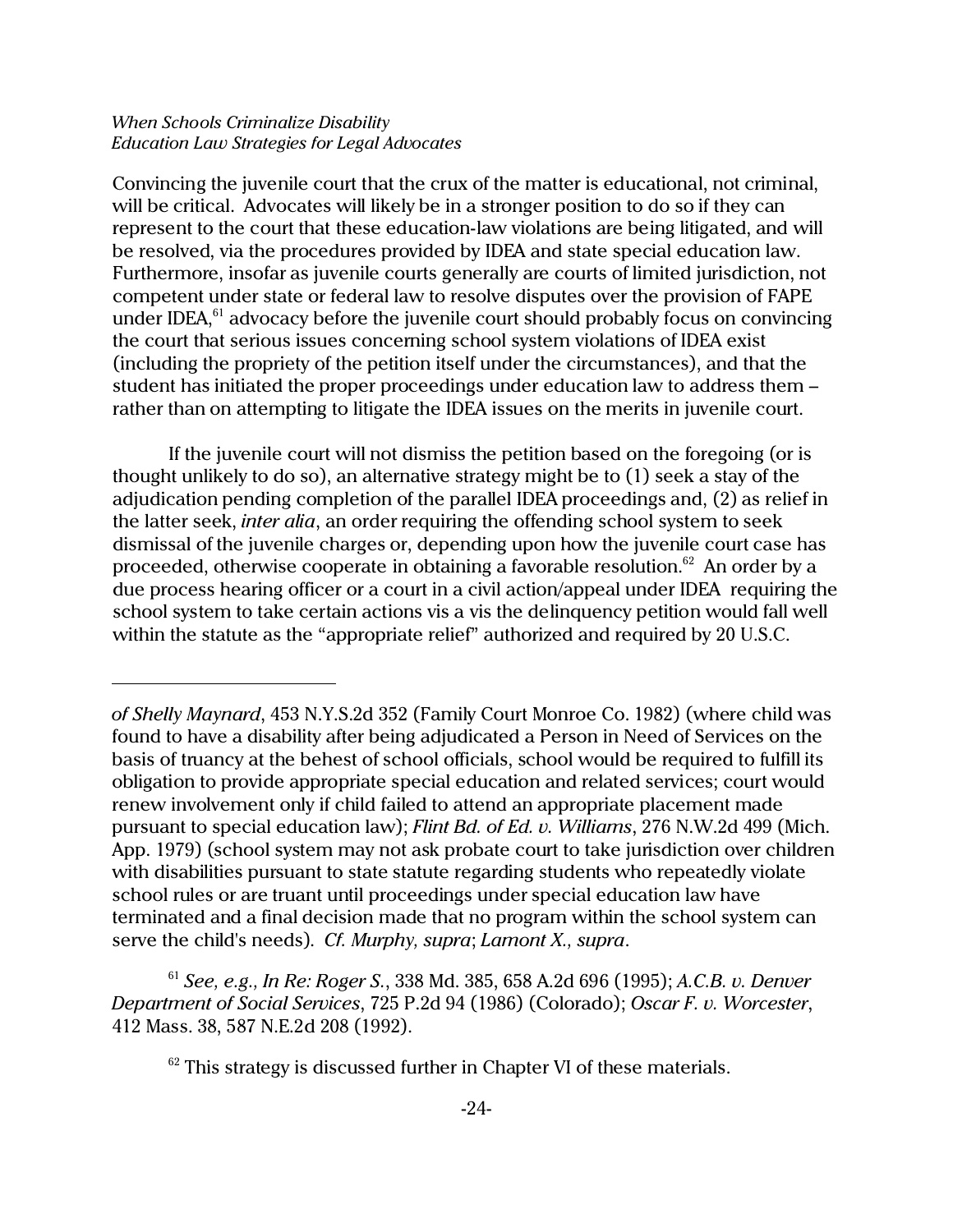§1415(i)(2)(B).<sup>63</sup> In contrast, unless somehow authorized by state law and brought in state court, an action asking a court to enjoin the juvenile proceeding based upon IDEA violations would likely raise thorny issues under federal abstention doctrine and the Anti-Injunction Act.<sup>64</sup>

In regard to case development, this highly fact-specific approach will require detailed factual investigation and development, as well as the assistance and testimony of appropriate experts. It will be important to re-construct in detail the student's academic and behavioral history, and the school system's response or lack thereof, including evaluations, meetings, parental requests, formal and informal interactions between the family and school personnel, the context of specific disciplinary incidents and the school's response thereto, etc. Competent expert testimony regarding the connection between the student's disability and the incident underlying the delinquency petition or crime report, what the school system should have done in order to provide FAPE as it concerns behavior in this student's case, why what the school system did was substantively insufficient and the consequences for the student, including the relationship between the school's mishandling of his or her behavioral needs and continuing or escalating behavioral difficulties, will be critical. Where, as in Seth's case, failure to evaluate/childfind violations are also a factor, expert testimony on when, and why, the student should have been identified and evaluated for IDEA eligibility will also be necessary.

<sup>64</sup> *See* 28 U.S.C. §2283.

 $63$  See the discussion of appropriate relief in Chapter VI of these materials. Where the delinquency petition was filed by school officials, an order might require the school system to seek dismissal of the petition, as was the case in *Morgan*, *supra*. Where the petition was filed by police or prosecutors following a school-filed crime report, or by any other third party, the school system might be ordered to cooperate with the student in bringing the juvenile proceedings to a favorable conclusion in other ways (e.g., submitting to the court appropriate evidence of its ability, desire and intent to provide appropriate education and related services, interceding with the prosecutor, providing needed supports for the staff member who may have filed the petition, etc.).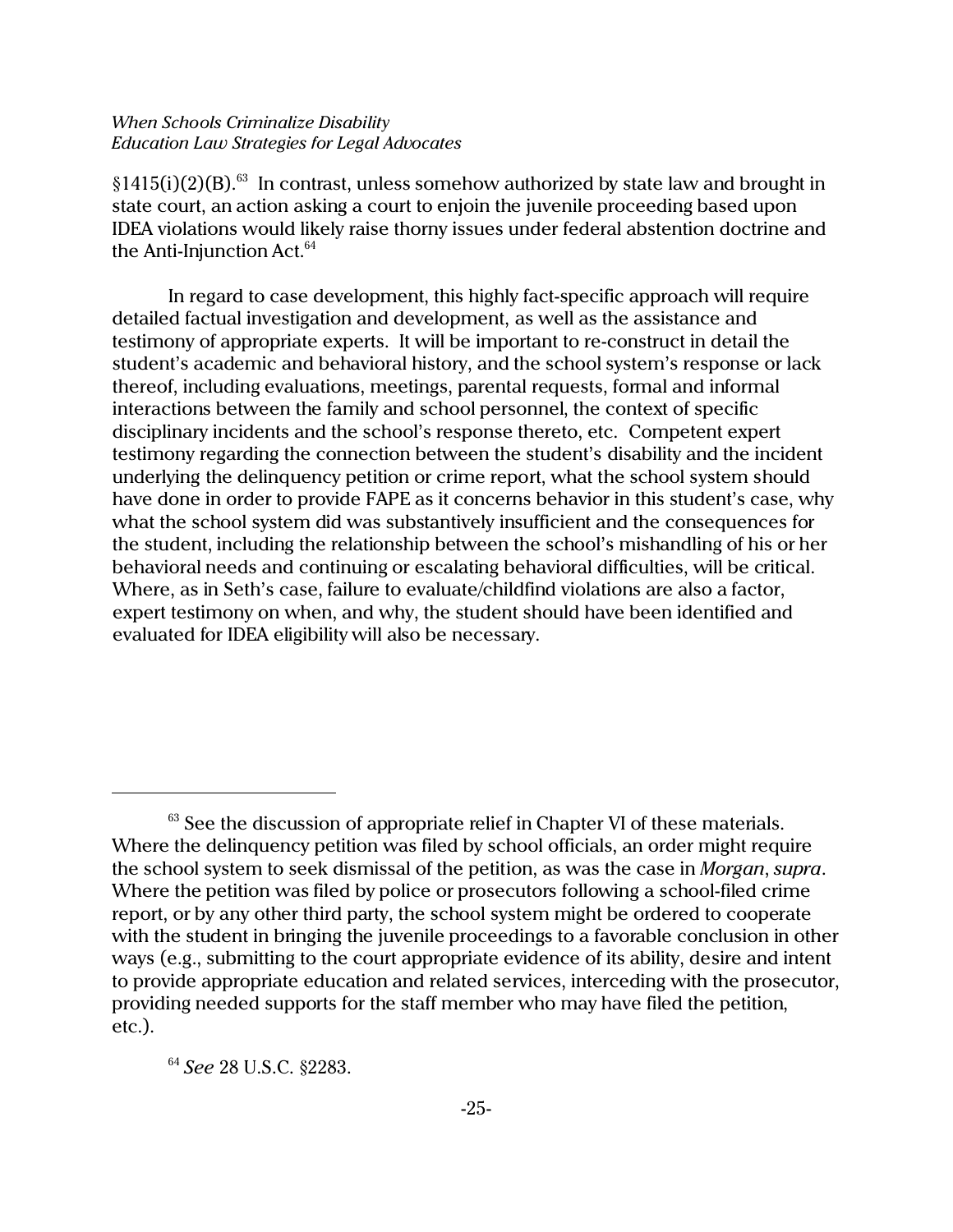# **CHAPTER III**

# **CHALLENGING THE PROPRIETY OF SCHOOL-FILED DELINQUENCY PETITIONS AND CRIME REPORTS UNDER IDEA: USING IDEA AS THE SOURCE OF AN OBLIGATION TO MAKE AN INDIVIDUALIZED DETERMINATION THAT PARTICULAR BEHAVIOR IS A "CRIME"**

This Chapter examines the second of three potential IDEA-based approaches to challenging the propriety of school-filed delinquency petitions and crime reports. This approach uses IDEA as the source of an obligation to make an individualized determination that particular behavior is a "crime" before treating it as such. It blends affirmative IDEA requirements regarding services and processes for addressing behavioral manifestations with an analysis of 20 U.S.C. §1415(k)(9)(A) to conclude that schools are not free to treat any incident as a crime but, rather, must at a minimum convene the IEP team to consider whether the characterization of the incident as a particular crime is accurate in light of the child's disability and the attendant circumstances. This should include consideration of whether the child had the requisite intent, which may require supplementing the IEP team with other qualified professionals with appropriate expertise.<sup>1</sup>

# *Illustrative Hypothetical*

*David is 10 years old and diagnosed with autism. This semester, the behavioral manifestations of his disability appear to have intensified, and tantrums in school have become more frequent. Recently, after becoming frustrated during an interaction with his teacher, he swept the books, supplies and papers off of his desk and onto the floor, and went into a tantrum. During the course of the tantrum, he pulled his teacher's hair and kicked him. Although David was calm and the incident over when she became aware of it, the principal reported it to the police and requested that charges of assault and disorderly conduct be filed.*

 $<sup>1</sup>$  Again, it should be remembered throughout that as used herein, the terms</sup> "crime report," "police report," etc. refer to after-the-fact reporting of an incident, rather than a call to police for immediate assistance in defusing a dangerous situation in a bona fide emergency, while the child's behavior is presenting an immediate, substantial physical danger to self or others that cannot be abated through the individualized crisis prevention and intervention strategies IDEA requires.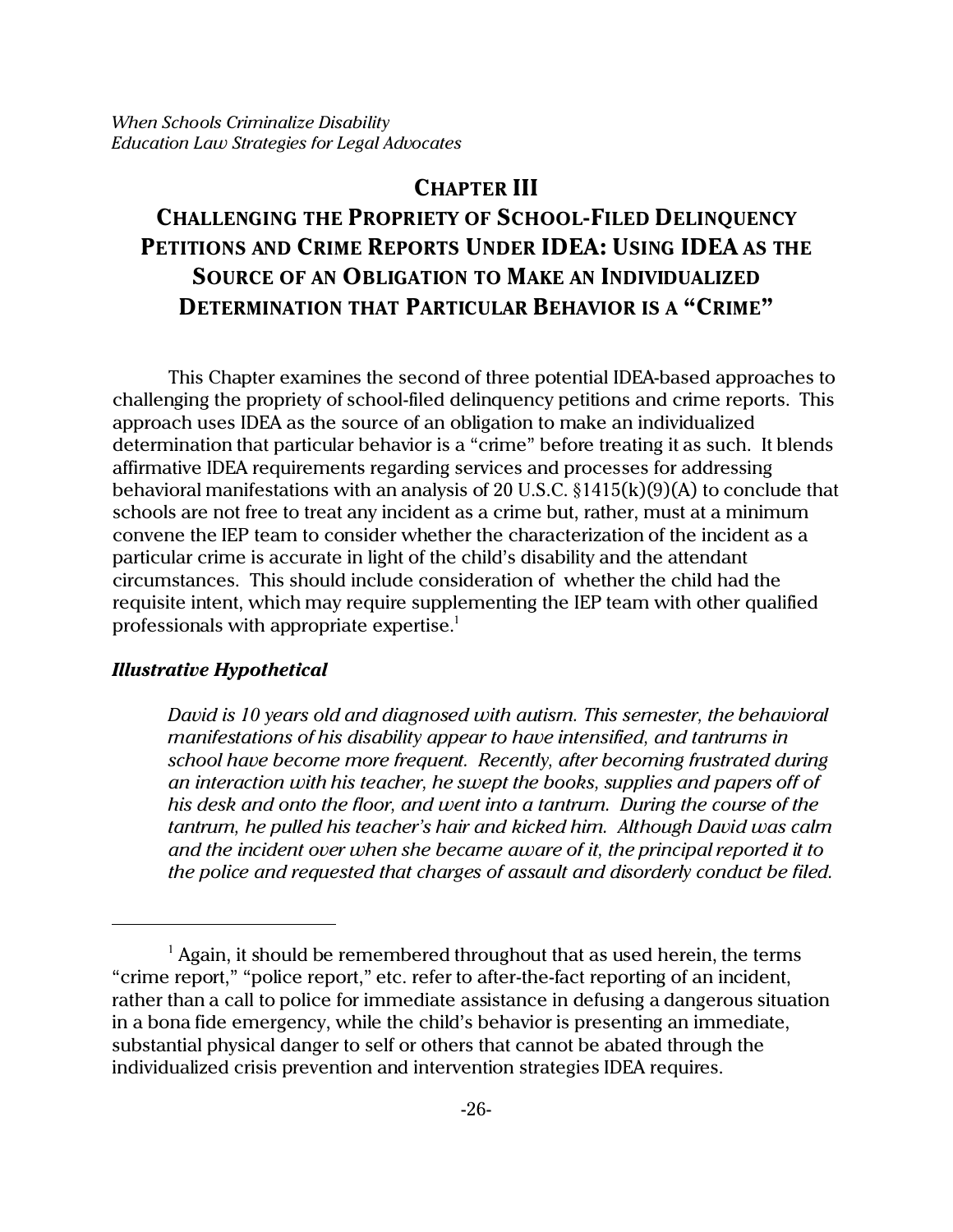# *Legal Analysis*

As discussed in Chapter II, schools have an obligation under IDEA to address the behavioral manifestations of disability with educational services and supports. As also discussed, towards this end schools must take particular steps when problem behaviors emerge, continue or escalate, and may not substitute punitive discipline instead. It logically follows that schools must also have a related obligation to make a principled, individualized determination of whether behavior is a crime under the circumstances before treating it as such. This determination must be made by a group of people with knowledge and expertise necessary to interpret events in context, in light of the child's disability and its consequences, including whether the child had, or was capable of forming, the requisite intent.<sup>2</sup>

IDEA provides a mechanism for making this determination – a mechanism schools are required to activate whenever challenging behavior reaches a critical point, regardless of whether anyone is contemplating characterizing it as a crime. As discussed in Chapter II, the statute and regulations call for convening an IEP team meeting to consider these developments and plan for meeting the child's needs. This necessarily entails bringing some insight to bear on the behavior, including utilizing evaluation data, functional behavior assessments and other pertinent information to come to an understanding of the behavior in relation to the child's disability and the impact of that disability on the child.

### *Anticipated Defenses*

Determining whether behavior is a crime under the circumstances will require a basic understanding of how the "crime" in question is defined, including such elements as intent. Schools may claim that this places an undue burden on them, and that it is for the legal process to decide whether a student is guilty or innocent. However, this is tantamount to arguing that it is acceptable for a school official to accuse a student of a crime, bringing the force of the criminal justice system to bear against him or her, without knowing what the crime is. It also ignores the enormous

<sup>&</sup>lt;sup>2</sup> *C.f. S-1 v. Turlington*, 635 F.2d 342, 350 (5<sup>th</sup> Cir. 1981) (pre-expulsion determinations of whether misconduct is related to disability must be made by a trained and knowledgeable group of persons).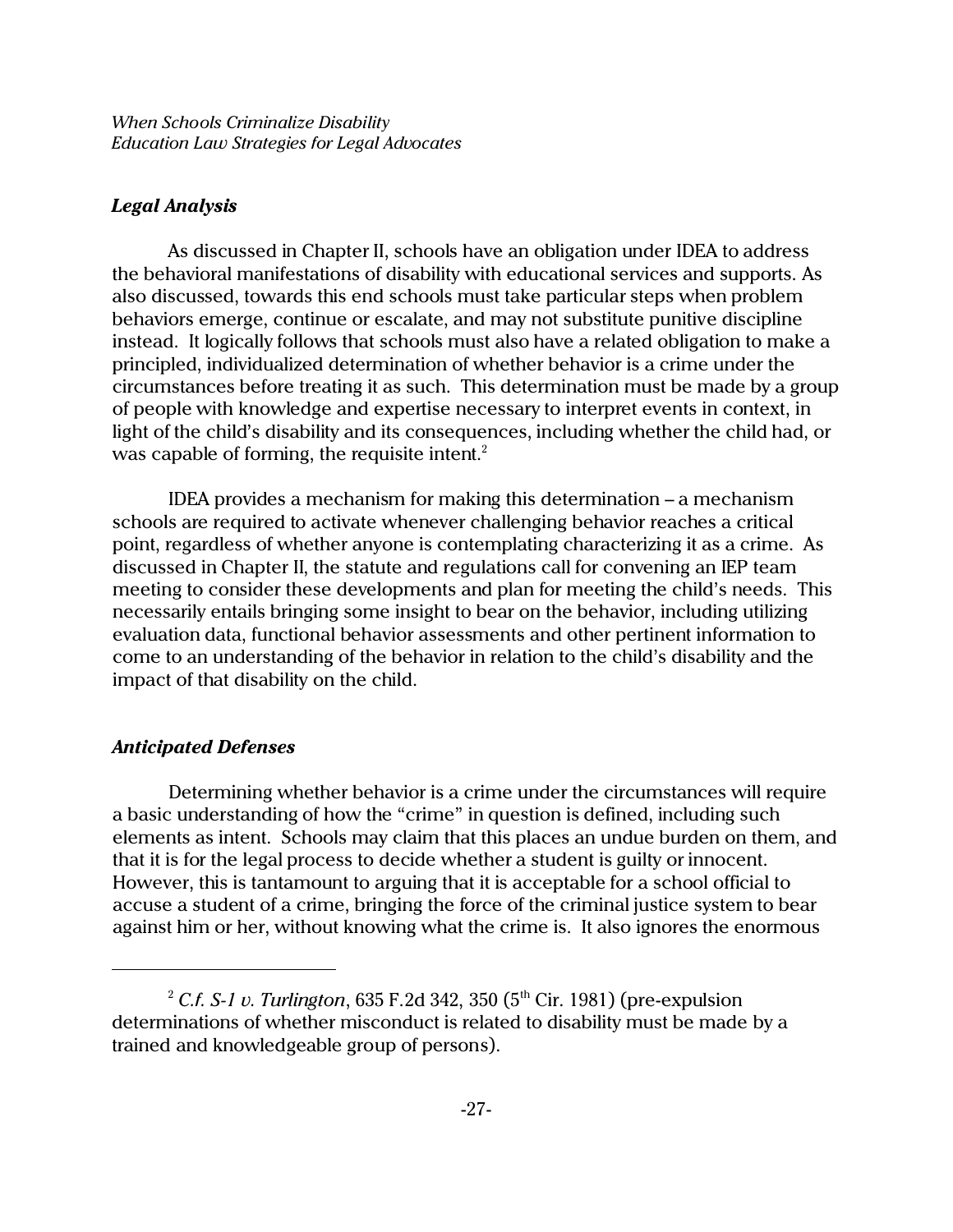toll that going through the juvenile justice system takes on student and family, even if the student is vindicated in the end. Indeed, the tort of malicious prosecution – a part of the common law in virtually all states – recognizes that being subjected to an unwarranted prosecution is itself an injury, and thus imposes a general legal duty to refrain from initiating or procuring the initiation of criminal proceedings against another without probable cause.<sup>3</sup>

Section 1415(k)(9)(A) may be anticipated as a defense as well. A response might be as follows:

- $\triangleright$  §1415(k)(9)(A) provides in pertinent part that the provisions of part B of IDEA are not to be construed to prohibit schools from reporting "crimes" to appropriate authorities, etc.
- $\S1415(k)(9)(A)$  therefore applies only when what is being reported is a "crime." Put another way, §1415(k)(9)(A) does not defeat or otherwise limit IDEA-based claims when the behavior or incident reported is not a "crime."
- Therefore, (1) schools must determine whether what they are reporting is a "crime" before they may invoke  $\S1415(k)(9)(A)$  as a defense, and (2) that determination must be competent and accurate, and made in good faith.
- As a matter of statutory construction, whether something is a crime within the meaning of  $$1415(k)(9)(A)$  -- which was added to the statute in 1997 -- must be determined with reference to pre-existing law regarding the duty to address the behavioral manifestations of disability as part and parcel of the duty to provide FAPE – of which Congress is presumed to have been aware when it enacted

<sup>&</sup>lt;sup>3</sup> More specifically, "[a] private person who initiates or procures the institution of criminal charges against another who is not guilty of the offense charged is subject to liability for malicious prosecution if (a) he initiates or procures the proceedings without probable cause and primarily for a purpose other than that of bringing an offender to justice, and (b) the proceedings have terminated in favor of the accused." Restatement (second) of Torts §653 (1977). One who initiates or continues criminal proceedings against another has probable cause "if he correctly or reasonably believes (a) that the person whom he accuses has acted or failed to act in a particular manner, and (b) that those acts or omissions constitute the offense that he charges against the accused, and (c) that he is sufficiently informed as to the law and the facts to justify him in initiating or continuing the prosecution." *Id.* §662.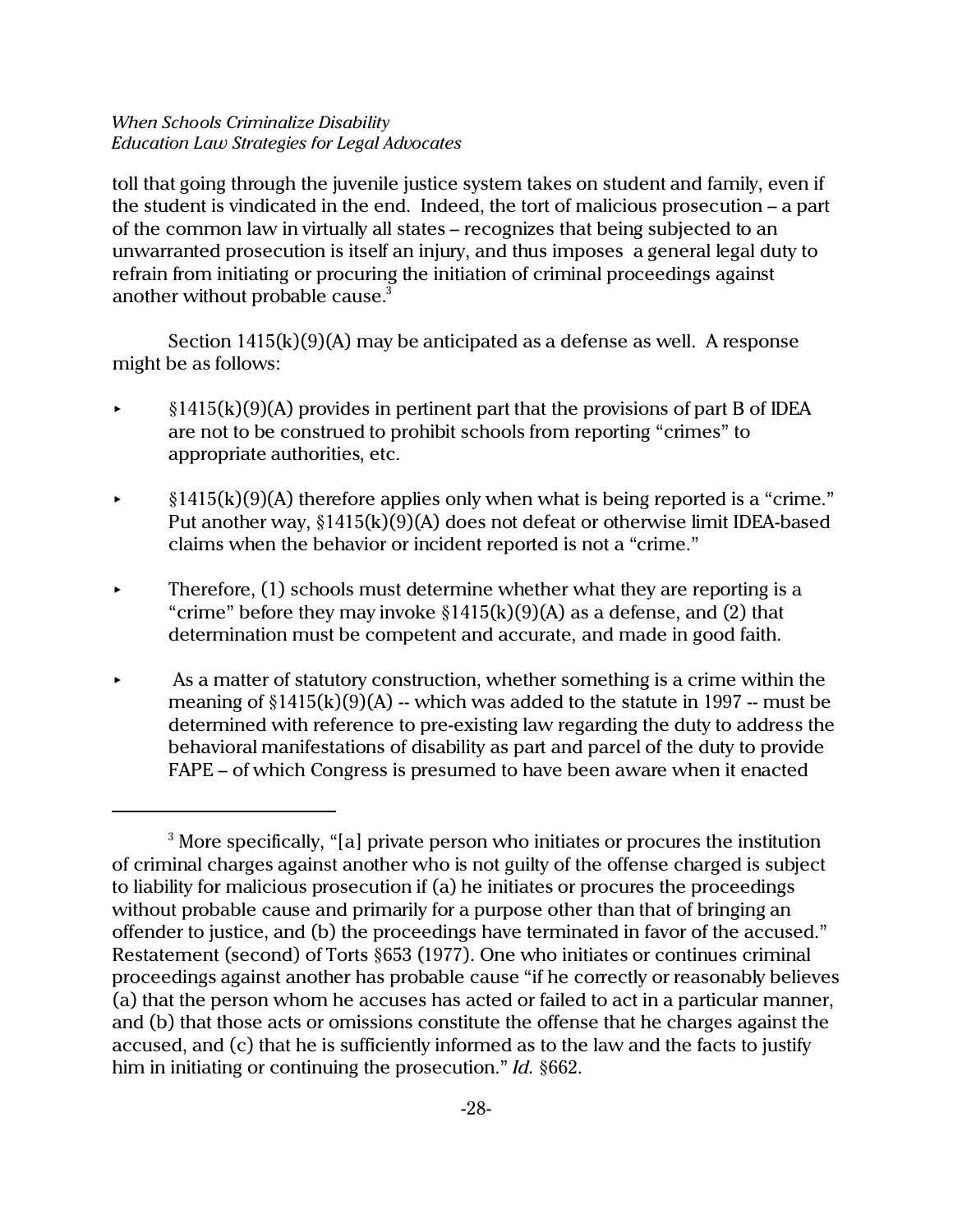$§1415(k)(9).$ <sup>4</sup> Whether something is a "crime" within meaning of  $1415(k)(9)(A)$ also must be determined in light of the fact that Congress contemporaneously added explicit provisions to the statute regarding schools' duty to address behavior with appropriate educational interventions and supports (i.e. 20 U.S.C.  $\S(1414(d)(3)(B)(i)$  and  $1415(k)(1)(B)$ , as each section of a statute must be construed in connection with every other part, so as to produce a harmonious whole. $^5$  Thus  $\S 1415(k)(9)(A)$  cannot be interpreted to permit schools to criminalize *any* challenging, disability-related behavior that might look to a school official, at first blush, like an element of a crime. Rather, to be consistent with then-existing law and contemporaneous enactments, and to render IDEA a harmonious whole, §1415(k)(9) must be interpreted to require an individualized determination by knowledgeable persons with appropriate expertise of whether the incident in question was a crime in light of the child's disability and the attendant circumstances.

# *Application to Hypothetical*

Depending upon facts not stated or implied in the hypothetical, David may have claims along the lines of those discussed in Chapter II in regard to Carey and Seth. Regardless, however, of whether he could establish a past failure to provide FAPE, the fact remains that the school system appears to have responded to this particular incident in a manner inconsistent with its obligations under IDEA. There is no indication that the IEP team (supplemented, if necessary, by other qualified professionals) convened to discuss the incident in the context of David's disability prior to the principal's non-emergency involving of the police, and so no indication that

<sup>4</sup> *See, e.g., South Dakota v. Yankton Sioux Tribe*, 522 U.S. 329, 351 (it is assumed that Congress is aware of existing law when it passes legislation); *Goodyear Atomie Corporation v. Miller*, 486 U.S. 174, 185 (1988). For a discussion of pre-existing law regarding the duty to address behavioral manifestations, see Chapter II of these materials.

<sup>&</sup>lt;sup>5</sup> Sutherland Stat. Const. §46:05 (6<sup>th</sup> Ed.). *See also Gustafson v. Alloyd Co.*, 513 U.S. 561 (1995); *U.S. National Bank of Oregon v. Independent Insurance Agents of America*, 508 U.S. 439 (1993); *King v. St. Vincent's Hospital*, 502 U.S. 215 (1991) (court will not only consider particular statute in question, but also entire legislative scheme of which it is a part); *Lindsey v. Tacoma-Pierce Co. Health Department*, 203 F.3d 1150  $(9<sup>th</sup> Cir. 2000)$ .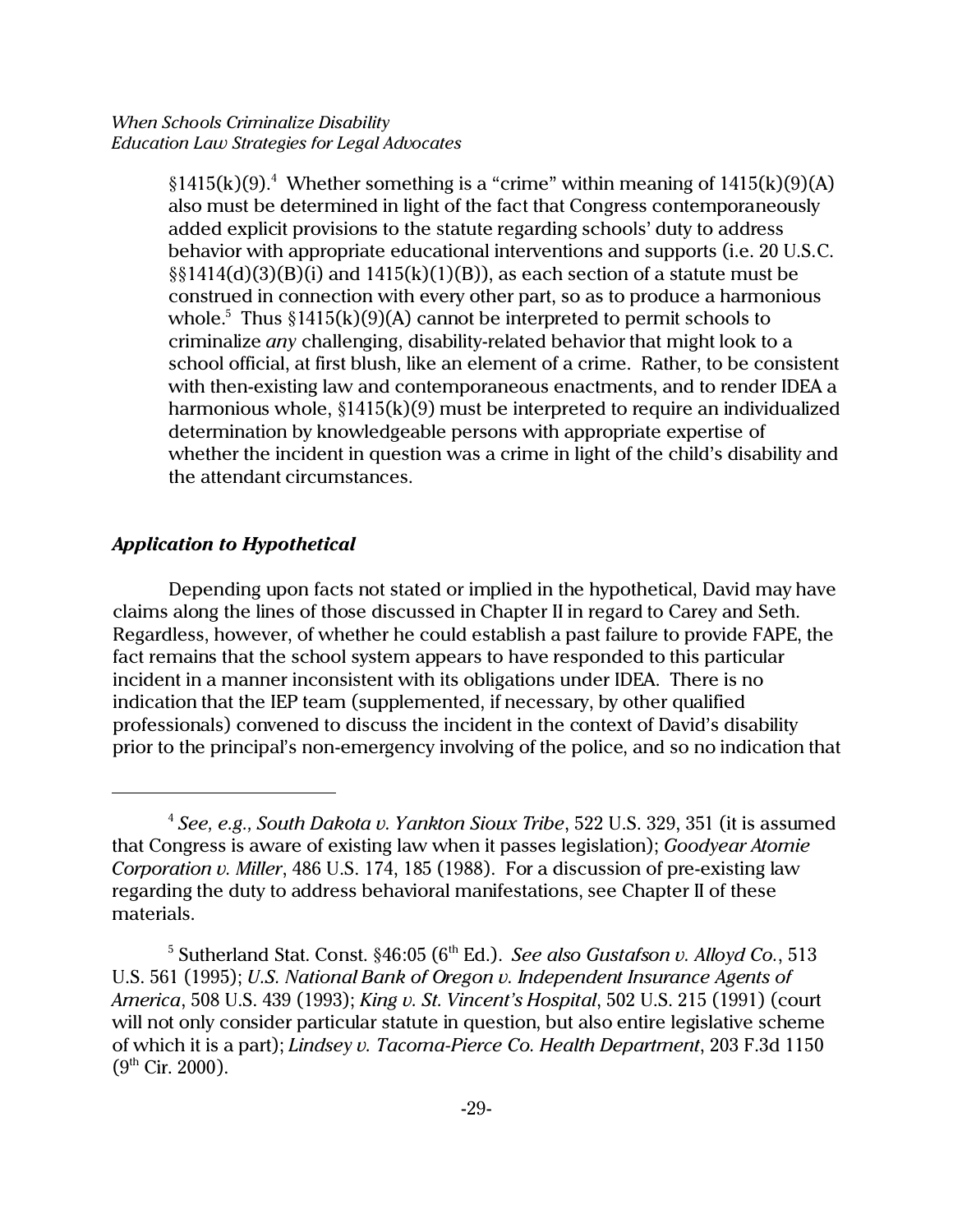an individualized determination by a knowledgeable group of persons was made that his behavior on that occasion was criminal. Furthermore, subject to examination of David's education records and evaluation results and with appropriate expert assistance, it is likely that the principal's determination that David's tantrum constituted the crimes of assault and disorderly conduct, both of which commonly include an element of intent, was substantively erroneous as well as procedurally flawed.

## *Strategy and Case Development Issues*

As is the case with the approach discussed in Chapter II, the most significant strategy issue raised by this approach, and the claims it suggests, is where and how it can be used to halt the delinquency proceedings, and prevent an adjudication – and for the same reasons. Options for using these claims to prevent an adjudication in juvenile court, or to stay the juvenile proceedings pending completion of IDEA proceedings in which they will be litigated, are similar. However, whereas a claim that the school system's filing a delinquency petition or crime report was improper under IDEA based upon a cumulative past denial of FAPE may remain viable even if, and after, a child is adjudicated delinquent (as further discussed in Chapter VI of these materials), a claim based on an erroneous determination that certain behavior was a crime – or upon no meaningful determination at all – may lose power if the juvenile court adjudicates the student delinquent on the basis of that behavior before the claim can be fully litigated, especially if the adjudication is not appealed.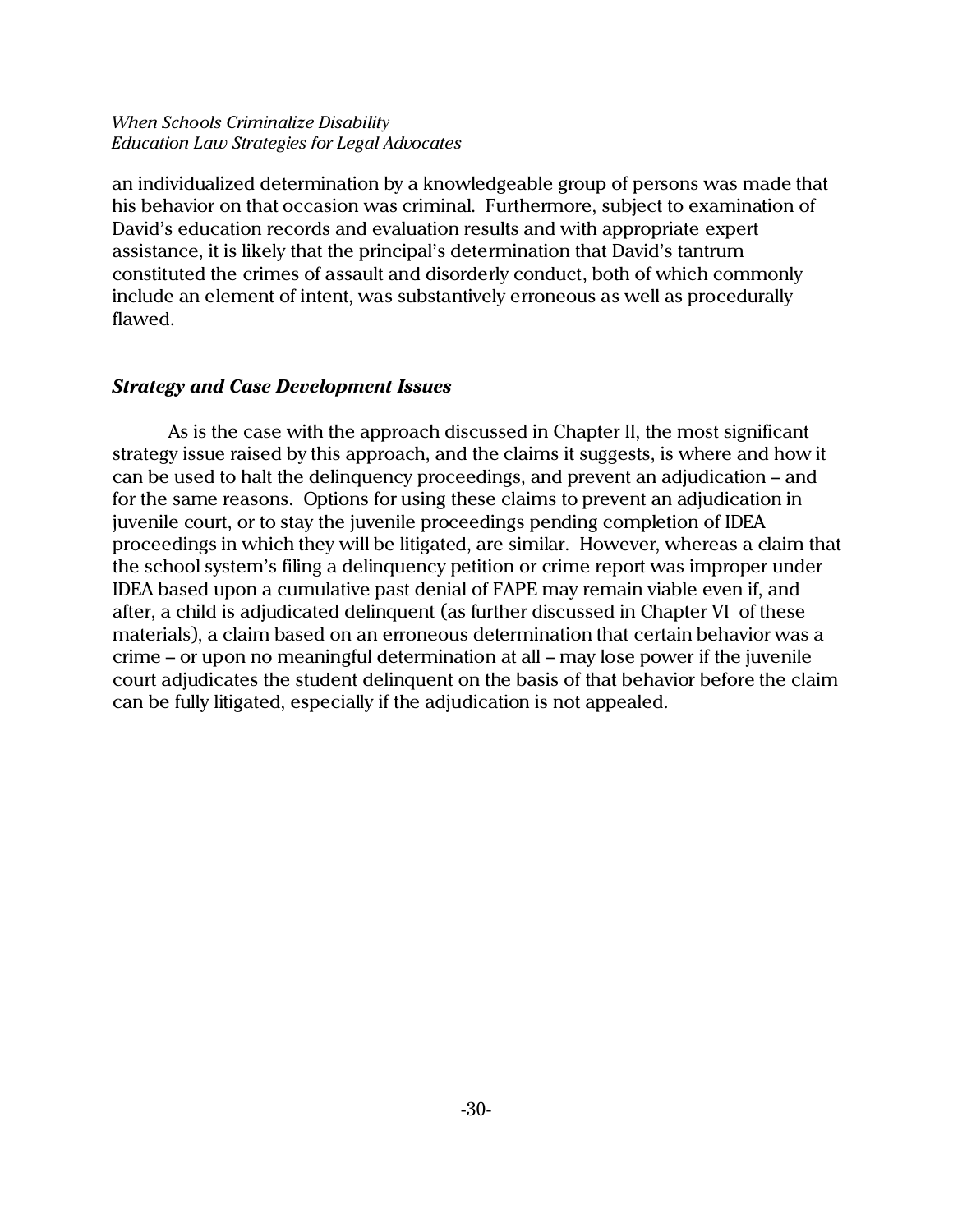# **CHAPTER IV**

# **CHALLENGING THE PROPRIETY OF SCHOOL-FILED DELINQUENCY PETITIONS AND CRIME REPORTS UNDER IDEA: CHARACTERIZING THE RESORT TO THE JUVENILE COURT OR POLICE AS IMPERMISSIBLE CIRCUMVENTION OF IDEA PROVISIONS REGARDING STUDENTS SCHOOLS DEEM DANGEROUS**

The hypothetical scenarios described in Chapters II and III suggest yet another circumvention of IDEA that arguably renders a school-filed delinquency petition or crime report improper, and a third IDEA-based approach. This approach to defending against a school-initiated prosecution is based upon the Supreme Court's decision in *Honig v. Doe*<sup>1</sup> and a subsequently-enacted statutory provision regarding school system options for seeking outside intervention to address dangerous behavior. $2$ 

## *Legal Analysis*

IDEA, as interpreted in *Honig* and amended in 1997, provides schools with two procedural avenues for seeking outside intervention as a part of their response to a student who exhibits behavior dangerous to him- or herself or others.<sup>3</sup> As discussed

<sup>1</sup> 484 U.S. 305 (1988).

 $^{\rm 2}$  In this context, "outside intervention" means either the filing of a delinquency petition or the after-the-fact reporting of an incident to law enforcement authorities, as opposed to a call to police for immediate assistance in defusing a dangerous situation in a bona fide emergency, while a student's behavior is presenting an immediate, substantial physical danger to self or others that cannot be abated by the individualized crisis prevention and intervention strategies the law requires.

 $^3$  As discussed in Chapter II, the response first and foremost must include providing substantively appropriate educational and related services, including positive strategies and supports to address emotional and behavioral needs, consistent with IDEA-mandated procedures for developing, reviewing and revising IEPs (including crisis prevention and intervention plans) and placements. Outside intervention should only be an issue where the parent and school system cannot agree on an appropriate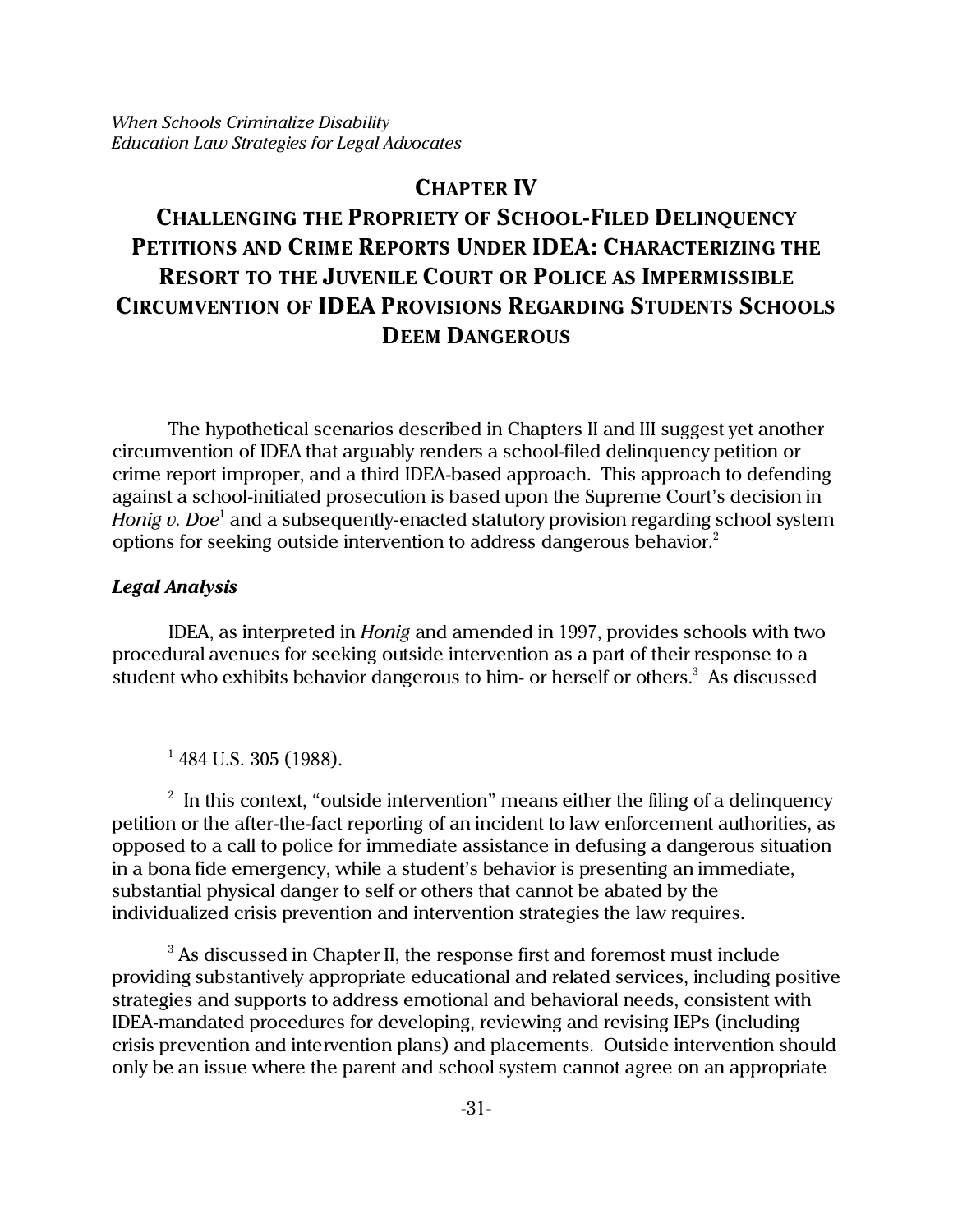below, school officials may go to an appropriate court, under appropriate circumstances, to obtain an order allowing them to exclude a student from his or her usual educational placement, or they may use IDEA's administrative due process hearing system to obtain similar relief. Filing a delinquency petition instead, or involving the police in the absence of a bona fide safety emergency requiring immediate police assistance to resolve (and otherwise meeting the criteria included in note 2, *supra*), should be deemed an impermissible circumvention of IDEA's carefullycrafted system for simultaneously protecting the educational rights of students whose disabilities have challenging behavioral consequences with the right of children with disabilities, their non-disabled peers and school staff to a safe educational environment.

## *1. Outside intervention from a court – Honig v. Doe*

In addition to holding that (subject to the narrow exceptions later added to the statute), there is no exception to IDEA's "stay-put" provision for students deemed dangerous or disruptive by schools, *Honig* also set forth the conditions under which a school system may invoke the aid of the courts to address student behavior. At the outset, the Court noted Congress' intent, apparent from the legislative history of the Act, to safeguard the education rights of all students with disabilities, particularly those with serious emotional disturbance. $^4\;$  In order to safeguard those rights and to strike a balance between emotionally disturbed students' "interest in receiving a free appropriate public education in accordance with the procedures and requirements of the EHA [IDEA]...[and] the interests of state and local school officials in maintaining a safe learning environment for all their students," the Court allowed that in exigent circumstances involving truly dangerous students, school officials may petition courts to order that a student be temporarily excluded from his or her current educational placement, notwithstanding a parent's objecting and invoking the stay-put provision.<sup>5</sup> The Court reasoned that the latter (formerly codified at 20 U.S.C. §1415(e)(3), now found at 20 U.S.C. §1415(j)) does not "limit the equitable powers of district courts such that they cannot, in appropriate cases temporarily enjoin a dangerous disabled child from attending school," because "the stay-put provision in no way purports to limit or pre-empt the authority conferred on courts by §1415(e)(2) [now 20 U.S.C.

5 *Id.*, 484 U.S. at 328.

educational response (i.e., changes in IEP or placement).

<sup>4</sup> *Honig, supra,* 484 U.S. at 309.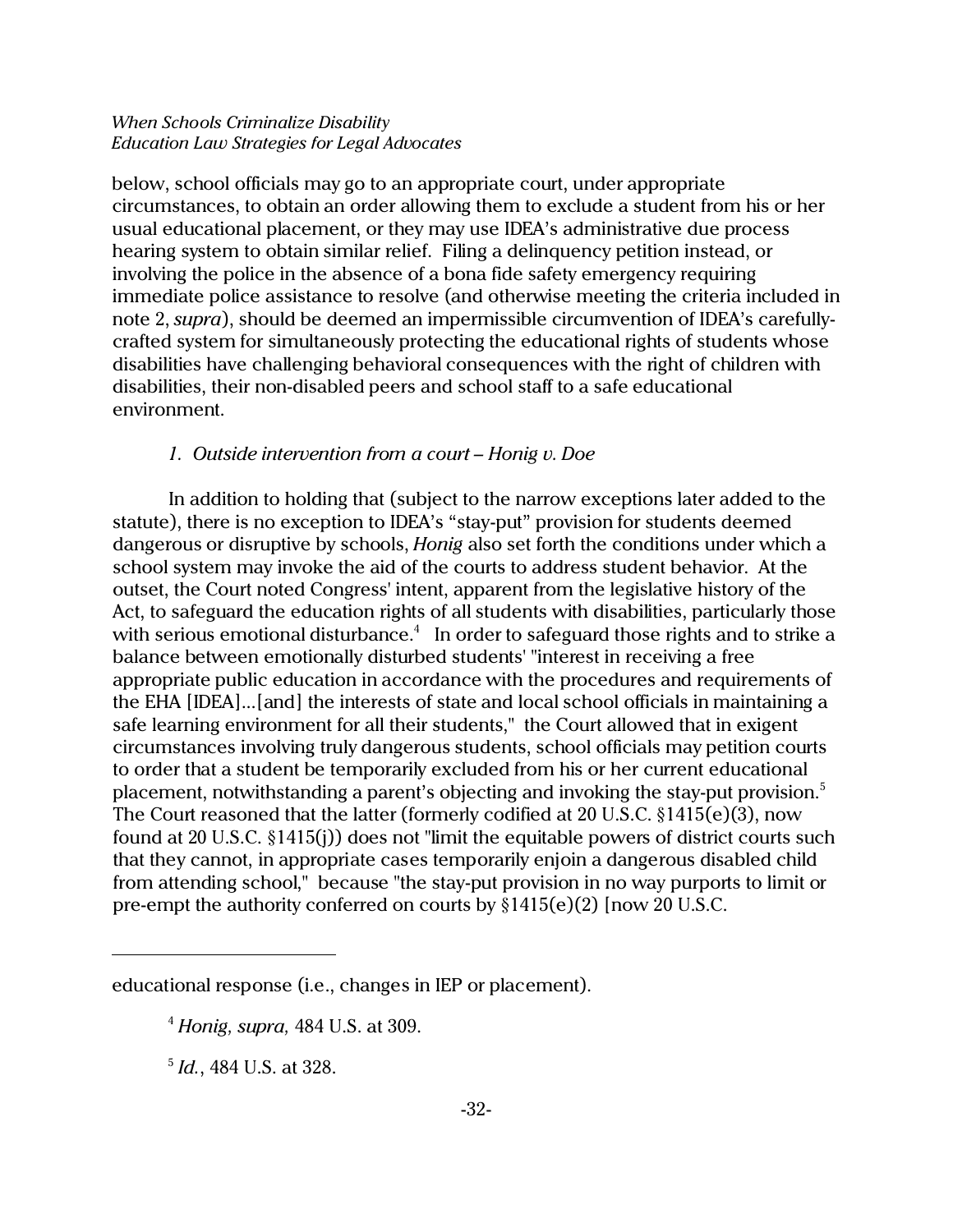§1415(i)(2)]."<sup>6</sup> As does current §1415(i)(2), then-§1415(e)(2) provided, *inter alia*, that a party aggrieved by the decision in an administrative due process hearing could bring an action in "any State court of competent jurisdiction or in a district court of the United States," and that the court "shall grant such relief as the court determines is appropriate."

*Honig* thus set three conditions as prerequisites to a school system's resort to the courts in response to the behavioral problems of children with disabilities: (1) that the court to which the school system turns is a federal district court or a state court of competent jurisdiction exercising jurisdictional and remedial powers pursuant to what is now §1415(i)(2); (2) that the court will issue temporary relief, pending completion of any administrative proceedings and subsequent civil action pursuant to §1415, in which a final determination will be made regarding the school system's provision of appropriate educational services for the child consistent with IDEA requirements; and (3) that the child is dangerous.<sup>7</sup>

These conditions are unlikely to be present in juvenile courts. Most juvenile courts are not courts of competent jurisdiction empowered under state law to entertain civil actions such as those authorized by 20 U.S.C. §1415(i)(2), but, rather, are courts of limited statutory jurisdiction. Furthermore, even if the juvenile court *were* the kind of court specified in *Honig*, a delinquency petition would be a circumvention of *Honig* requirements nonetheless because such petitions do not seek a temporary order regarding the provision of a free appropriate public education pursuant to §1415(i)(2), pending resolution of a disagreement between school and parents through IDEA procedures, but, rather, a student's adjudication, punishment and disposition as a delinquent. A school-initiated delinquency prosecution thus ordinarily will fall far outside the limited circumstances under which school systems may resort to the courts.

 $^6$  *Id.,* 484 U.S. at 327. To obtain such an order, the school system must demonstrate that "maintaining the child in his or her current placement is substantially likely to result in injury either to himself or herself, or to others," 484 U.S. at 328, and that it has made reasonable efforts to minimize any risk of harm through the use of supplementary aids and services. *Light v. Parkway C-2 School District*, 41 F.3d 1223  $(8<sup>th</sup>$  Cir. 1994). The burden on school districts seeking such an injunction is "substantial." *Honig*, 484 U.S. at 328.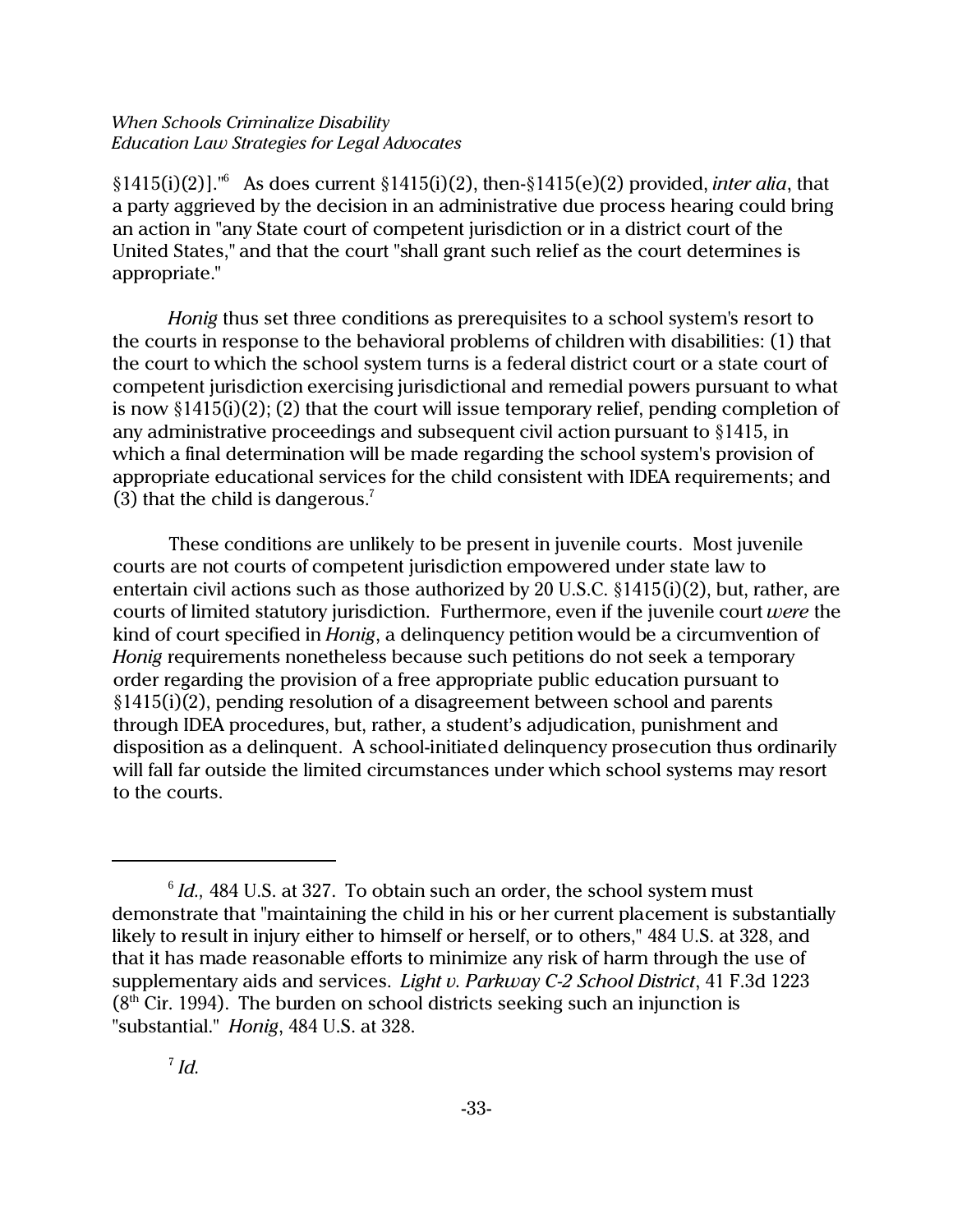*2. Outside intervention from a due process hearing officer* – 20 U.S.C.  $§1415(k)(2)$ 

Amendments to IDEA made in 1997 allow a school system to request a due process hearing and seek an order from an IDEA due process hearing officer placing a child with dangerous behavior into an "interim alternative educational setting" for up to 45 calendar days. $^8$  Before ordering a child placed in an interim alternative educational setting, the hearing officer must (1) determine that the school system has proven by more than a preponderance of the evidence that keeping the child in his or her current placement is substantially likely to result in injury to the child or others; (2) consider the appropriateness of the child's placement; (3) consider whether the school system has made reasonable efforts to minimize the risk of harm in the current placement, including the use of supplementary aids and services; and (4) determine that the interim alternative educational setting meets IDEA requirements regarding educational content and quality.<sup>9</sup>

The child must be returned to the prior placement at the end of this period, or to a placement to which his or her parents agree. If the school system wishes to place the child in another placement *not* acceptable to the parents, the parents may object, file a complaint and request a due process hearing, thereby triggering the child's right to return to, and remain in, his or her prior placement until the dispute is resolved.<sup>10</sup> Should the school system believe that returning the child to that placement would be dangerous, it may request an expedited due process hearing and seek permission to keep him or her in the interim alternative educational setting pending resolution of the dispute. $11$ 

## *Anticipated Defenses*

A school system confronted with the argument that its delinquency petition or crime report impermissibly circumvents IDEA provisions concerning students who

 $10$  20 U.S.C. §1415(k)(7)(B); 34 C.F.R. §300.526(b).

 $11$  20 U.S.C. §1415(k)(7)(C); 34 C.F.R. §300.526(b).

 $820$  U.S.C.  $$1415(k)(2);$  34 C.F.R.  $$300.521$ . It is unclear whether, in light of this addition to the statute, schools may still proceed directly to court, as per *Honig*, or must first exhaust this administrative remedy.

<sup>9</sup> 20 U.S.C. §§1415(k)(2), 1415(k)(10)(C); 34 C.F.R. §300.521.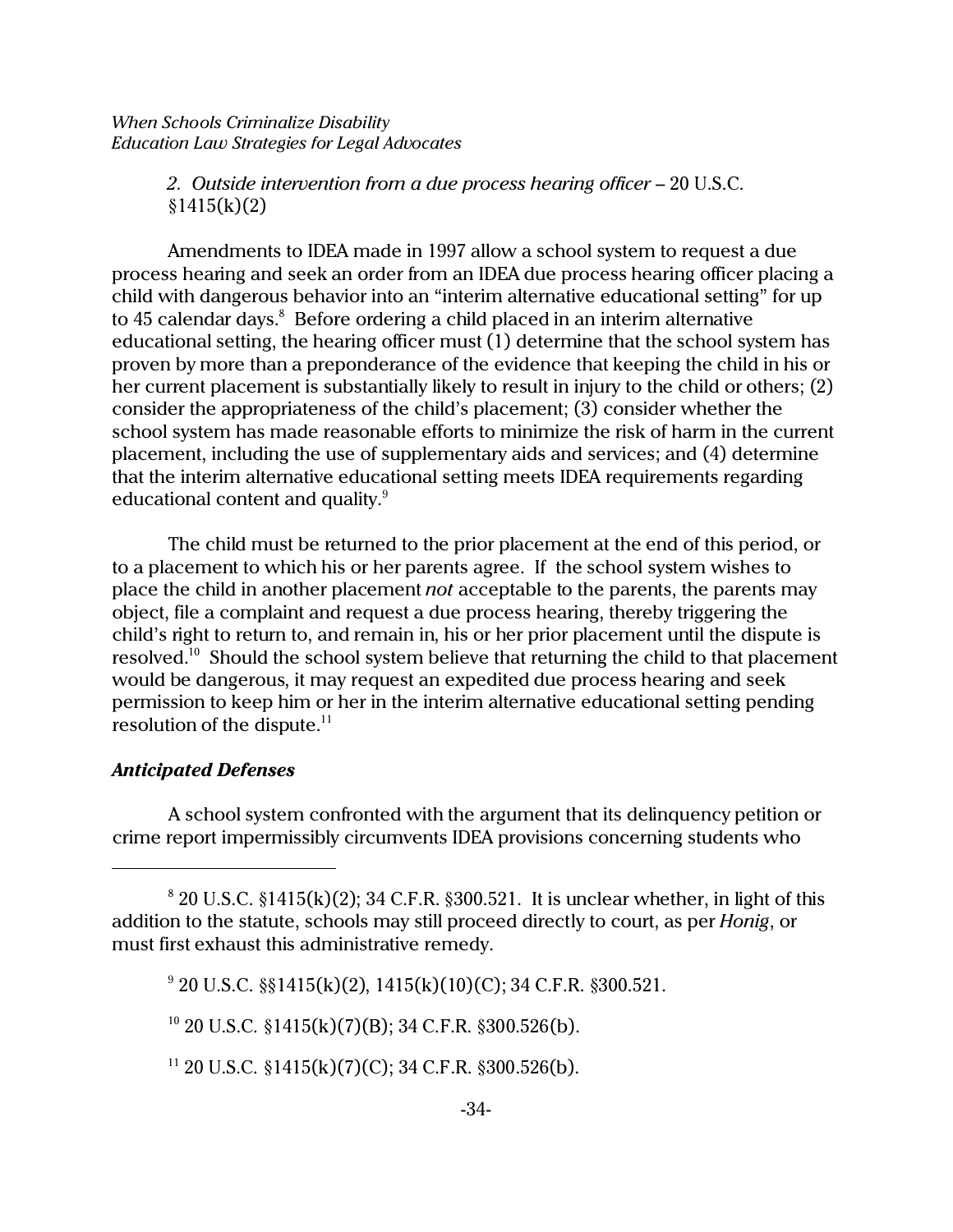behave dangerously is likely to raise 20 U.S.C.  $\S 1415(k)(9)(A)$  as a defense. Two points are critical in response. First, as discussed in Chapter II, juvenile courts are not "appropriate" authorities for the purposes of that section. Second, as also discussed in Chapter II, "appropriate" authorities are those that are appropriate in light of the purposes of IDEA. In this regard, it is important to remember that *Honig* and  $§1415(k)(2)$  do more than simply provide school systems with some options to assist in addressing dangerous behavior. Rather, they provide critical protections for students by controlling the extent to which school systems may seek outside intervention in responding to student behavior, thereby taking education issues outside of the education system. When school systems sidestep these limits, the juvenile courts with which they file delinquency petitions or the police to whom they report student behavior as a crime are not "appropriate" authorities.

## *Strategy and Case Development Issues*

As is true of the approaches discussed in Chapters II and III, the most significant strategy issue raised by this approach is where and how it can be used to halt the delinquency proceedings and prevent an adjudication. Options for using this claim to accomplish this end, or to stay the juvenile proceedings pending the IDEA proceeding in which it is to be litigated, are similar. In addition, because this claim raises what courts and hearing officers may see and perhaps minimize as procedural circumvention, it may be more likely to succeed where the facts demonstrate that the school system has violated substantive rights as well. When added to the circumvention of *Honig* and §1415(k)(2) limits on outside intervention, the presence of facts showing substantive violations of the kind illustrated by the hypotheticals in prior chapters may also make it easier to refute the  $$1415(k)(9)$  defense by convincing a court or hearing officer that the juvenile court or police were not "appropriate" authorities for a crime report in light of the purposes of IDEA.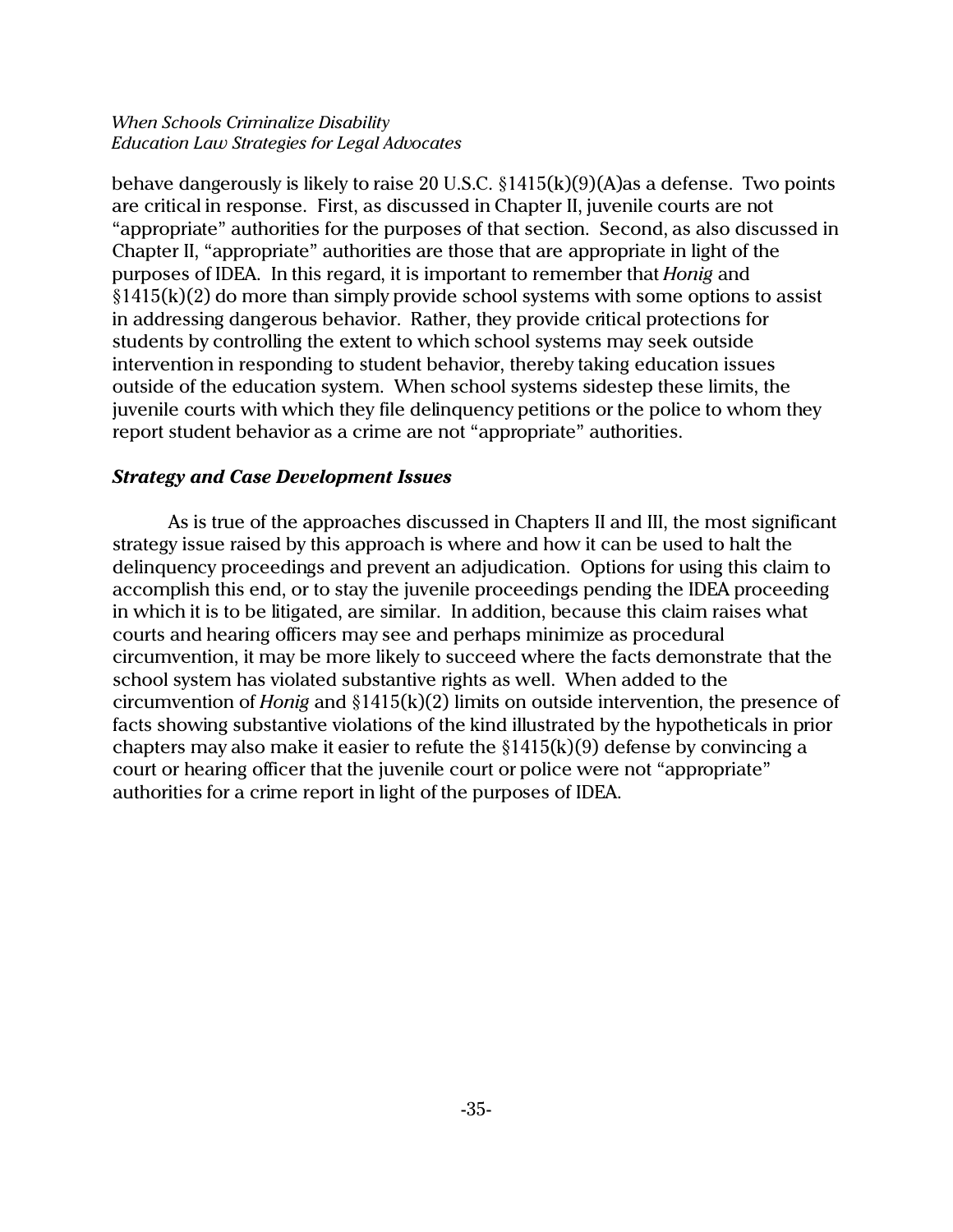# **CHAPTER V CHALLENGING THE PROPRIETY OF SCHOOL-FILED DELINQUENCY PETITIONS AND CRIME REPORTS: APPROACHES UNDER SECTION 504 AND THE ADA**

Whether IDEA rights are implicated or not, developing effective strategies for challenging a school disciplinarian's initial decision to characterize a particular incident of disability-related behavior as a crime -- and to treat it accordingly -- is critical to stemming the tide of inappropriate school-filed delinquency petitions and crime reports. Although relatively unexplored in this regard, §504 and the ADA are the source of promising approaches. The duty to modify policies and practices so as to avoid discrimination, as well as the prohibition on employing criteria and methods of administration that have the effect of discriminating on the basis of disability, should give rise to viable claims when school officials fail to interpret behavior in light of the particulars of a student's disability.

## *Illustrative Hypothetical***s**

*1. Jon has Tourette Syndrome, a neurological condition characterized by tics - involuntary, rapid, sudden movements or vocalizations that occur repeatedly in the same way. One of Jon's verbal tics is the phrase "I'll kill you." This tic is especially likely to emerge when Jon feels pressured or threatened. Jon's neurologist has provided the school with information about Tourette Syndrome in general, and its impact on Jon in particular. Among other things, she has explained to the school that Jon's saying "I'll kill you" is not purposeful, that Jon does not actually intend to threaten or kill anyone when he utters it, that Jon may sometimes be able to delay, but cannot suppress or control, these neurologically-based outbursts, or their content; and that feeling pressured may exacerbate this verbal tic. The school maintains that uttering "I'll kill you" is a terroristic threat, and has reported Jon to the police and charged him with terroristic threatening on more than one occasion. Jon has been prosecuted in juvenile court as a result, and is now on probation. Although Jon has not been expelled from school, school officials have informed his parents that they will call the police again if he says "I'll kill you" to anyone. When the family balked at this condition, the school system offered to provide five hours per week of home tutoring as an alternative. The family, fearing the legal consequences if Jon is charged with terroristic threatening again, accepted the homebound*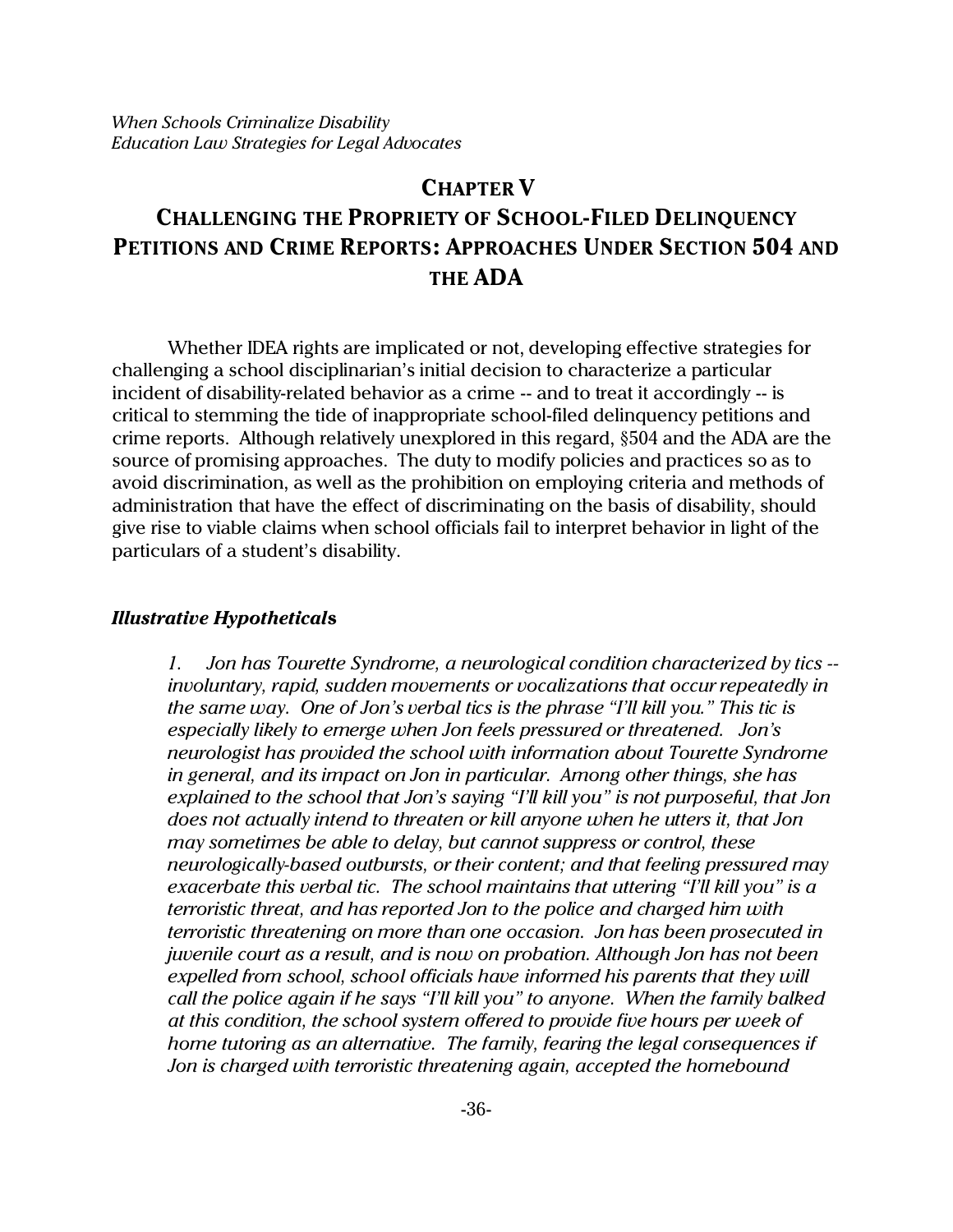#### *placement.*

*2. The XYZ Board of Education has an agreement with the XYZ Police Department under which a police officer is stationed at XYZ High School. Pursuant to Board of Education policy, when school staff witness or are told of student behavior that raises discipline concerns – including all incidents involving threats or hitting – they are to report it to the police officer. The police officer then investigates by interviewing the staff member, the alleged victim (if any), any other witnesses and the accused student. If the officer concludes that a student committed a crime, he or she may file a delinquency petition with the juvenile court or a report with the prosecutor. These policies and procedures are applied uniformly to all students. A study conducted by an advocacy group indicates that (1) a disproportionate number of the delinquency petitions filed against students with disabilities as a result of this process are ultimately dismissed or otherwise resolved short of an adjudication of delinquency, but that (2) this occurs only after significant involvement with the court, including, e.g., going through the juvenile court intake/screening process, hearings, evaluations, and, in some instances, placement in a detention facility.*

### *Legal Analysis and Anticipated Defenses*

Section 504 provides that no otherwise qualified individual with a disability "shall, solely by reason of her or his disability, be excluded from the participation in, be denied the benefits of, or be subjected to discrimination under any program or activity receiving federal financial assistance...."1 Title II of the ADA similarly provides that "no qualified individual with a disability shall, by reason of such disability, be excluded from participation in or be denied the benefits of the services, programs, or activities of a public entity, or be subjected to discrimination by any such entity.<sup>"2</sup> These two laws prohibit unintentional as well as intentional discrimination.<sup>3</sup>

 $1$  29 U.S.C. §794(a).

<sup>2</sup> 42 U.S.C. §12132.

3 *See Alexander v. Choate*, 469 U.S. 287, 292-297 (regarding §504); 42 U.S.C. §12201(a) ("...nothing in this Act shall be construed to apply a lesser standard than the standards applied under title V of the Rehabilitation Act of 1973 (29 U.S.C. 790 et seq.) or the regulations issued by Federal agencies pursuant to such title") (regarding the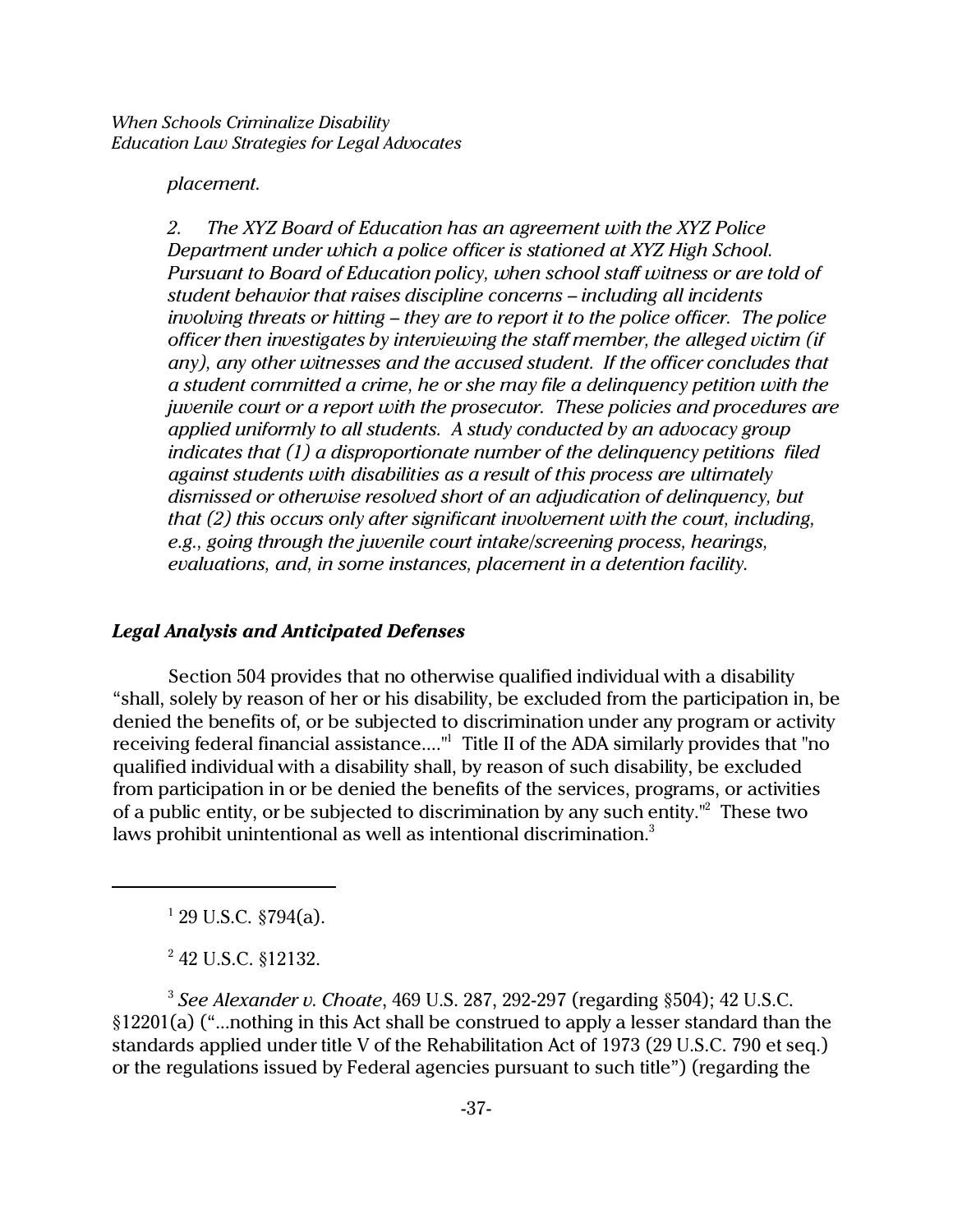Quite significantly in the context of inappropriate school-filed delinquency petitions and crime reports, both §504 and the ADA also require reasonable accommodations and modifications to rules, policies and practices when necessary to avoid discrimination.<sup>4</sup> "Reasonable" accommodations and modifications are those that do not fundamentally alter the nature of the program or impose an undue burden. $^5\,$  Whether a particular accommodation or modification constitutes a "fundamental alteration" must be determined on a case-by-case basis, through an individualized inquiry. $^6$  Finally, the regulations implementing  $\S 504$  and Title II each prohibit the use of "criteria and methods of administration that have the effect of subjecting qualified individuals with disabilities to discrimination on the basis of disability," or have "the purpose or effect of defeating or substantially impairing accomplishment of the objectives of the...program with respect to individuals with disabilities."<sup>7</sup>

Depending upon the circumstances, these provisions may support at least four kinds of claims when schools file delinquency petitions or crime reports based on disability-related conduct: (1) different treatment on the basis of disability; (2) adverse treatment based solely on the status of having a disability; (3) failure to provide reasonable accommodation by modifying discipline policies, practices and/or procedures; and (4) impermissible use of criteria and methods of administration that have the effect of discriminating or substantially impairing accomplishment of program objectives.

*1. Different treatment.*

If a student with a disability (or students with disabilities) is singled out for the filing of a delinquency petition or police report for behavior that is not treated as a crime when exhibited by other students – for example, if in the above hypothetical, the

ADA).

<sup>4</sup> *Alexander, supra,* 469 U.S. at 300 and n. 20; 42 U.S.C. §12131(2); 28 C.F.R. §35.130(b)(7).

<sup>5</sup> *Alexander, supra*, 469 U.S. at 300-301; *Southeastern Community College v. Davis*, 442 U.S. 397, 413; 28 C.F.R. §35.130(b)(7).

<sup>6</sup> *PGA Tour, Inc. v. Martin,* U.S. , 121 S.Ct. 1879 (2001).

 $728$  C.F.R.  $$35.130(b)(3); 34$  C.F.R.  $$104.4(b)(4)$ .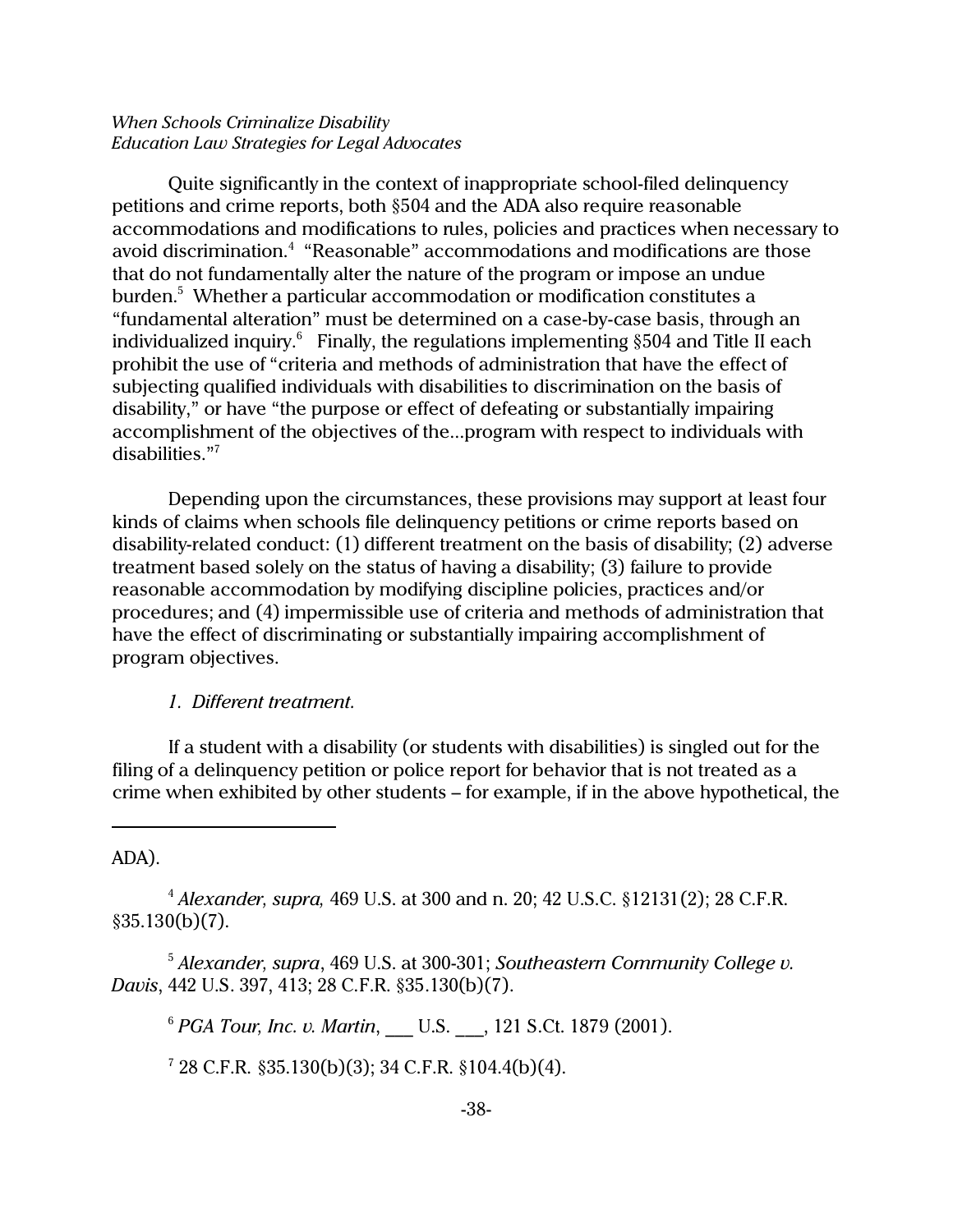school system has not charged other students who mutter "I'll kill you" with terroristic threatening – there may be a straightforward claim for different, discriminatory treatment based solely on disability. $^8$  Such a claim would need to be predicated upon careful factual investigation to ascertain that the students were, in fact, similarly situated, and that there is no other relevant, non-discriminatory reason for the different treatment.<sup>9</sup>

## *2. Adverse treatment based upon status.*

Where the behavior underlying a school-initiated delinquency petition or police report is an aspect of the student's disability and, understood as such, does not match the elements of the crime alleged, there may be an argument that the school system is subjecting him or her to the criminal process simply for his or her status as a person with that particular disability. In the above hypothetical, for example, medical evidence has established that Jon's saying "I'll kill you" is an uncontrollable tic that is an inherent aspect of his disability, and that when he utters these words he does not mean to threaten, let alone terrorize, $10$  anyone – and so does not engage in terroristic threatening. Thus when the school treats his outbursts as criminal terroristic threatening nonetheless, it is not punishing a crime. It is not even singling him out based upon some relevant consequence of his disability. Rather, it is in effect punishing Jon solely for the status of having Tourette Syndrome -- a result inconsistent with the language and intent of §504 and the ADA. This should be deemed unlawful

9 *See Castro Valley (CA) Unified School District*, 29 IDELR 615 (OCR 3/4/98); *Richland (SC) School District #2*, 29 IDELR 980 (OCR 7/7/98).

 $10$  The statutory crime of terroristic threatening commonly requires a purpose or intent to terrorize the target of the threat. *See, e.g.,* Ark. Code Ann. §§ 5-13- 301(a)(1)(B); Minn. Stat. §§ 609.713; R.R.S. Neb. §§ 28-311.01; O.C.G.A §16-11-37 (Georgia); N.D. Cent. Code, §§ 12.1-17-04 ; Tex. Penal Code §§ 22.07.

<sup>8</sup> *See, e.g., McCracken Co. (KY) School District*, 18 IDELR 482 (OCR 10/31/91) (students without disabilities who misbehaved were not put in closet as a discipline measure); *Sumter Co. (SC) School District #17*, 17 EHLR 193 (OCR 9/28/90) (nondisabled students involved in confrontation with student with AIDS, who was then suspended, were not). Such a claim may be grounded directly on the statutes, and/or on the §504 and Title II regulations prohibiting different treatment. *See* 34 C.F.R. §104.4(b)(ii), (iv); 28 C.F.R. §35.130(b)(ii), (iv).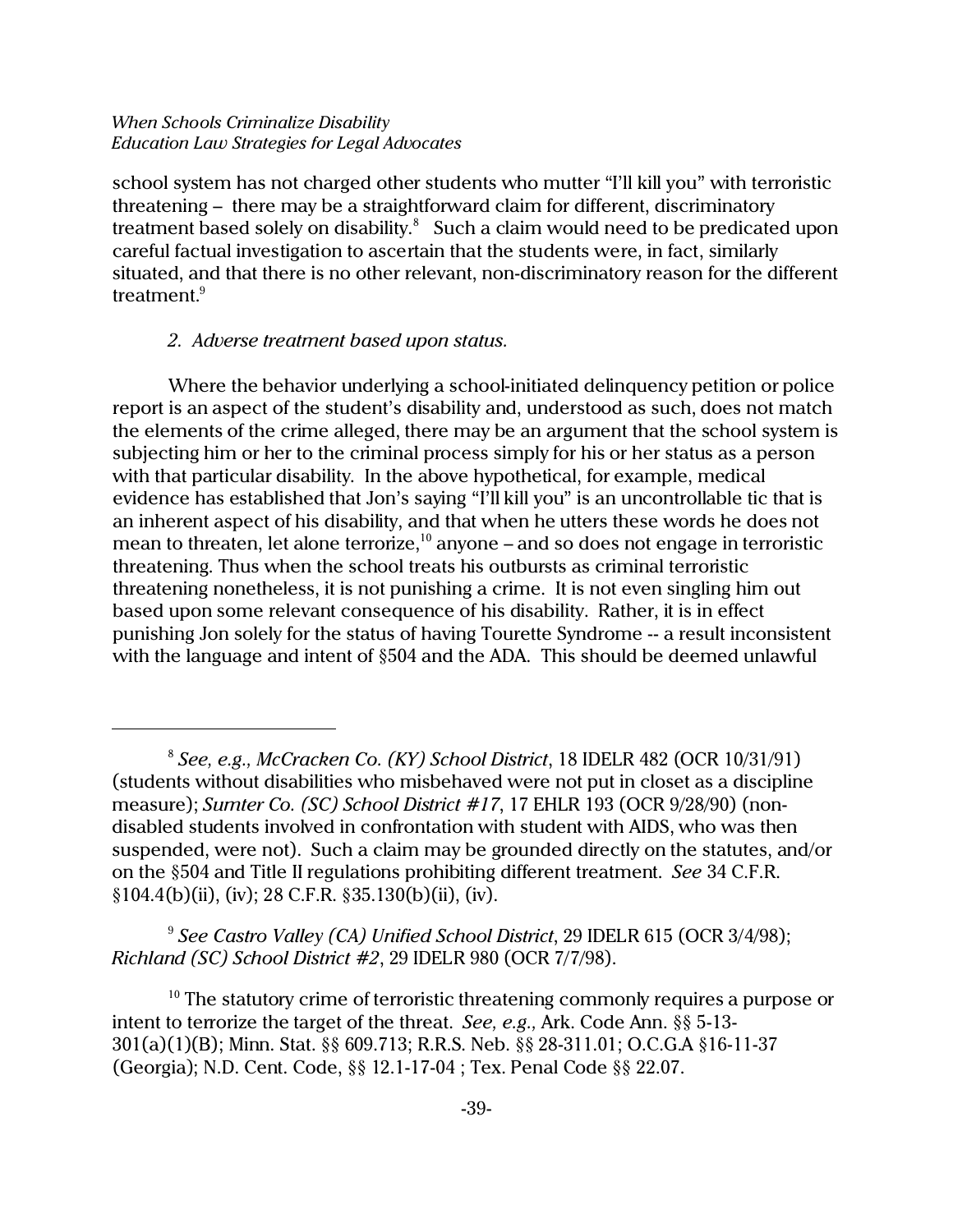discrimination under the plain language of both statutes.<sup>11</sup>

*3. Reasonable accommodation and modification of policies, practices and procedures.*

Although there has been little litigation applying reasonable accommodation/modification obligations to school discipline policies, practices and procedures, they clearly apply.<sup>12</sup> Failure to take disability into account in interpreting student behavior creates the risk that innocent disability-related behavior will be deemed a crime, and the student inappropriately subjected to the criminal justice system. Therefore, school policies/procedures/practices that deem an incident a crime or lead to the filing of a delinquency petition or crime report without taking into account the role of disability under the circumstances must be modified as a reasonable accommodation/modification.<sup>13</sup> In Jon's case, above, for example, this would mean that the school's insistence upon continuing to report him to the police violates his rights under §504 and Title II to reasonable accommodation/modifications, and constitutes illegal discrimination under both laws.<sup>14</sup>

<sup>11</sup> *Cf. School Board of Nassau Co. v. Arline*, 480 U.S. 273, 284-285 (§504 "is carefully structured to replace...reflexive reactions to actual or perceived handicaps with actions based on reasoned and medically sound judgments"); *City of Cleburne v. Cleburne Living Center*, 473 U.S. 432, 450 (singling out group home for individuals with developmental disabilities by requiring a special use permit where no such restrictions were imposed on many other uses permitted in the neighborhood found to "rest on an irrational prejudice against the mentally retarded,"and so violated equal protection).

<sup>12</sup> *See Thomas v. Davidson Academy*, 846 F. Supp. 611 (M.D. Tenn. 1994).

 $13$  Furthermore, as discussed in the next section, failure to take disability into account in this context leads to criteria and methods of administration that discriminate, the use of which is expressly prohibited by the §504 and Title II regulations.

<sup>14</sup> While in other contexts (e.g., employment) reasonable accommodations and modifications to policies, etc., may have to be requested before the failure to provide them becomes a violation, *see Gaston v. Bellingrath Gardens & Home*, 167 F.3d 1361 **(**11th Cir. 1999), accommodations/modifications regarding a school's filing of delinquency petitions or crime reports should be viewed differently. First, public elementary and secondary schools already have an affirmative obligation under the §504 regulations (and under IDEA) to learn about, take into account and address in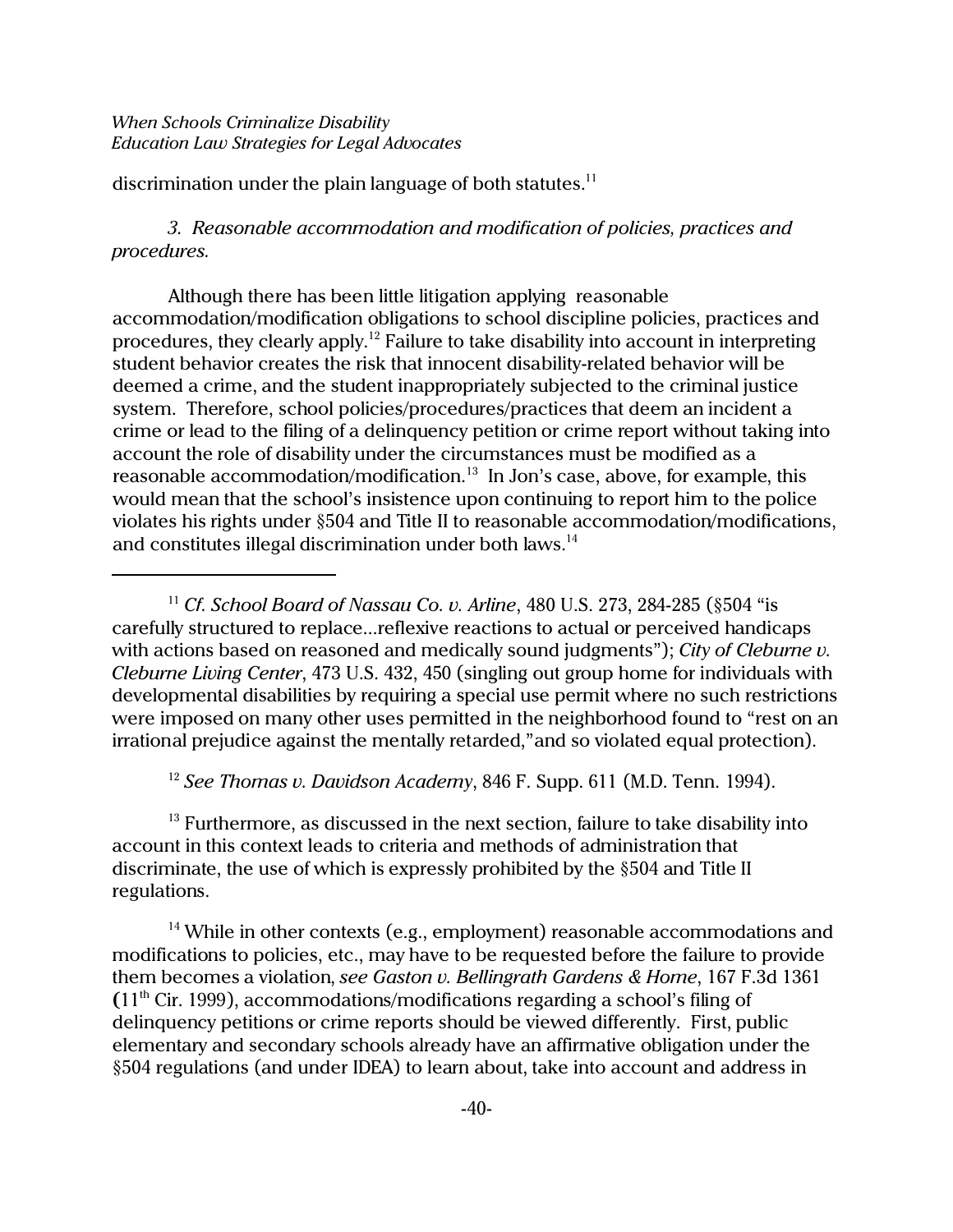In response to schools' anticipated defense that taking disability into account prior to deeming behavior criminal for discipline purposes constitutes an "undue burden" or a "fundamental alteration," it may be noted that schools already have an obligation under the §504 regulations to collect, review, update and use in educational decision-making comprehensive information about a student's disability and its consequences.<sup>15</sup> They are also already required as a  $$504$  matter to assess the relationship between disability and alleged misconduct when they wish to suspend for more than ten days or expel a student from school.<sup>16</sup> Given this context, modifying procedures in order to take disability into account in interpreting behavior before making a decision to treat it as a crime cannot plausibly be characterized as an undue burden or a fundamental alteration.

Where students with disabilities are being directed into the juvenile and criminal justice systems without consideration of disability as part of so-called zero tolerance policies, a school might argue that treating a student with a disability differently would constitute a "fundamental alteration" of its program by jeopardizing school discipline and safety. As noted above, whether a particular accommodation or modification would constitute a fundamental alteration must be determined with reference to the particular individual involved. In a case like Jon's, where it is clear that he is not engaging in terroristic threatening, recognizing this reality and refraining from reporting his behavior to the police clearly would not jeopardize school safety or undermine the notion of "zero tolerance" for behavior that is, in fact, terroristic

various ways the consequences of a student's disability. *See* 34 C.F.R. §104.31-104.37. Second, it is unreasonable to expect parents and students to anticipate that school officials will file criminal charges against a student for disability-related behavior ( let alone that this will be done without taking disability into account), and request reasonable accommodation (in the form of consideration of the impact of disability prior to deeming the behavior a crime, or anything else) "just-in-case." In any event, where school officials have been made aware of the relevant disability implications and persist in erroneously treating certain behavior as a crime, as in Jon's case, the unlawful failure to make reasonable accommodations/modifications to policies, etc. is clear.

<sup>15</sup> *See* 34 C.F.R. §§104.33(b), 104.35.

<sup>16</sup> *See S-1 v. Turlington*, 635 F.2d 342 (5th Cir. 1981); Memorandum of Oct. 28, 1988 to OCR Senior Staff from L.S. Daniels, Assistant Secretary for Civil Rights, reprinted at EHLR 307:05.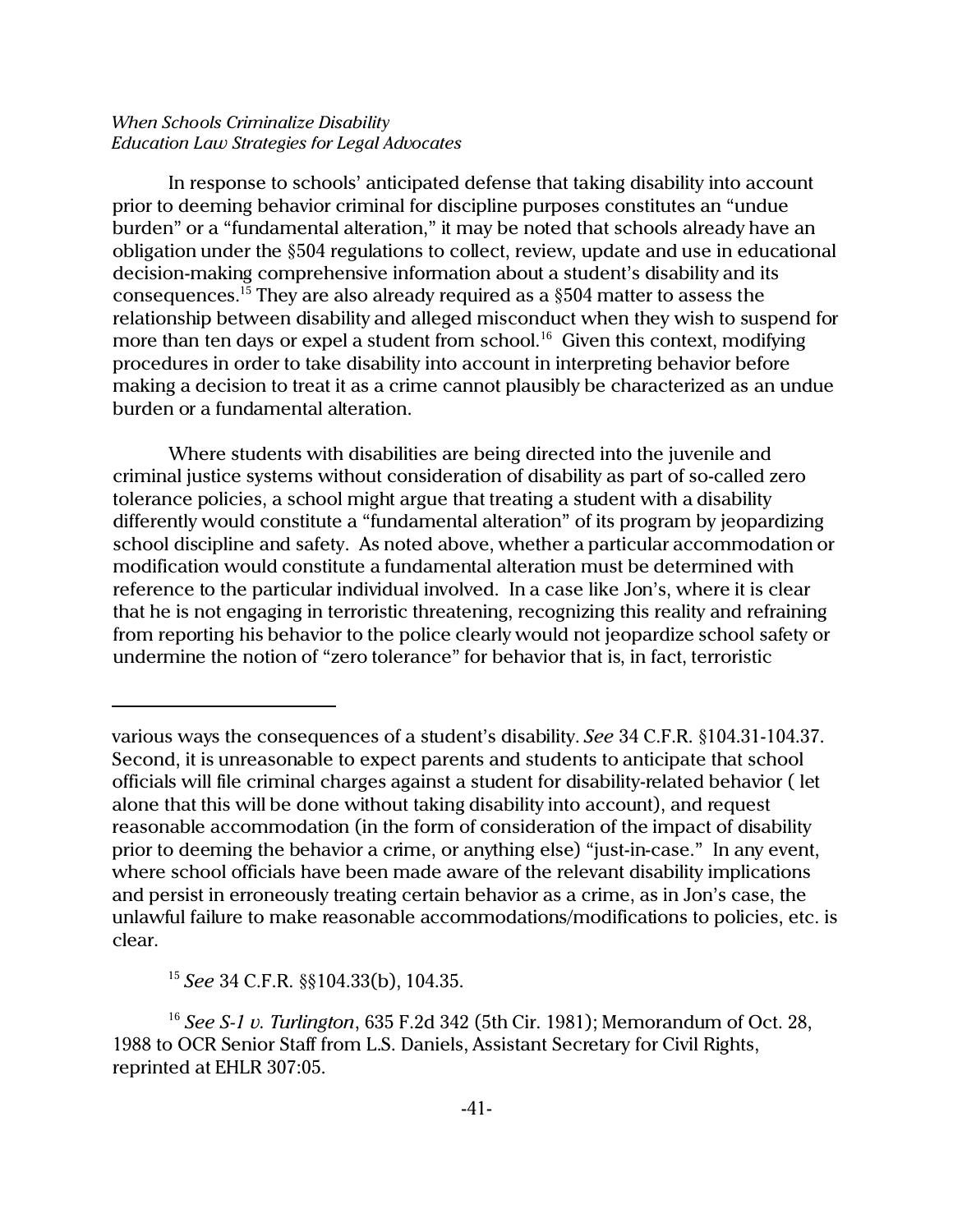threatening. The requested modification of school policies/practices/procedures thus would not constitute a "fundamental alteration."

## *4. Criteria or methods of administration that discriminate.*

As noted above, both the §504 regulations and the Title II regulations prohibit the use of "criteria and methods of administration that have the effect of subjecting qualified individuals with disabilities to discrimination on the basis of disability," or have "the purpose or effect of defeating or substantially impairing accomplishment of the objectives of the...program with respect to individuals with disabilities."<sup>17</sup> "Criteria" are written or formal policies; "methods of administration" are actual practices and procedures.<sup>18</sup> Policies/practices/procedures that fail to take disability into account in interpreting behavior before deeming it a crime implicate these regulations as well as the reasonable accommodation obligation discussed above.

In both of the above hypotheticals, school systems' "criteria and methods of administration" make no provision for interpreting behavior in light of disability. This has the "effect of subjecting" some students with disabilities to "discrimination on the basis of disability" by channeling them into the criminal justice system for innocent behavior that is (in the case of Jon) or appears to be (in the case of XYZ High School) an aspect of disability. It also has at least "the effect of," if not the "purpose" of, "substantially impairing accomplishment of the objectives of the...program with respect to" those individuals with disabilities. Jon, in order to avoid further adverse legal consequences of his school's discrimination, is now receiving minimal, less than lawful, tutoring at home instead of a full education. And as to the XYZ students, the time away from school, emotional impact, and mistrust created by their school's having inappropriately subjected them to criminal treatment likely substantially impairs for them accomplishment of the educational objectives of XYZ High School.

In order to prevail on a claim based upon a discriminatory effect under these regulations, a plaintiff must first show that a facially neutral practice has a disproportionate effect based upon disability. The burden then shifts to the school system to provide a substantial, legitimate educational justification for the practice. The plaintiff may then prevail by proffering an equally effective alternative practice which results in less disproportionality, or by proof that the justification offered is really

 $17$  28 C.F.R. §35.130(b)(3); 34 C.F.R. §104.4(b)(4).

<sup>18</sup> *Illinois State Bd. of Ed*., 20 IDELR 687 (OCR 12/3/93).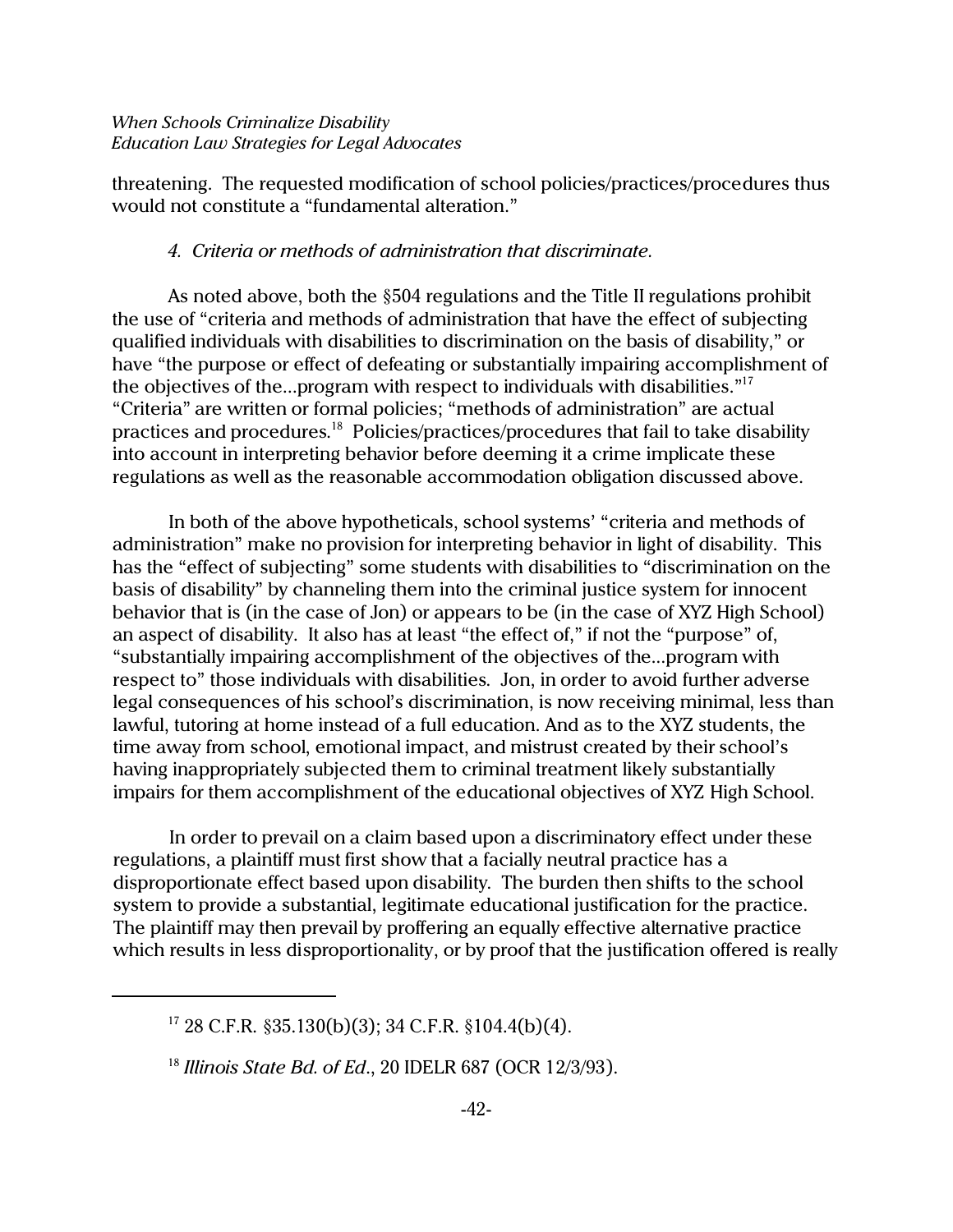a pretext for discrimination.<sup>19</sup> In the XYZ case, for example, the facially neutral practice would be the two levels of referral – by staff to the police officer, and by the police officer to the courts or the prosecutor – that omit consideration of disability. Assuming that XYZ were to offer a legitimate educational justification, the "equally effective alternative practice" would be integrating into the system an effective mechanism for ensuring that the implications of disability are fully considered before an incident is treated as a crime.

The Board of Education of XYZ might contend that it is the XYZ police officer who is filing the petitions and reporting students to the prosecutor, not the school system, and that, therefore, the Board of Education cannot be held responsible for any discrimination that may be occurring. However, both the §504 regulation and its Title II counterpart provide that a covered entity may not, "*directly or through contractual or* other arrangements, utilize criteria or methods of administration that....<sup>"20</sup> The Board has an agreement with the XYZ Police Department, and policies requiring school staff to report discipline incidents to the officer the Department stations in the high school. It remains responsible.

Finally, a school system facing a lawsuit claiming that it is in violation of either the §504 or Title II criteria and methods of administration/effects regulation might argue that there is no private right of action to enforce these regulations, relying upon the Supreme Court's recent decision in *Alexander v. Sandoval*. <sup>21</sup> *Sandoval* held that there is no private right of action to enforce a similarly-worded regulation promulgated under Title VI of the Civil Rights Act. While an analysis of this issue is beyond the scope of these materials, it should be noted that at least two post- *Sandoval* decisions from the federal courts have distinguished §504, the ADA and their respective regulations from Title VI and the Title VI criteria and methods of administration/effects regulation on this point, allowing §504 and ADA claims to proceed.<sup>22</sup> In addition, the Supreme Court has counseled hesitation before reading Title VI and §504 "*in pari*

<sup>19</sup> *See Georgia Conference of Branches of NAACP v. Georgia*, 775 F.2d 1403, 1417  $(11<sup>th</sup>$  Cir. 1985) (interpreting parallel regulation under Title VI of the Civil Rights Act).

 $20$  34 C.F.R. §104.4(b)(4); 28 C.F.R. §35.130(b)(3).

<sup>21</sup> U.S.  $, 121$  S.Ct. 1511 (2001).

<sup>22</sup> *See Frederick L. v. Department of Public Welfare*, 2001 U.S. Dist. Lexis 102225 (E.D. Penn. 7/23/01); *Access Living Chicago v. Chicago Transit Authority*, 2001 U.S. Dist. Lexis 6041 (N.D. Ill. 5/9/01).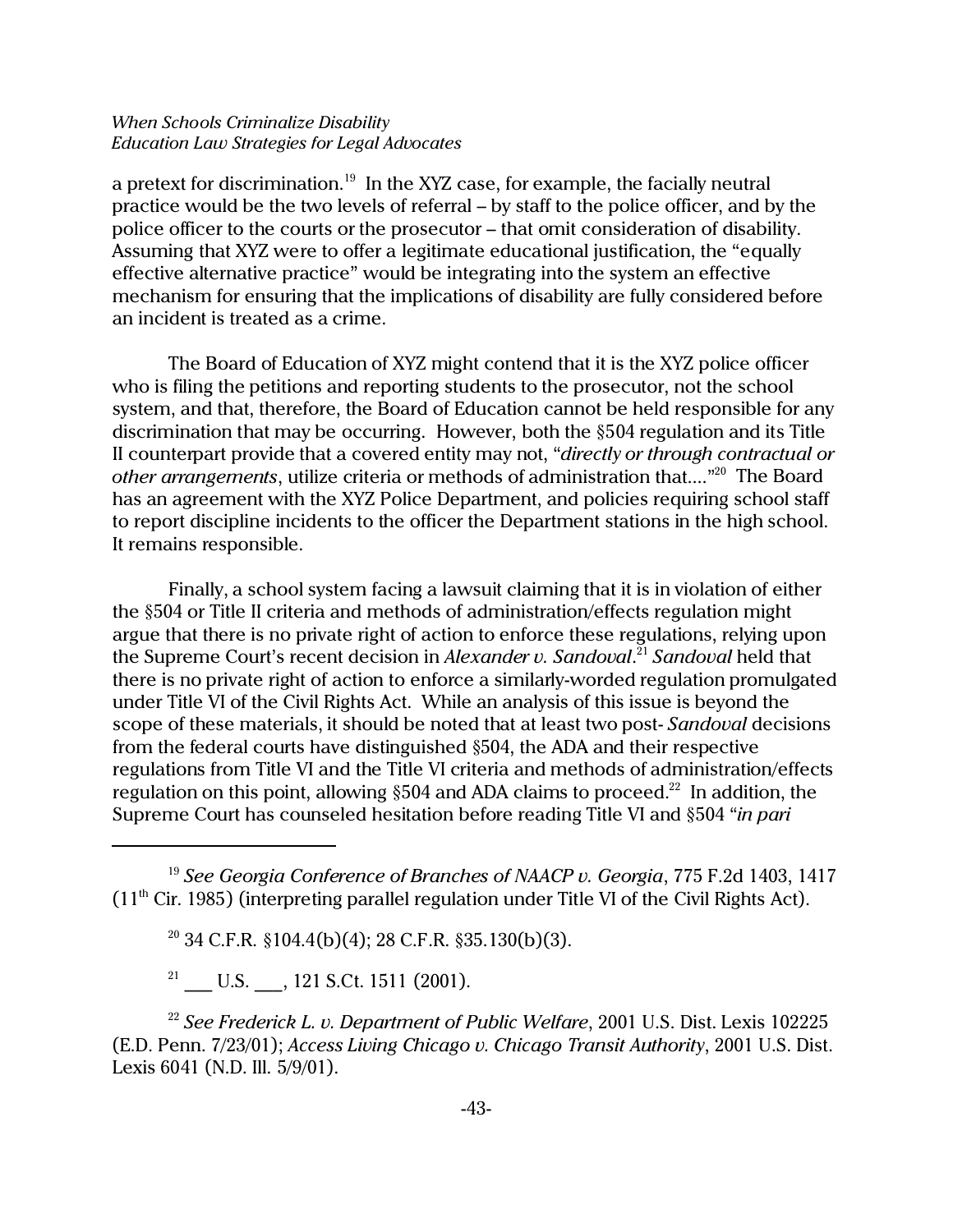*materia*" with respect to issues regarding intentional discrimination versus discriminatory effect.<sup>23</sup>

### *Strategy and Case Development Issues*

The potential use of §504 and Title II raises two sets of strategy and case development issues: those related to an individual's case, such as Jon's, and those where a broader attack on school policies/procedures is contemplated.

#### *1. Individual cases.*

In an individual case, the first question of course is where, legally speaking, is the student, and what does he or she want the advocate to do about it. In the case of Jon – who does not currently have charges pending in the juvenile court, but is facing a real threat of a new prosecution if he returns to school – the most important immediate goal might be to obtain a temporary restraining order prohibiting the school system from reporting his tic to police or the juvenile court as a crime, based upon one or more of the above-discussed §504/Title II theories. Preparing to seek one will require an immediate decision as to how to deal with IDEA's exhaustion of administrative remedies requirement in this  $\S 504$ /ADA context.<sup>24</sup> The particular facts of the case, the extent to which the client does or does not have IDEA claims to raise as well, the law of the Circuit in question on exhaustion and exceptions to the requirement, and the ability of the state's IDEA due process hearing system to issue emergency orders comparable to the TRO needed to protect Jon (and the ability to demonstrate to the court that the due process system cannot/will not do this) will all be relevant considerations. Exhaustion will also be an issue, and perhaps a more difficult one, in less urgent cases, for example, where a student not currently at risk

<sup>23</sup> *Alexander v. Choate*, *supra*, 469 U.S. at 294-97 and n. 11.

<sup>&</sup>lt;sup>24</sup> Although ordinarily individuals suing under  $\S504$  or Title II of the ADA do not have to exhaust administrative remedies, if the relief sought is also available under IDEA, IDEA exhaustion requirements must be met even if the plaintiff does not intend to raise IDEA claims. *See* 20 U.S.C. §1415(l). Exhaustion under IDEA may be excused if it would be futile or inadequate. *Honig v. Doe*, 484 U.S. 305 (1988). *Cf. Komninos v. Upper Saddle River Board of Education*, 13 F.3d 775 (3rd Cir. 1994) (in an emergency, court may order school district to provide an interim placement before administrative proceedings run their course).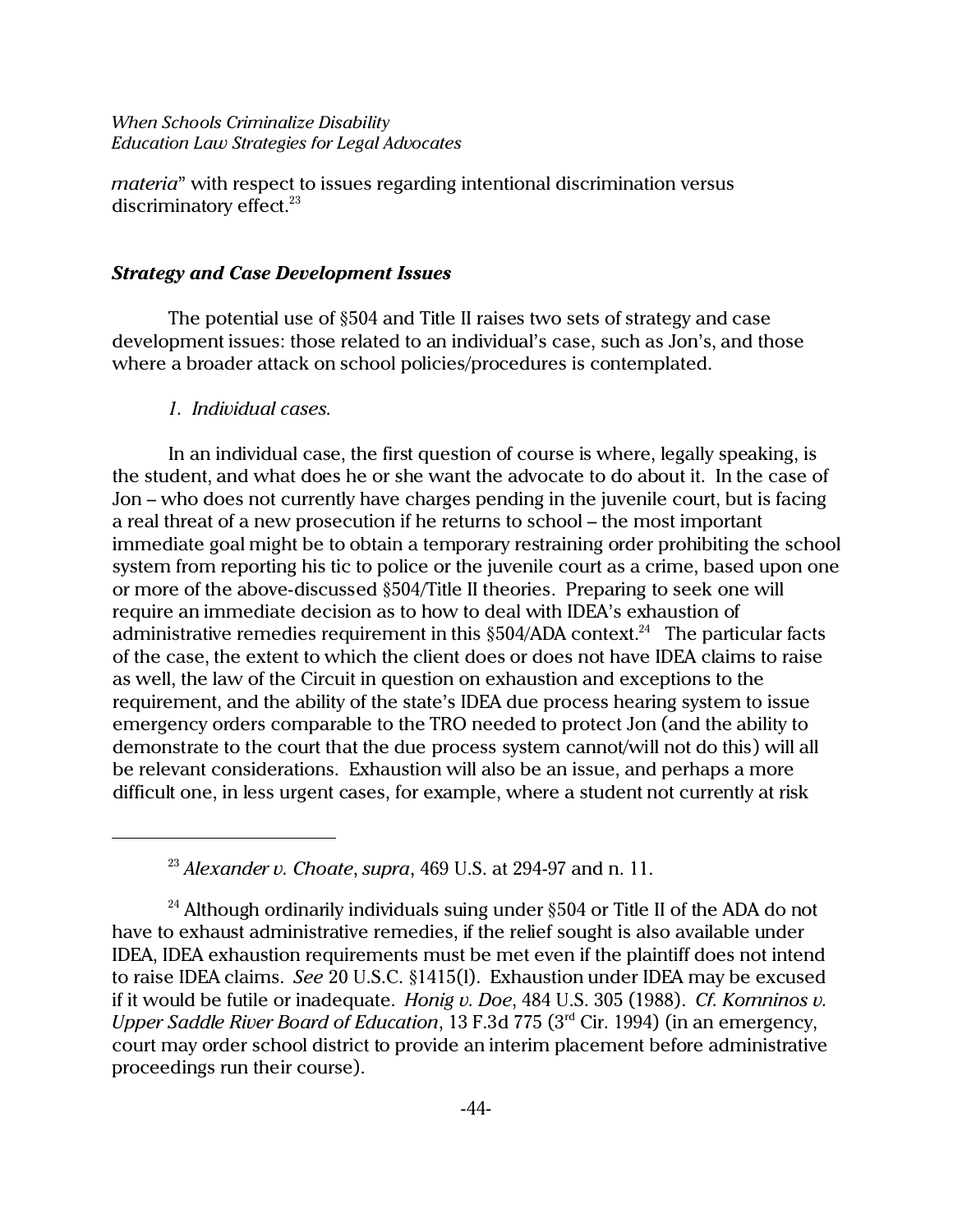seeks compensatory education or damages for similar past violations of §504/ADA rights.

Yet another permutation of exhaustion issues will arise for clients who are currently facing charges in juvenile court. Similar to the strategy discussed in Chapters II -IV in connection with IDEA-based claims, an advocate might try to use the school's §504/ADA violations to convince the juvenile court that it should either dismiss the delinquency petition or stay the juvenile proceedings pending resolution of the education-law claims. For reasons also discussed in prior Chapters, the latter option might be more attractive to the juvenile court. However, staying juvenile proceedindgs pending a §504/ADA *lawsuit* might seem less reasonable to a juvenile court than staying those proceedings pending the outcome of an IDEA administrative due process hearing, decisions in which, at least in theory, are due within 45 days. Thus it might be to a client's advantage to initiate appropriate administrative proceedings as part of an overall litigation strategy.

Regardless of an individual client's situation, the §504/ADA approaches discussed above, like the IDEA approaches discussed in Chapters II, III and IV, are very fact-specific and will require expert assistance and nuanced testimony on, among other possible issues,

- $\rightarrow$  the nature of the disability in question,
- $\rightarrow$  how the disability affects this student (in general, and in school in particular),
- $\star$  the role of disability in the incident that school officials have treated as a crime, and
- $\rightarrow$  the proper interpretation of that incident in light of the preceding.

It will also be important to understand school policies, procedures and practices – both in theory and in actual operation – regarding the filing of delinquency petitions and the reporting of incidents to police, including,

- $\rightarrow$  how such decisions are made,
- $\rightarrow$  by whom, and
- based upon what kind of factors/considerations.

# *2. Broader challenges.*

The second hypothetical suggests one set of circumstances that might warrant consideration of a broader challenge to a school's criminal referral practices as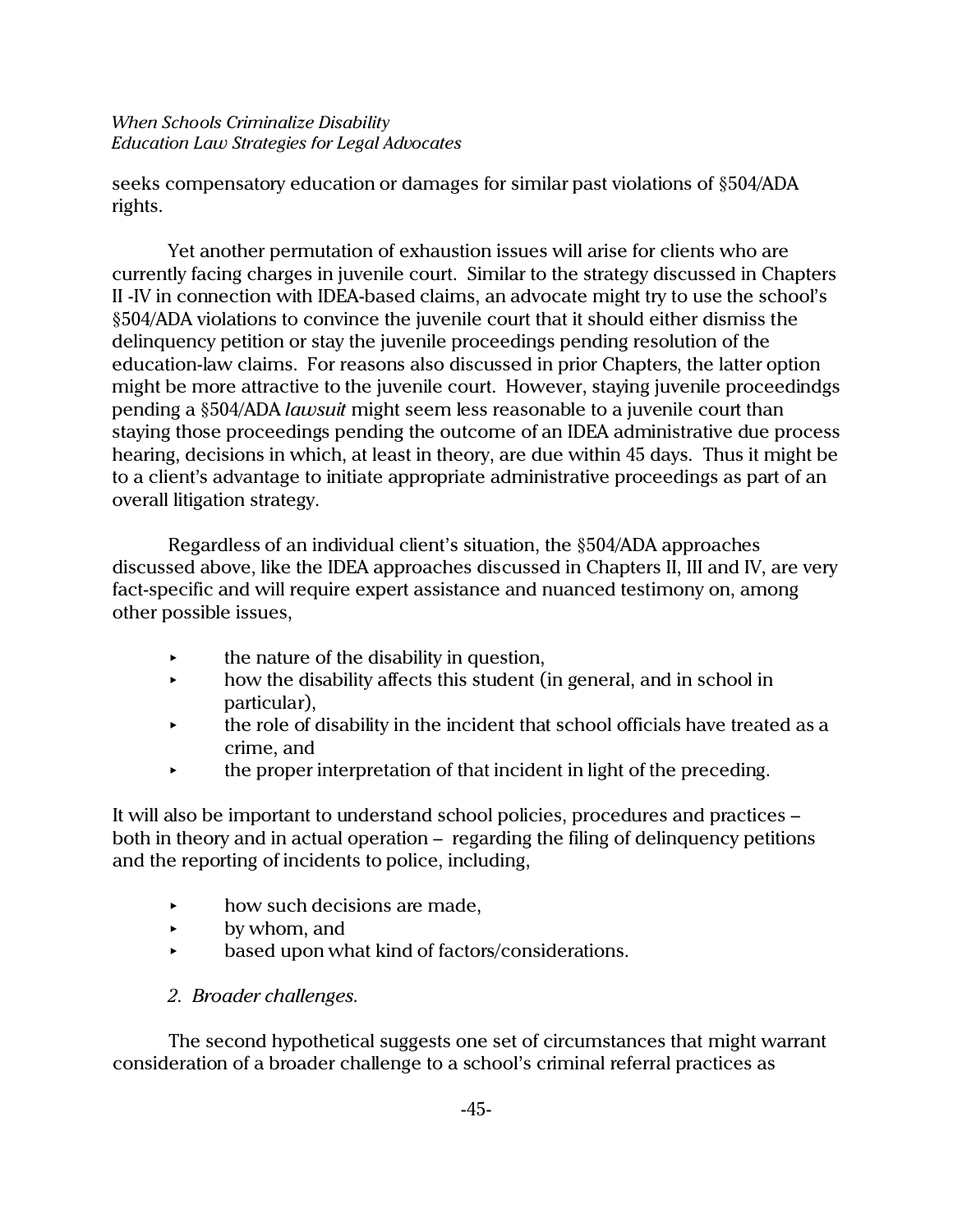including "criteria or methods of administration that have the effect of" discriminating or "the purpose or effect of defeating or substantially impairing accomplishment of the objectives of"<sup>25</sup> the school's program with respect to students with disabilities (or some subset thereof). In evaluating the potential of, and shaping, such litigation, three strategy concerns are particularly critical:

- identifying the offending "criteria or methods of administration," including the level of detail at which to define it
	- In the XYZ hypothetical, for example, the difference between challenging the practice of failing to take disability into account and challenging the fact that students with disabilities are "referred" to juvenile court or the police at all. Another option to consider might be identifying a failure to appropriately train staff as an offending "criterion or method of administration."
- identifying the relevant discriminatory effect
	- Is it that a disproportionate number of students with disabilities are "referred"? That a disproportionate number of referred students with disabilities are ultimately found not to have committed a crime? Some other effect?
- identifying the remedy to be sought, including desired changes in criteria or methods of administration

The possibilities for the first two of these strategy concerns will depend heavily upon local facts. The issue of shaping a remedy may be viewed more globally, at least insofar as concerns the principles that should shape any school system policies regarding delinquency petitions and crime reports. Towards that end, a list of *Guiding Principles and Criteria for School Policies on Crime Reports* is included as an Appendix to these materials.

Finally, whether pursuing individual claims or broader issues, advocates considering a complaint to the U.S. Department of Education/Office for Civil Rights (OCR) as part of their strategy will want to obtain comprehensive, up-to-date information revealing how OCR analyzes cases involving school-filed delinquency petitions and crime reports, and how it perceives the relevant law. Published

 $25$  34 C.F.R. §104.4(b)(4); 28 C.F.R. §35.130(b)(3).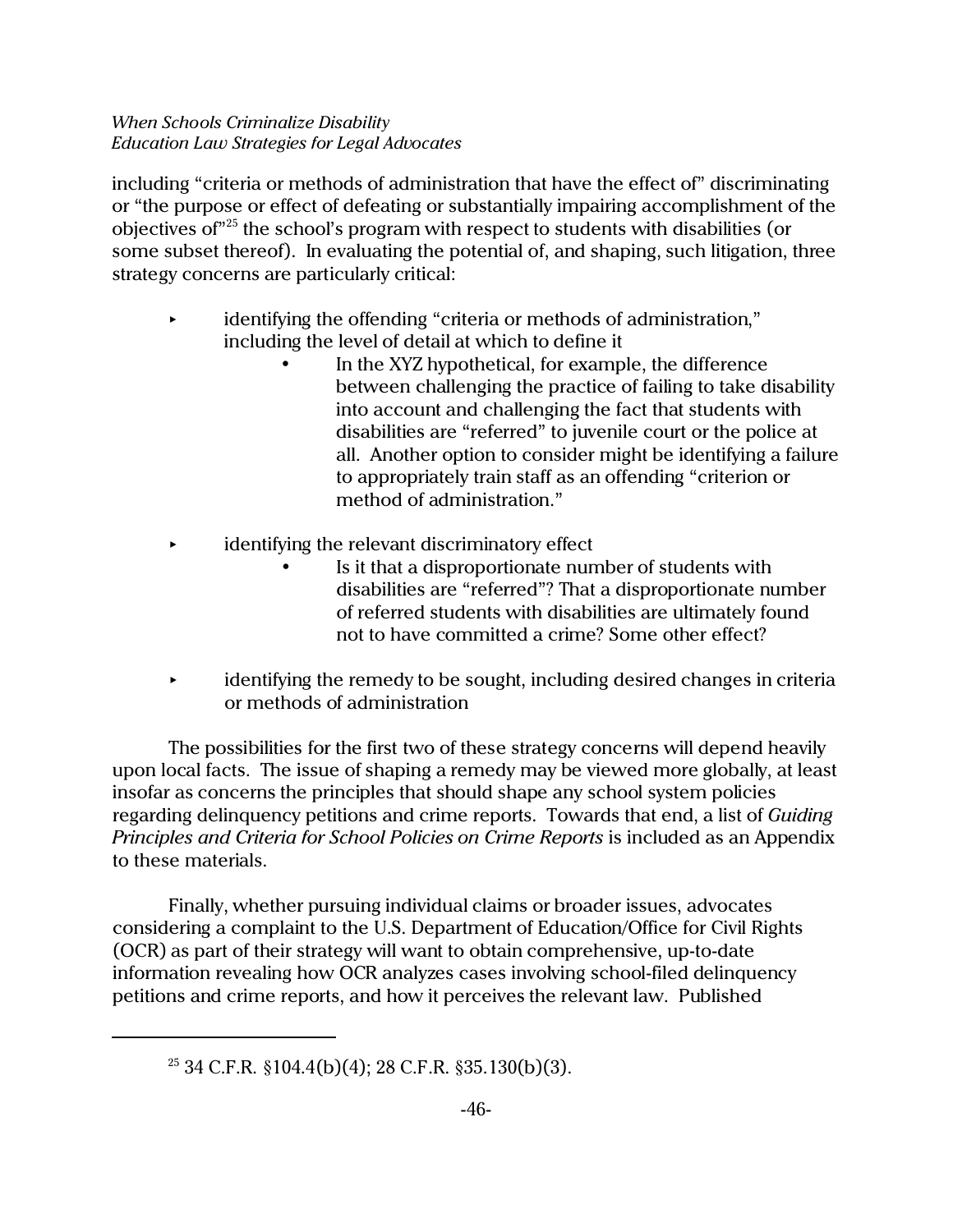complaint decisions to date by and large do not employ the analyses set forth above, focusing instead on issues such as whether the school followed its usual procedures, whether students without disabilities are treated similarly and whether a significant change in placement that should have been proceeded by an evaluation and manifestation determination occurred.<sup>26</sup>

<sup>&</sup>lt;sup>26</sup> See, e.g., Citrus County (FL) School District, 34 IDELR 67 (OCR 9/15/2000); *Warren County (PA) School District*, 28 IDELR 485 (OCR 11/5/97); *New Caney (TX) Independent School District,* 30 IDELR 903 (OCR 11/13/99); *Richland School District #2*, *supra*; *Chester County(TN) School District,* 17 EHLR 301 (OCR 10/26/90).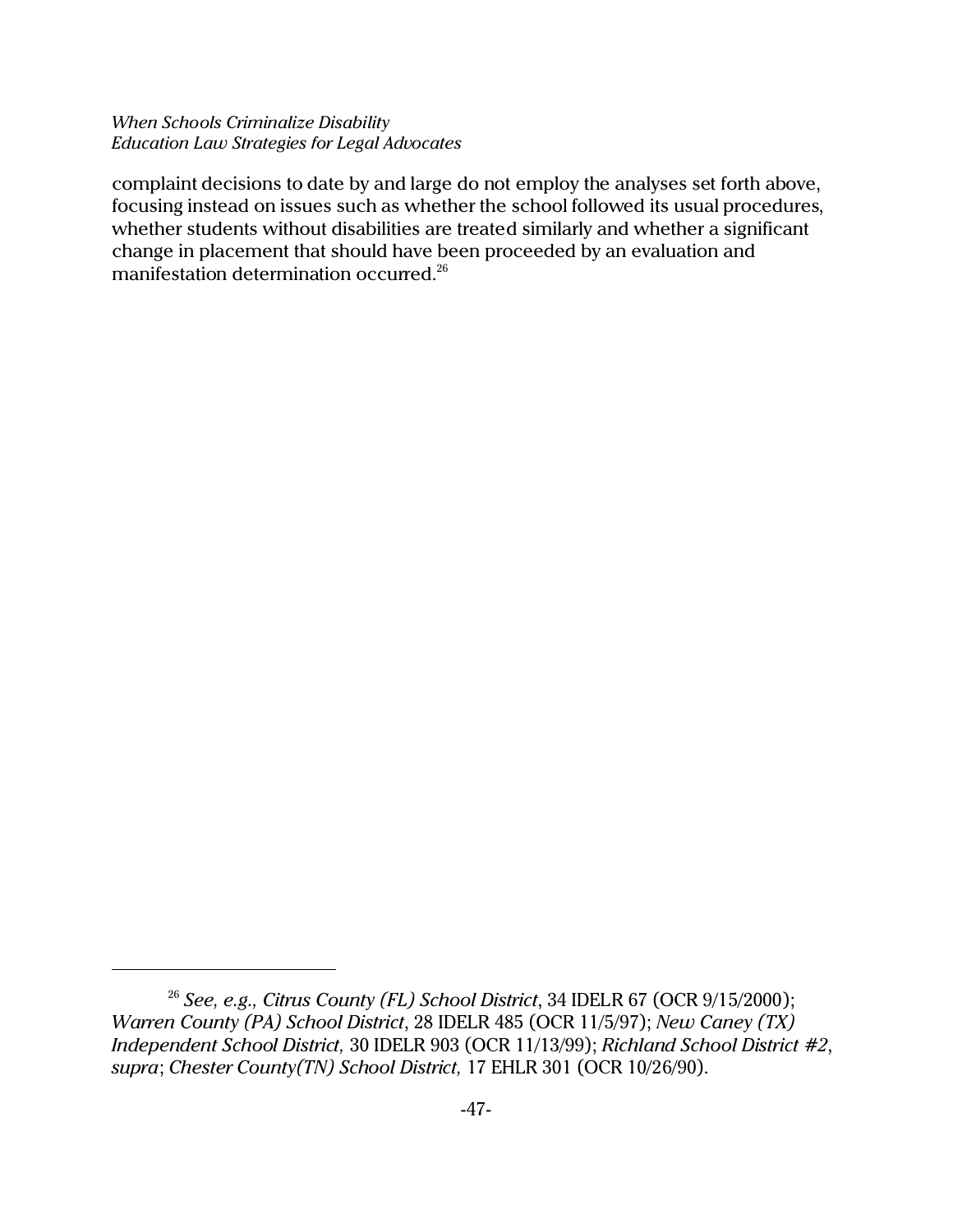# **CHAPTER VI RE-DIRECTING THE PROCEEDINGS FROM THE DELINQUENCY SYSTEM TO THE EDUCATION LAW SYSTEM: THREE CONTEXTS**

The strategy of re-directing proceedings from the delinquency system to the education law system can take many different forms. Obtaining and presenting to the juvenile court, as an alternative to supervision or rehabilitation in the juvenile justice system, appropriate education services from the responsible local school system is a critical component of delinquency defense for any youth with a disability. Successfully re-directing the judicial proceedings in this manner is no small matter even when the alleged delinquent act was committed out in the community.<sup>1</sup>

The challenges only mount when it is the school system that has accused the student of a crime. Among other things, the relationship with the school system more likely than not already is adversarial. Further, counsel will pursue multiple, and more complex goals, for the outcome of the education advocacy. In addition to using IDEA, §504 and the ADA to obtain better outcomes in the juvenile court, counsel may be attempting to protect the student the student against future inappropriate delinquency petitions and crime reports, and to hold the school system accountable for its improper conduct. Understood in this way, "re-directing" the proceedings from the delinquency system to the education law system may be a key strategy in a variety of contexts. This Chapter look at three of these contexts, considering the aims and contours of such a strategy,

- **EXECUTE:** As part of an overall delinquency defense/education advocacy strategy challenging the propriety of the delinquency petition (based, perhaps, on one of the legal theories discussed in previous Chapters);
- when there does not appear to be a viable claim that the school unlawfully initiated the delinquency petition, or the crime report that prompted it; and

<sup>&</sup>lt;sup>1</sup> For an excellent manual on how to go about doing this, see Joseph B. Tulman and Joyce A. McGee, eds., *Special Education Advocacy Under the Individuals with Disabilities Education Act for Children in the Juvenile Delinquency System* (University of the District of Columbia School of Law Juvenile Law Clinic 1998).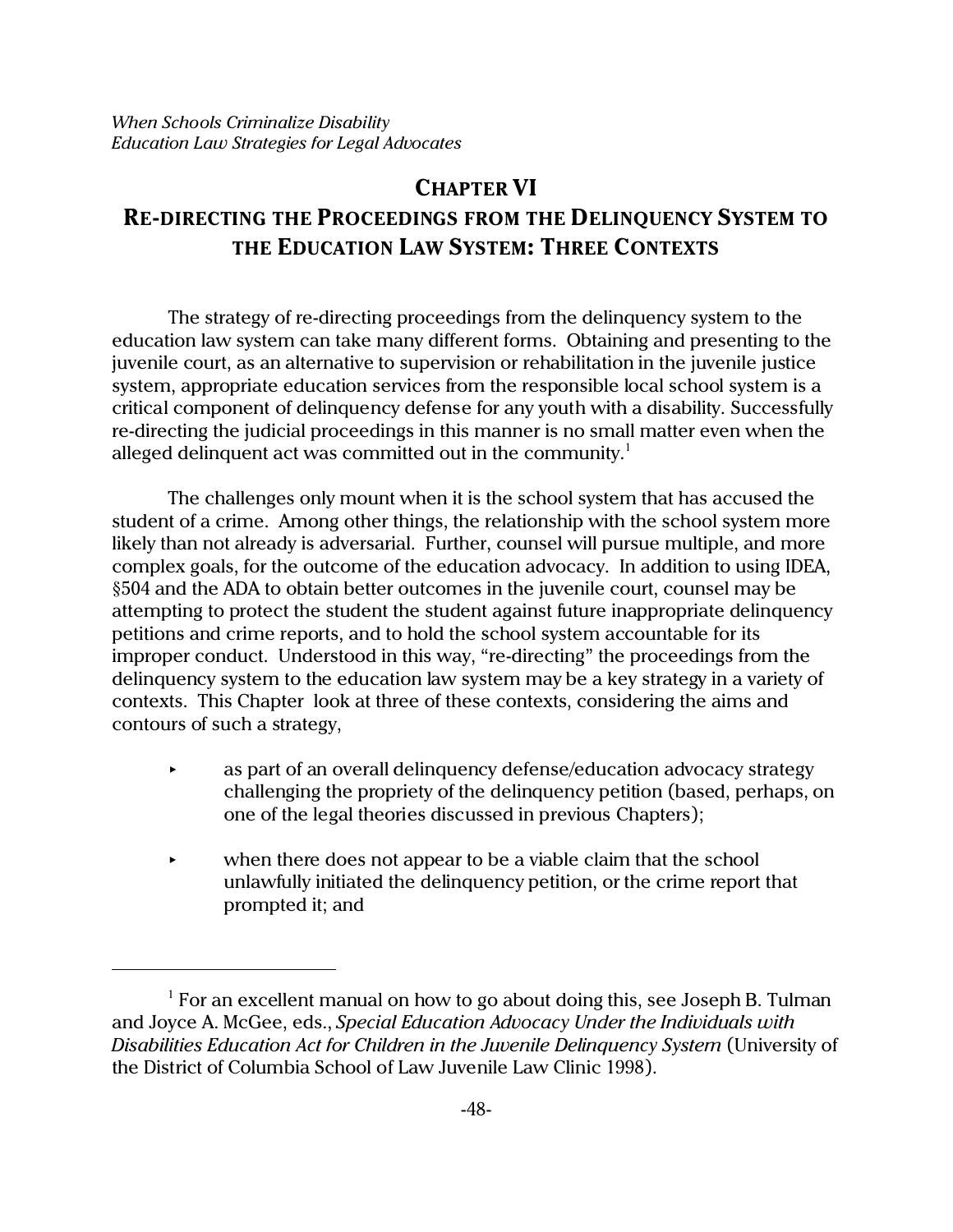$\rightarrow$  when education advocacy begins only after critical points in the delinquency proceeding have already passed.

In each of these contexts, the utility and success of a strategy of "re-directing" will turn to a great extent upon the nature of the relief that may be obtained on the education law side. $^2$  Thus this Chapter begins with a brief discussion of general remedial principles, including the remedial powers of courts and hearing officers under IDEA.

## *"Appropriate" Relief*

In regard to the relief that may be available for violation of IDEA rights, the statute simply states that in a civil action brought by a party aggrieved by the results of an IDEA due process hearing (or impartial review) the court "shall grant such relief as the court determines is appropriate."<sup>3</sup> The Supreme Court interpreted this language in *School Committee of Town of Burlington v. Department of Education* as follows:

"The ordinary meaning of these words confers broad discretion on the court. The type of relief is not further specified, except that it must be "appropriate." Absent other reference, the only possible interpretation is that the relief is to be 'appropriate' in light of the purpose of the Act."<sup>4</sup>

Subsequent Supreme Court decisions have reiterated that IDEA affords courts of competent jurisdiction acting in IDEA matters broad discretion to fashion equitable relief.<sup>5</sup>

Few courts have directly addressed questions regarding the scope of an IDEA

 $^2$  For example, counsel may be pursuing as relief an order requiring the school system to seek dismissal or otherwise assist in the delinquency defense, or an order requiring prophylactic measures to reduce the risk of future court involvement, in addition to more common remedies such as compensatory education or particular prospective services.

<sup>3</sup> 20 U.S.C. §1415(i)(2)(B)(iii), formerly 20 U.S.C. §1415(e)(2).

<sup>4</sup> 471 U.S. 359, 369 (1985).

<sup>5</sup> *See Florence Co. School District No. 4 v. Carter*, 510 U.S. 7, 15-16 (1993); *Honig v. Doe*, 484 U.S. 305, 326-27 (1988).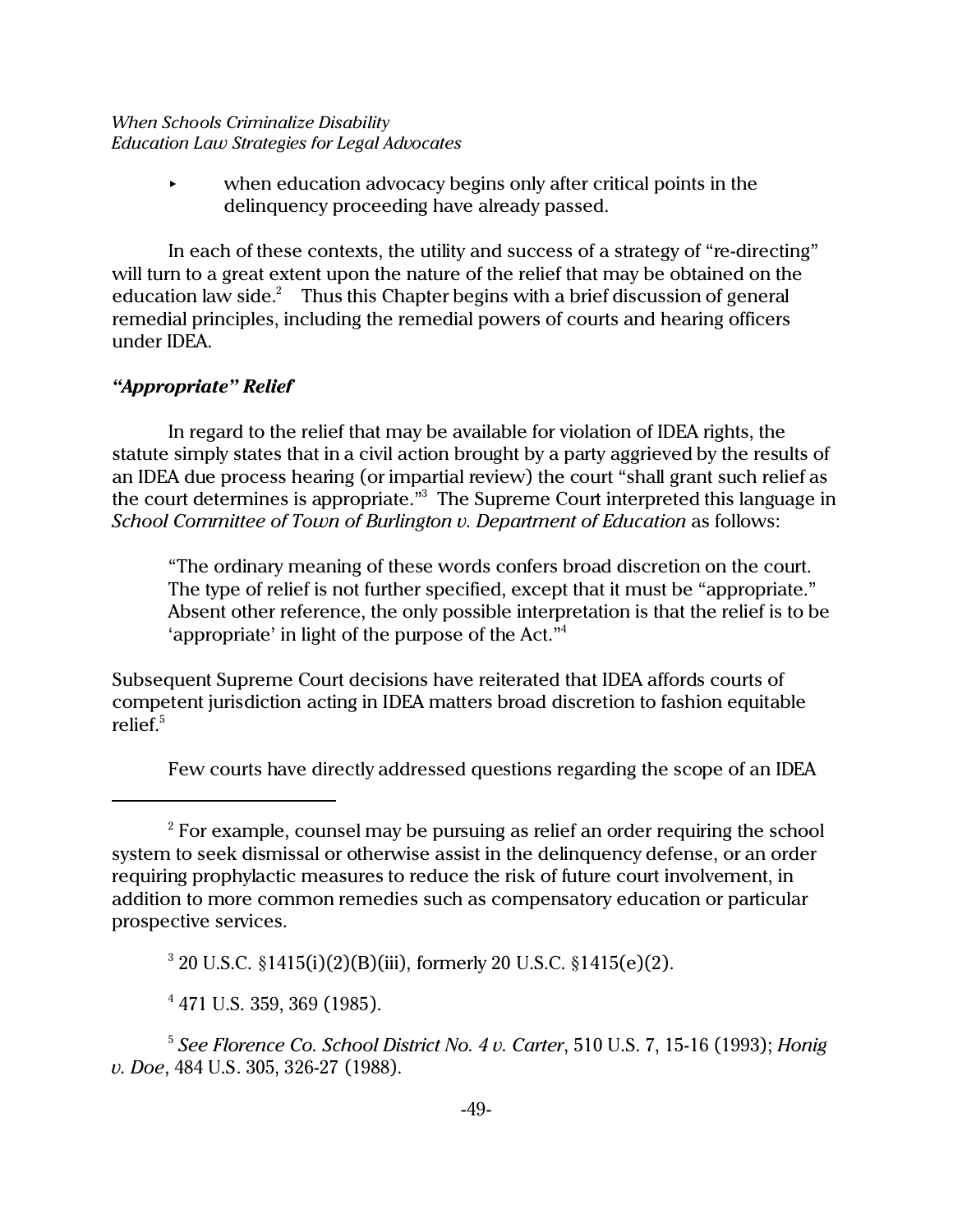due process hearing officer's remedial powers. Those that have, however, have recognized that the scope of a hearing officer's remedial authority in an IDEA matter must be commensurate with the equitable powers that courts may exercise in such matters. As one court explained,

"[i]t seems incongruous that Congress intended the reviewing court to maintain greater authority to order relief than the hearing officer....Given the importance the IDEA places on protections afforded by the administrative process...the hearing officer's ability to award relief must be coextensive with that of the court. To find otherwise would make the heart of the Act's administrative machinery, its impartial due process hearing, less than complete."<sup>6</sup>

In another case, the court further reasoned that the broad statutory mandate that hearing officers permit parents to present complaints with respect to "any matter relating to" the identification, evaluation or educational placement of a child, or to the provision of a free appropriate public education to him or her, requires comparably broad authority to order appropriate relief.<sup>7</sup>

In a similar vein, the U.S. Department of Education/Office of Special Education Programs has opined that because IDEA "intends an impartial hearing officer to exercise his/her authority in a manner which ensures that the right to a due process hearing is a meaningful mechanism for resolving disputes between parents and responsible public agencies[,]...based upon the facts and circumstances in each individual case, an impartial hearing officer has the authority to grant any relief he/she deems necessary...to ensure that a child receives the FAPE to which he/she is entitled."<sup>8</sup>

<sup>6</sup> *Cocores v. Portsmouth School District*, 779 F. Supp. 203, 205-6 (D. N.H. 1991) (internal quotations and citations omitted). *See also Harris v. District of Columbia*, 19 IDELR 105 (D.D.C. 1992).

<sup>7</sup> *See S-1 v. Spangler*, 650 F. Supp 1427 (M.D.N.C. 1986), *vacated as moot and remanded*, 832 F.2d 294 (4<sup>th</sup> Cir. 1987).

<sup>8</sup> *Letter to Kohn*, 17 EHLR 522 (OSEP 2/13/91). *See also Letter to Armstrong,* 28 IDELR 303 (6/11/97).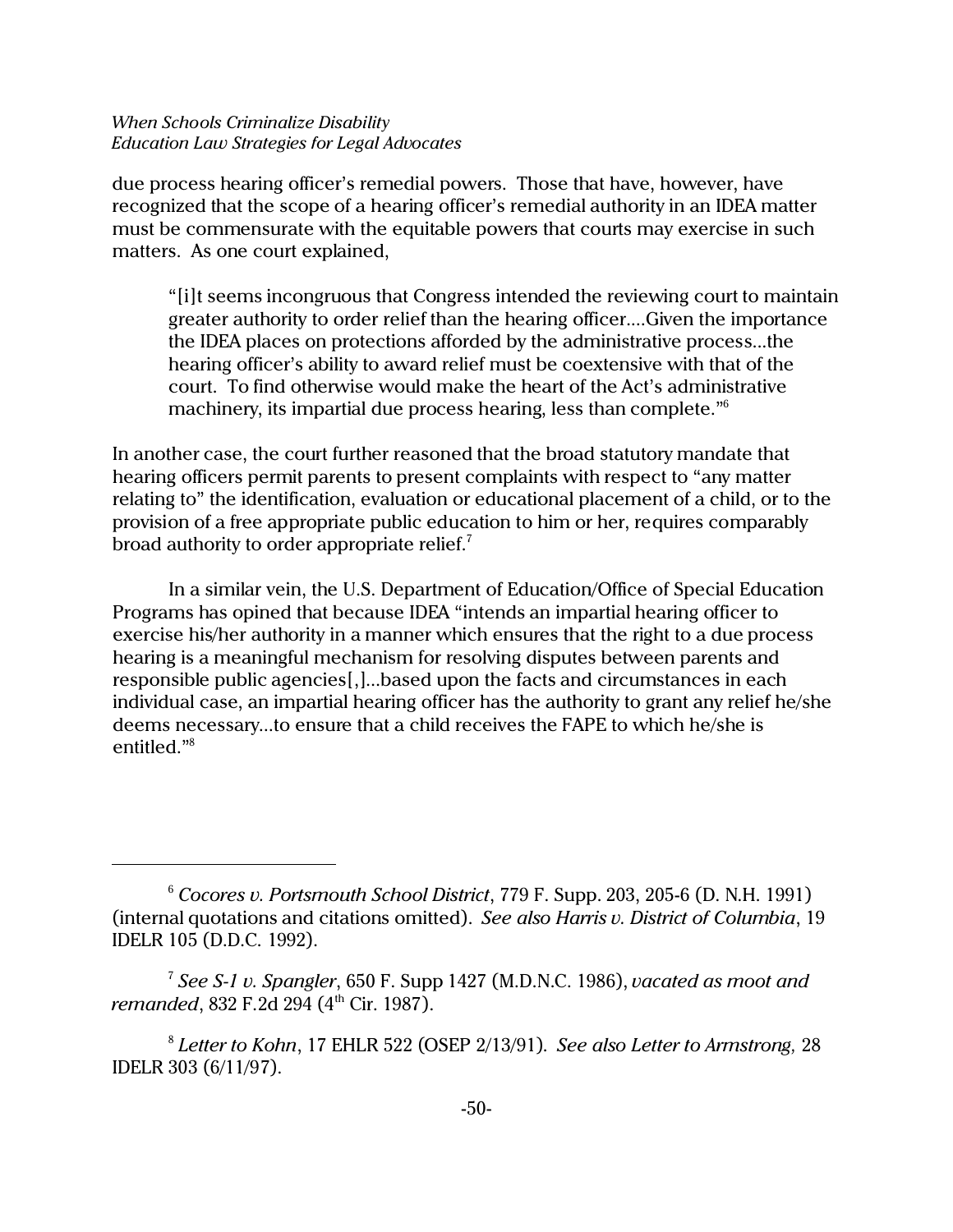## *Redirecting as Part of a Combined Delinquency Defense/Education Advocacy Strategy Challenging the Propriety of the School-initiated Delinquency Petition or Crime Report*

In a very real sense, all of the approaches discussed in Chapters II through V of these materials for challenging the propriety of school-filed petitions and crime reports involve "redirecting" from the criminal to the civil framework, regardless of whether independent IDEA proceedings are initiated. The legal arguments discussed for dismissing the delinquency petitions are premised upon independent violations by school officials of either education law or the right to be free from discrimination in school. Critical to all of those approaches is "redirecting" the juvenile court's way of thinking about the matter, by getting the judge to see the issues, problems and solutions first and foremost as education matters. If a court is willing to do this at the outset, and exercises its discretion to dismiss an improper petition, any subsequent education law advocacy can focus on matters such as securing appropriate services and obtaining compensatory relief for past denials of FAPE.<sup>9</sup>

 If, on the other hand, the juvenile court will not exercise its discretion to dismiss at the outset, or if strategic considerations (such as those discussed in Chapters II through V) counsel initiating administrative proceedings under IDEA to challenge the propriety of the school's having filed the delinquency petition or underlying crime report, the education advocacy takes on another dimension. In addition to seeking, as necessary, changes in the services being provided the student and/or compensatory relief for past violations of his or her rights, the student's attorney may use the due process hearing to seek two additional outcomes to assist in the delinquency defense:

- $\rightarrow$  a finding that the school system's filing of the petition or crime report was improper under education law, and
- < depending upon the attendant circumstances, an order that the school system seek dismissal of the petition and/or take other specific actions to assist the student in obtaining a favorable outcome in the juvenile court.

 $^9$  However, even where the petition is dismissed, depending upon the facts counsel might think it wise to seek through IDEA avenues a ruling that the petition was improper, as a premise for both compensatory relief (including damages, to the extent permitted in the jurisdiction involved) and protection against future improper delinquency petitions or crime reports.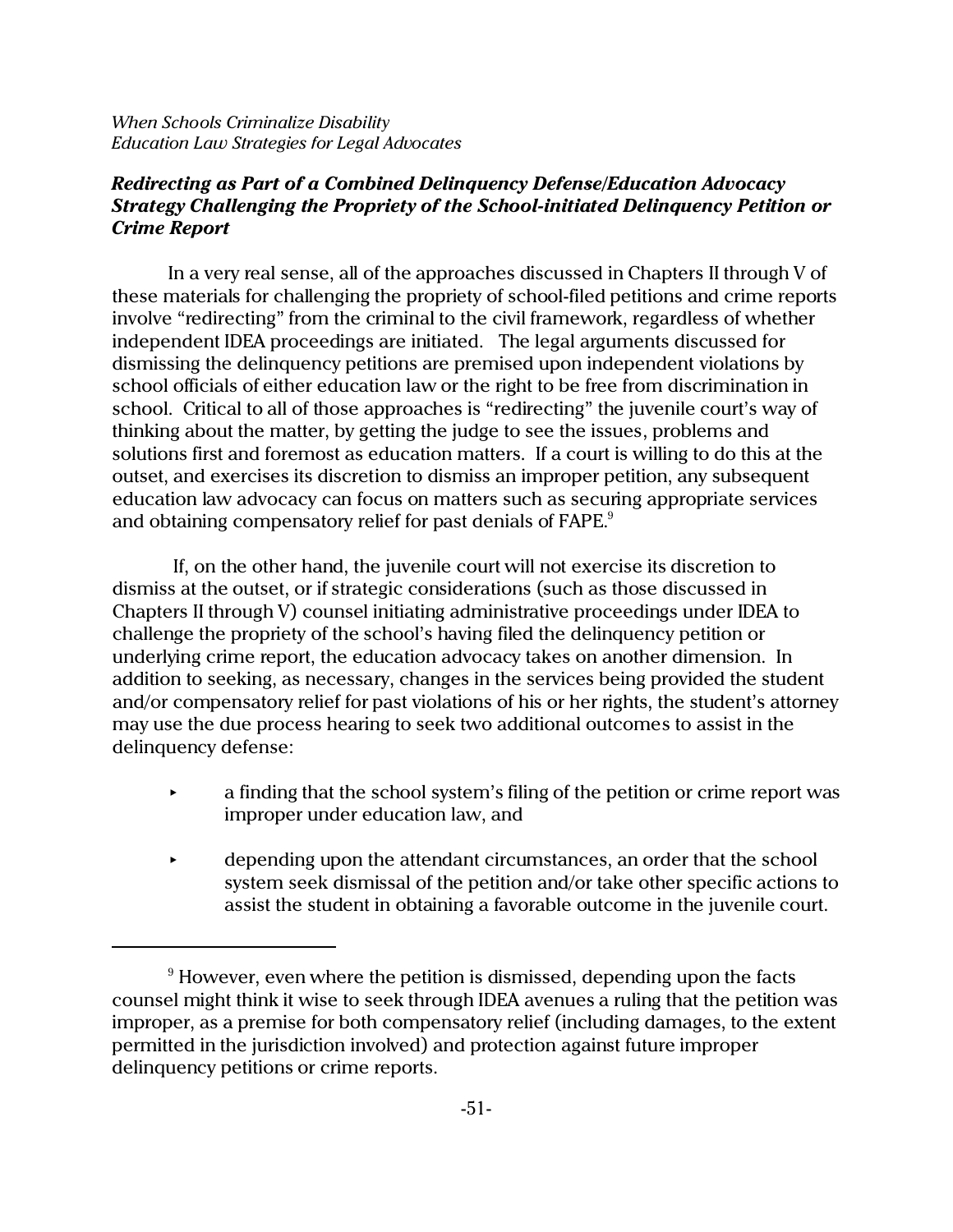Possible legal bases for obtaining the former, along with related case development considerations, are discussed in Chapters II through V of these materials.<sup>10</sup> And once the former is obtained, the latter should be available as a matter of "appropriate" relief within the meaning of IDEA.

As discussed above, in providing that reviewing courts (and so, for reasons also discussed above, due process hearing officers) "shall" provide "appropriate" relief, IDEA calls for relief that is ""appropriate' in light of the purpose of the Act." $11$  IDEA's purposes include, *inter alia*,

- $\rightarrow$  ensuring "that all children with disabilities have available to them a free appropriate public education...," $^{\scriptscriptstyle 12}$
- $\overline{\phantom{a}}$  ensuring "that the rights of children with disabilities and parents of such children are protected," $^{13}$
- **EXECUTE:** ensuring "the effectiveness of...efforts to educate children with disabilities,"<sup>14</sup> and

 $10$  While IDEA due process hearing decisions finding a school-filed delinquency petition improper may be less than common at this juncture, they are not unprecedented. See, e.g., *Cabot School District*, 29 IDELR 300 (SEA AR 9/21/98) ("call to the police by agents of the school was not...placed for the purpose of preserving the legitimate safety of the students or the faculty, but was made for..purposes of avoiding compliance with the child's behavior management plan...and of causing a change in placement...."); *Fort Smith Public Schools*. 29 IDELR 398 (SEA AR 8/26/98) ("the filing of charges...was wholly inappropriate, even based on the District's position that the Student's behaviors were not a manifestation of...disability, but especially based on the finding that the behavioral difficulties are a manifestation.... "); *In re Child with Disabilities, No. 93-19* (SEA TN 7/30/93). The latter is the administrative decision unsuccessfully appealed by the defendant school system into federal district court, and then to the Sixth Circuit, in *Morgan v. Chris L.,* discussed *infra* at notes 17 through 20.

<sup>11</sup> *Burlington, supra,* 471 U.S. at 369.

 $12$  20 U.S.C. §1400(d)(1)(A).

 $13$  20 U.S.C. §1400(d)(1)(B).

 $14$  20 U.S.C. §1400(d)(4).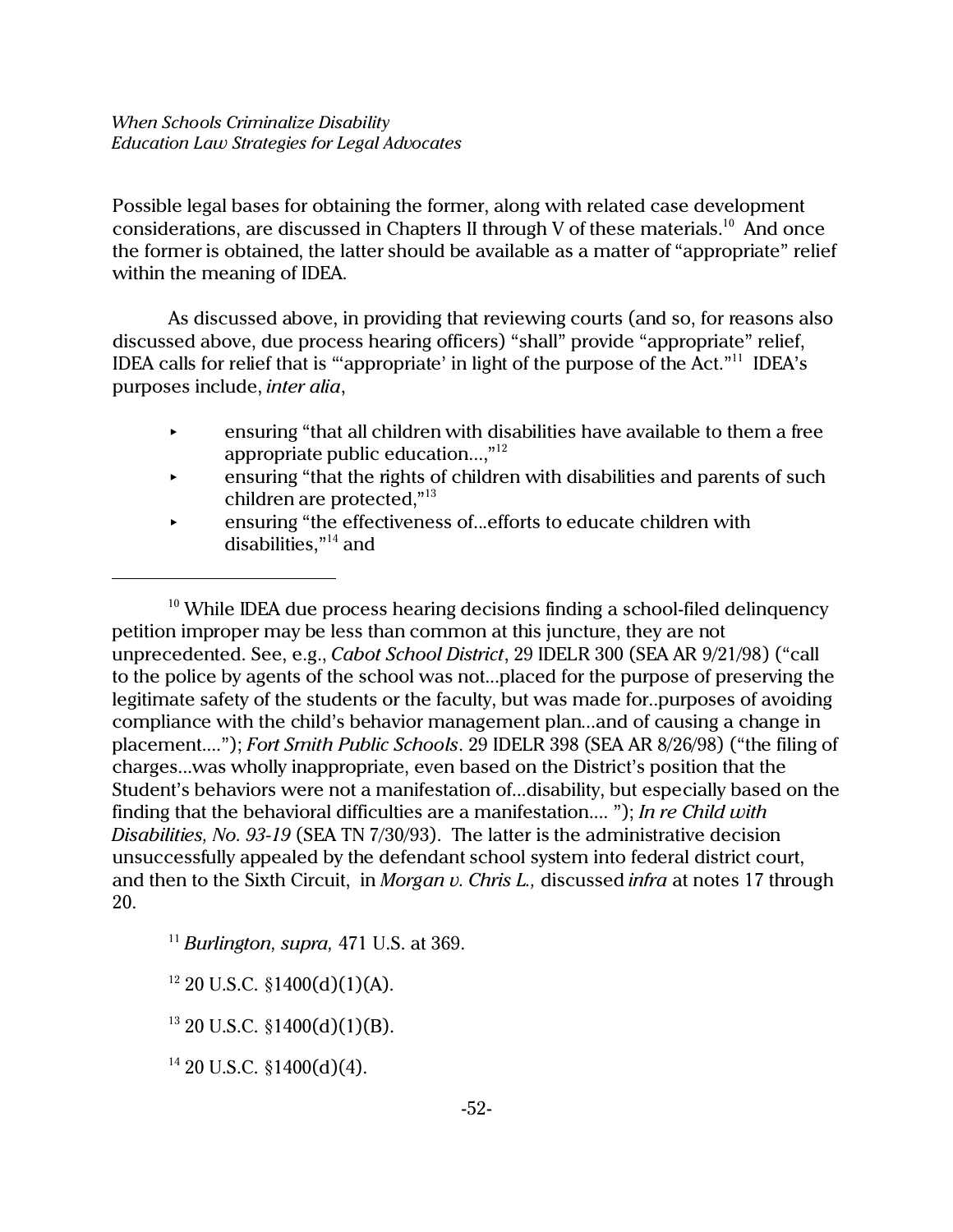< ending the mistreatment of children with challenging behavioral manifestations and ensuring that schools properly educate them.<sup>15</sup>

Given these purposes, an order requiring a school system to seek dismissal of a delinquency petition should be available as "appropriate" relief in due process hearings and civil actions under IDEA in at least the following two situations:

- $\blacktriangleright$  where the school system has responded to disability-related behavior with a delinquency petition (or a crime report leading to a delinquency petition) instead of by providing appropriate services
- $\rightarrow$  any case in which the school system is found to have used, or attempted to use, the juvenile justice or law enforcement systems to circumvent its IDEA-based obligations to the student.

For example, in the hypothetical case of Carey, discussed in Chapter II, the school system did little, if any, of what IDEA requires, substantively or procedurally, to address the consequences of her disability. Over three years, her IEPs included neither special education geared towards her behavioral needs, nor related services to address behavior; no positive behavioral strategies were implemented; IDEA requirements concerning IEP review and revision, reevaluation and functional behavior assessment appear to have been violated; and, to the extent that school officials believed that Carey's behavior posed a danger to herself or others in her current placement, rather than seeking permission to place her in an interim alternative educational setting from a hearing officer, pursuant to 20 U.S.C. §1415(k)(2), or from a court of competent jurisdiction under *Honig v. Doe*, they enlisted the juvenile court. Under these circumstances, an order requiring the school system to seek dismissal of the petition would be "appropriate" in light of the abovedescribed purposes of IDEA. The same would be true in the hypothetical case of Seth, also discussed in Chapter II, where, in addition to the kinds of violations committed by Carey's school system, the school system did not even acknowledge Seth as a student with a disability, in apparent violation of the child find and evaluation provisions of IDEA. Insofar as the school system in the latter case filed a crime report rather than a delinquency petition (the delinquency petition having been filed over the signature of a police officer), the wording of any order would necessarily differ in the kinds of steps to be taken in supporting and cooperating with an attempt to have the delinquency

<sup>15</sup> *Honig v. Doe,* 484 U.S. 305, 309 (1988). See also the discussion in Chapter II, *supra,* at notes 3 through 15.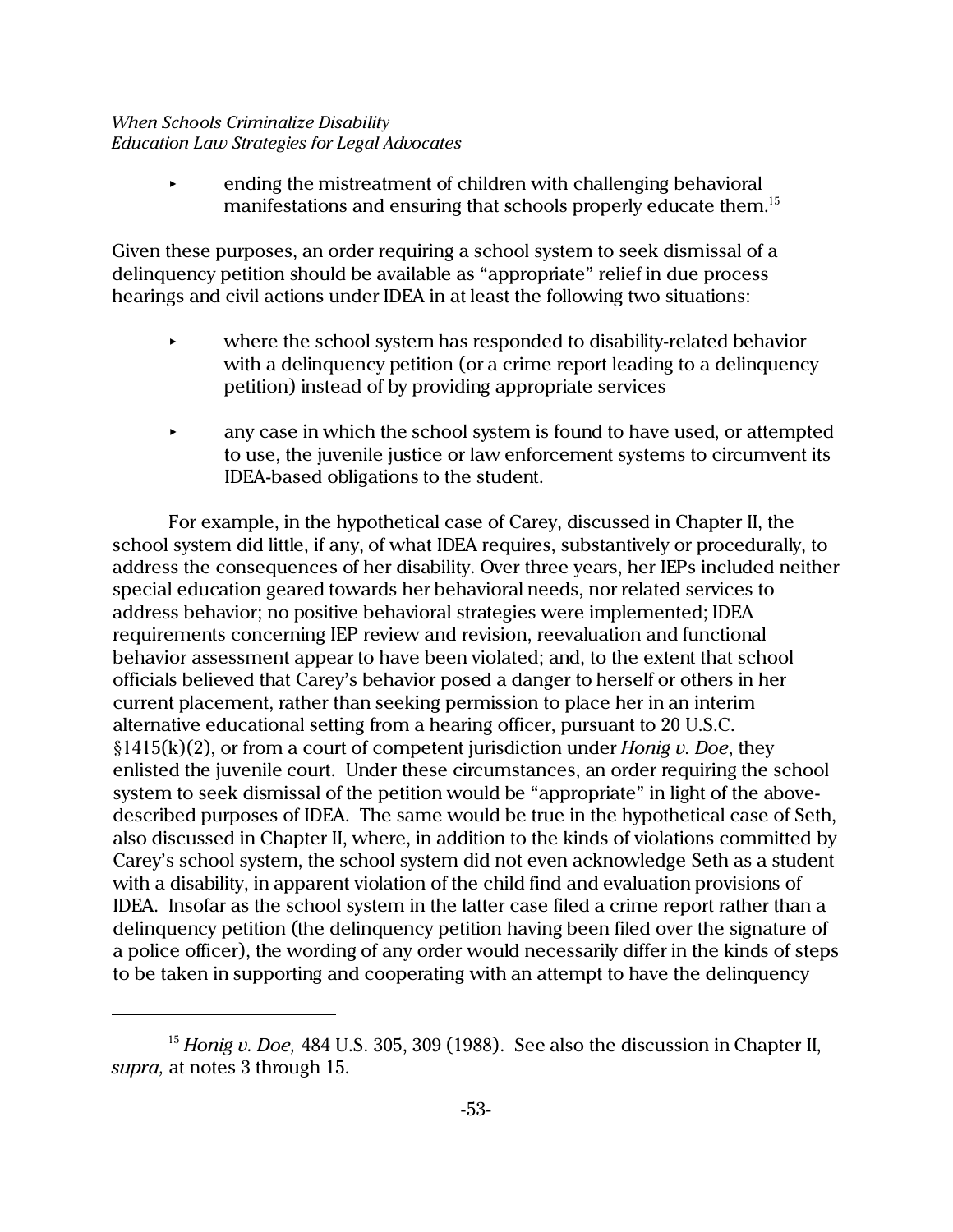## petition dismissed.<sup>16</sup>

A due process hearing order requiring the defendant school system to seek termination of the delinquency proceedings it had initiated was the relief sought and obtained in *Morgan v. Chris L.*. <sup>17</sup> The school system appealed the order without success, first to Federal District Court, which rejected the contention that the order improperly interfered with the jurisdiction of the juvenile court,<sup>18</sup> and then to the U.S. Court of Appeals for the Sixth Circuit. While *Morgan* is perhaps best known for its holding that the school's filing of a delinquency petition was an unlawful attempt to change the student's placement without following IDEA's usual change in placement procedures, the case also involved egregious violations of the student's substantive rights to FAPE. The Sixth Circuit emphasized this aspect of the case,<sup>19</sup> and it was against this background that the appellate court held that "[b]y ordering the Knox County School System to take all actions necessary to seek the dismissal of the juvenile court petition filed against Chris, the ALJ and the district court properly exercised their discretion by fashioning specific relief to redress the school system's failure to provide Chris with the education to which he is entitled under the IDEA."<sup>20</sup>

<sup>17</sup> *Morgan v. Chris L.,* 1997 U.S. App. Lexis 1041, 25 IDELR 227, 230 (6th Cir. 1997), *affirming* 927 F. Supp. 267.

 $18$  The lower court noted that the administrative law judge, "did not order the juvenile court to do anything; instead, it ordered the plaintiff, a litigant in the proceeding before the ALJ, to seek dismissal of the proceeding..." 927 F. Supp. at 270. For an example of a federal court ordering a litigant to seek dismissal of state court proceedings in another context, see *Parents of Child, Code No. 870901W v. Coker*, 676 F. Supp. 1072 (E.D. Okla.1987).

 $19$  For example, the Sixth Circuit found that the school system had breached its duty under IDEA to identify, evaluate and provide the student with a free appropriate public education; that his deteriorating behavior was attributable to this breach; and that the school system had unlawfully attempted to secure a program for the student from the juvenile court instead of providing services itself. *See* 25 IDELR at 230.

<sup>&</sup>lt;sup>16</sup> The singling out of the Carey and Seth hypotheticals as examples for purposes of the foregoing discussion is not intended to imply that an order requiring a school district to seek dismissal would not be appropriate in the kinds of circumstances illustrated by the other hypotheticals in Chapters II through V.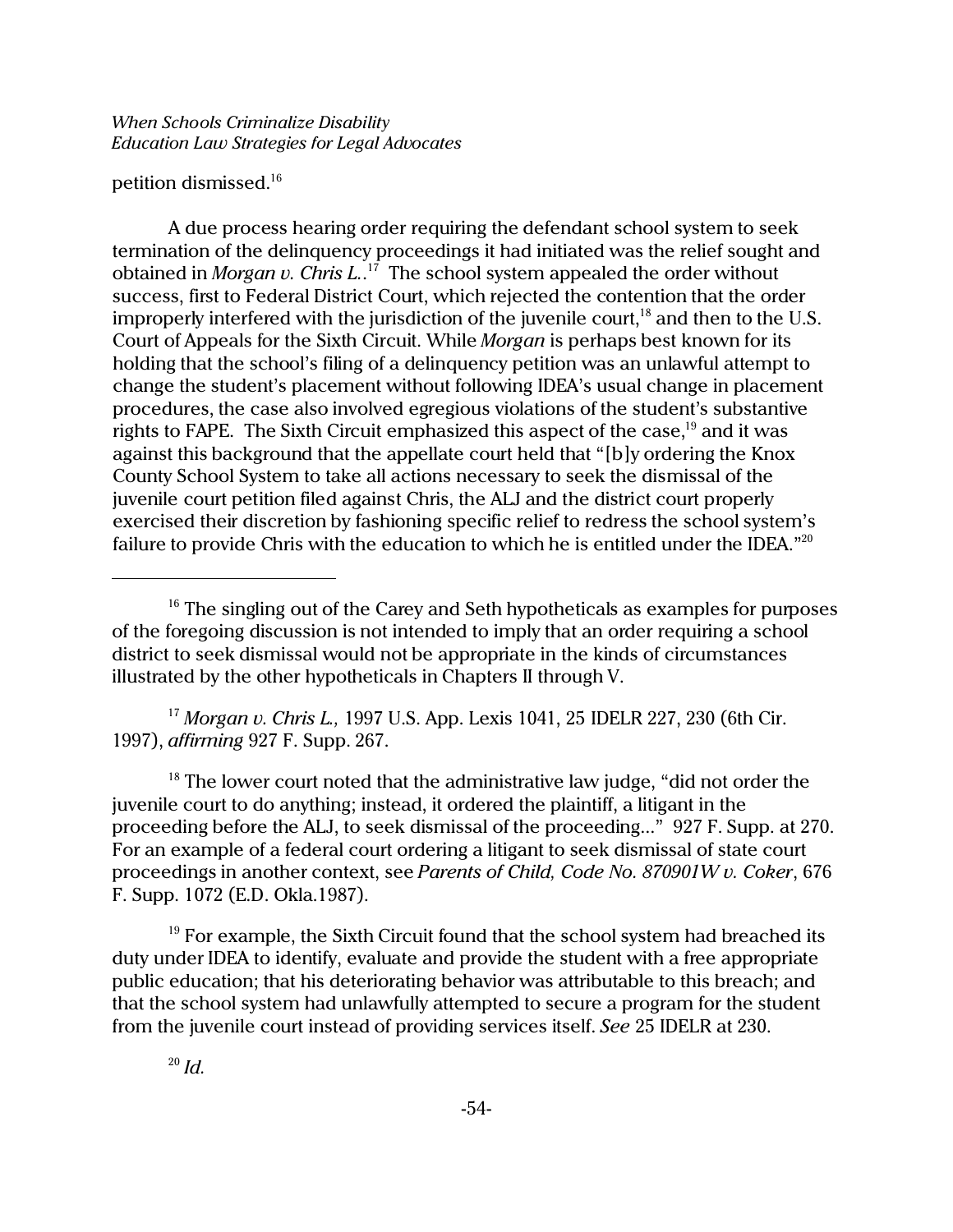## *Redirecting When There Does Not Appear to Be a Viable Claim That the School Unlawfully Initiated the Delinquency Petition or the Crime Report That Prompted It*

Even where the facts are such that there does not appear to be a viable claim that the school unlawfully initiated the delinquency petition or underlying crime report – for example, because the school had apparently legitimate reasons for calling police to the school to assist in an emergency, and the police then filed a crime report or petition – it may still be possible to redirect the proceedings to the civil/education law side, and avoid detention, adjudication and/or incarceration. Again, the primary goal is to convince the court that

- $\rightarrow$  this is primarily (or at least to a significant degree) an education matter, in light of the facts that
	- the alleged delinquent act occurred in school,
	- the incident was or may be related to disability,
	- services and supports to address the behavior underlying the incident are required to be made available to the student under state and federal education law, and
	- there is a specialized legal mechanism for dealing with disability-related education issues,

and that therefore,

 $\rightarrow$  the court should stay the juvenile proceedings so that the student may attempt to resolve these education issues through the IDEA system.

## Counsel can then

- $\rightarrow$  pursue the educational services necessary to address the emotional, behavioral or other needs underlying the incident,
- $\triangleright$  work with the school (to the degree possible) to consider and implement any other appropriate changes in the student's IEP or placement, $21$  and,
- < once obtained, present the package of educational services to the court

 $21$  For students not previously identified as having a disability, these efforts will of course need to include obtaining an evaluation and eligibility determination.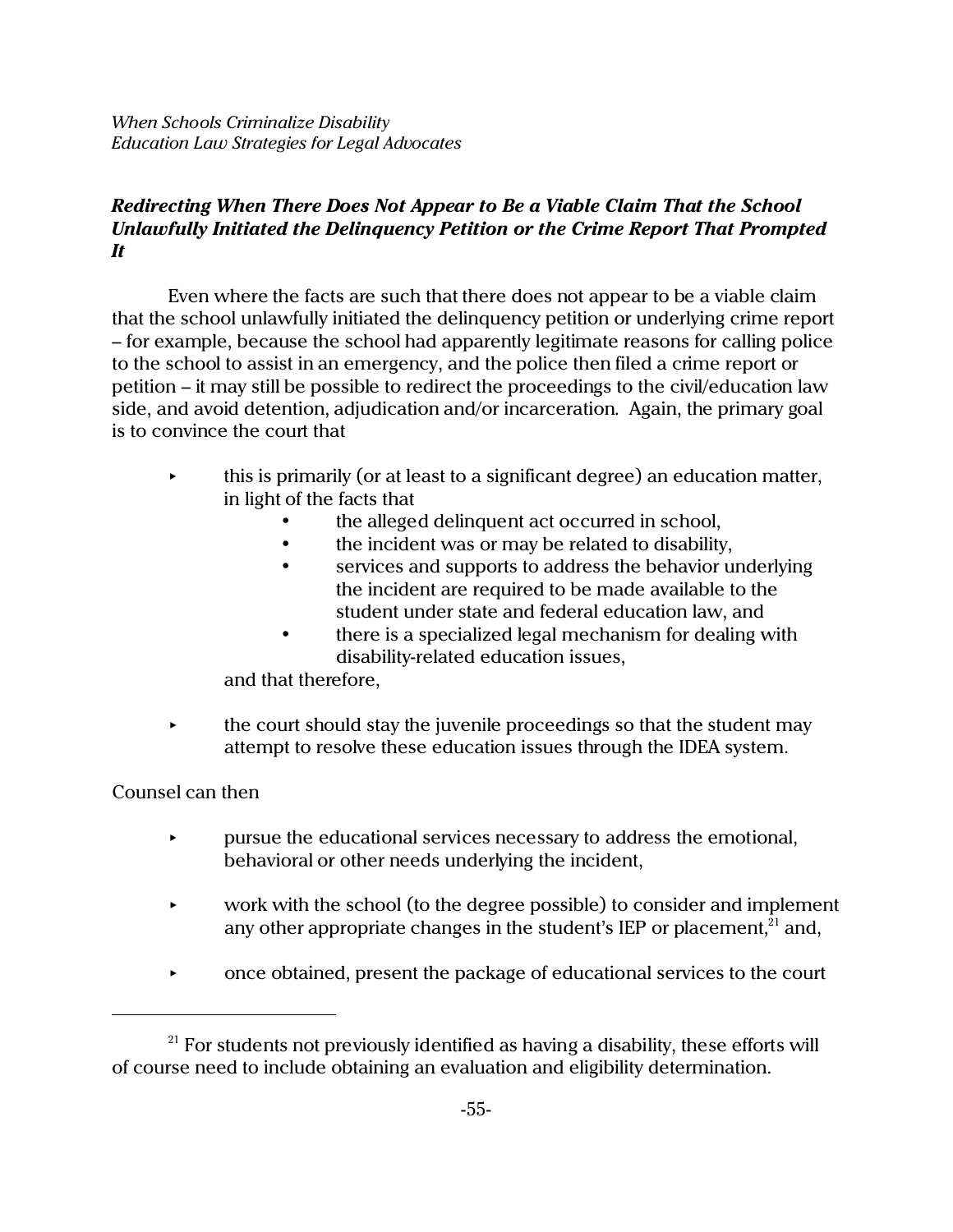as an alternative to proceeding with the delinquency charges.

This approach may be used even if the juvenile court won't grant a stay, albeit with more difficult issues concerning the timing of the juvenile court and IDEA proceedings.

With no claim being made that the school system acted unlawfully in regard to the filing of the petition, it may be possible in some such cases to obtain what the student needs (for purposes of both his or her education and the pending juvenile court proceeding) without resort to a due process hearing. Or it may not be. In addition, depending of course upon the facts and the client's goals and interests, any due process hearing may need to address past failures to provide FAPE, including, e.g., failure to treat behavior as an education issue, as well as the refusal/failure to make the requested prospective changes in services.

Finally, while this context assumes a legally "innocent" school system *as far as the initiation of the juvenile proceedings is concerned*, advocates should still consider in individual cases whether on the facts, "appropriate" relief from the due process hearing officer ought not include an order requiring the school to take particular steps to assist the student in seeking a favorable termination of the juvenile court proceedings. Such relief might be appropriate, for example,

- where a connection can be demonstrated between shortcomings in services provided to the student in the past and behavior that required police intervention, or
- $\rightarrow$  where the manner in which the school system has dealt with the student in general has contributed to his or her emotional or behavioral difficulties. $22$

# *Redirecting When Education Advocacy Begins Only after Critical Points in the Delinquency Proceeding Have Already Passed*

Education advocacy has the potential to improve juvenile court outcomes for students, protect them from further school-related court involvement and assist in

 $22$  For cases recognizing that a school's treatment of a student may contribute to or exacerbate challenging behavior, see those cited in Chapter II, note 2, of these materials.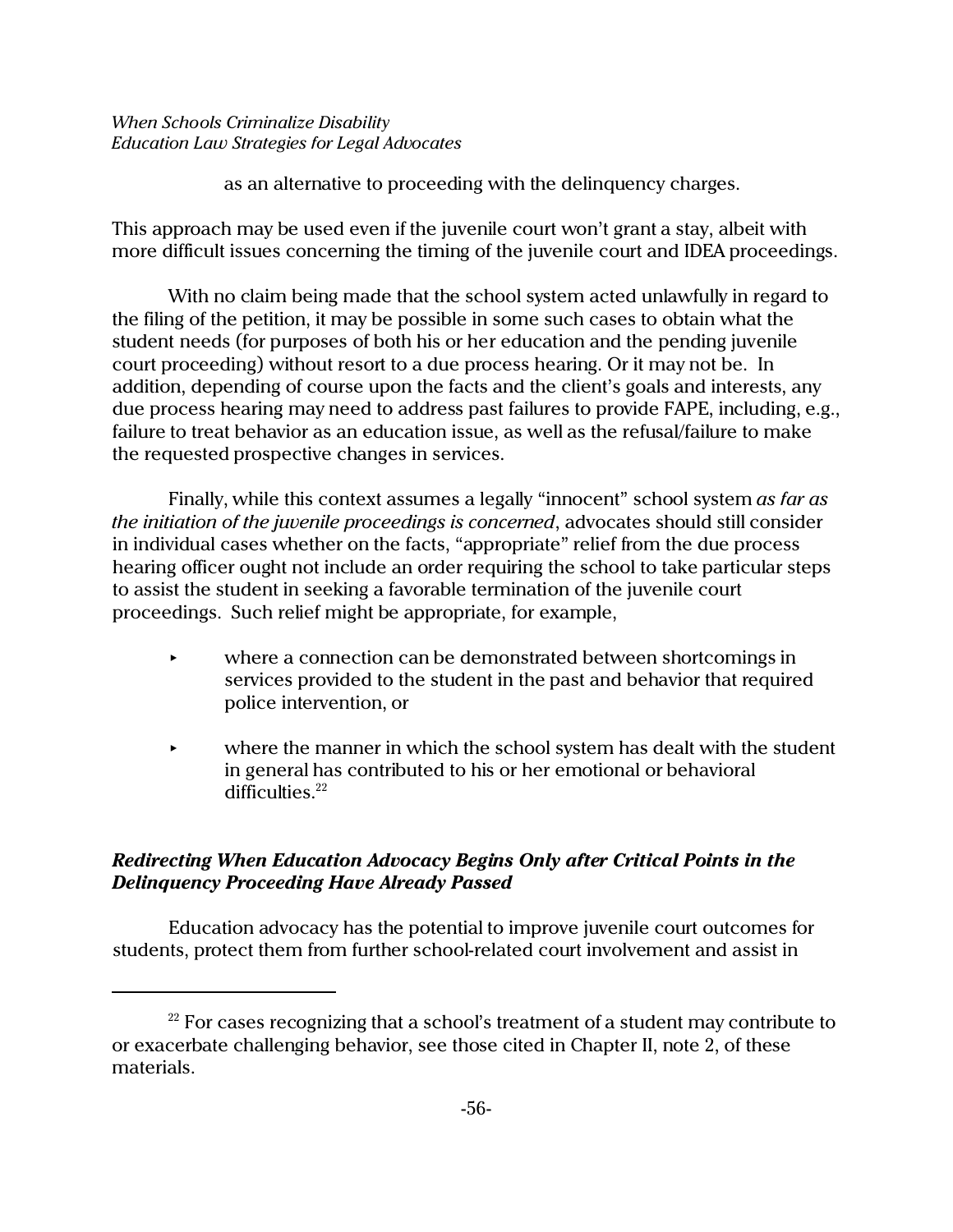holding schools accountable even after critical phases of the delinquency proceedings have passed – for example, where a youth has already been adjudicated delinquent, or the proceeding has been continued without a finding and the student placed on probation.

As discussed above, for example, putting before the court evidence that there is now a plan in place for providing a youth who has been adjudicated delinquent with appropriate services through the school system may result in more favorable disposition than would otherwise be the case. Another kind of situation might be where the student has been placed on probation and returned to school – perhaps following an adjudication of delinquency, or where the delinquency case has been continued without a finding – and risks revocation of probation and/or further delinquency charges should the school again file a petition or crime report. Here, the related goals of the education advocacy will include not only obtaining appropriate services prospectively along with relief for past violations of IDEA and/or §504 and ADA rights, but protecting the student against future inappropriate school-filed delinquency petitions or crime reports.<sup>23</sup>

While having in place appropriate educational services is critical to protecting students from future abuses, it affords no guarantee that a recalcitrant school system will not again attempt to criminalize behavior in violation of IDEA and/or §504 and ADA rights. In many cases, it therefore may remain important to use legal remedies under these laws to obtain a finding that the school's original delinquency petition or crime report was improper, and an order that in effect prohibits the school system from filing (or supporting) such improper petitions or reports against the student in the future.<sup>24</sup> Assume, for example, that in the hypothetical case of Seth, discussed above, the juvenile court has already found Seth delinquent and placed him on probation subject, among other things, to the condition that he attend school and have no further

 $23$  Where the student had not been previously been identified by the school system as a child with a disability, the goals of the representation will also include getting an evaluation and eligibility determination (as well as prospective services). To the extent that the law, facts and expert testimony can support the argument that the school system should have evaluated and begun serving the student sooner, some or all of the other goals regarding retrospective relief can be pursued as well.

 $24$  The details and wording of such an order would necessarily depend upon the particular facts, and likely would need to allow for calls to the police for bona fide emergency assistance.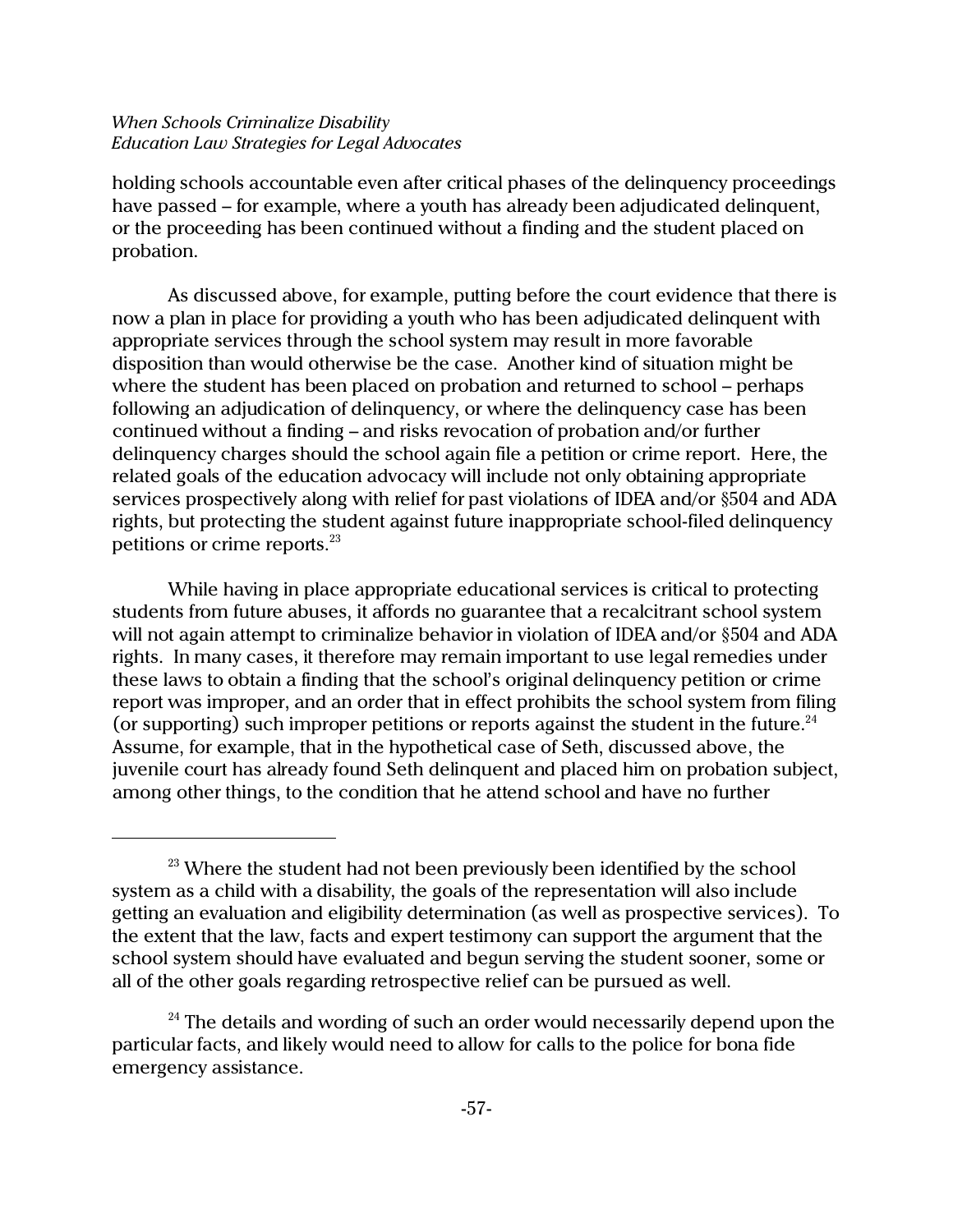disciplinary infractions. Especially if the adjudication has not been appealed, an order requiring the school system to assist in seeking dismissal of the petition would likely be beside the point now in most jurisdictions. $^{\mathrm{25}}$  However, Seth remains at-risk of further school-initiated court involvement, given the school system's track record in responding to behavioral issues and apparent inability or unwillingness to properly implement IDEA. Further, even assuming that the school system now provides appropriate services meeting IDEA standards, it is not reasonable to expect that years of educational neglect, with all of its attendant emotional and behavioral consequences, will be cured overnight. A finding that the school system's prior crime report was improper under the circumstances, along with an order that will preclude it from again circumventing IDEA to treat Seth's disability-related behavior as either a disciplinary offense or a crime may thus be critical to reducing the risk that his probation will be revoked and/or that new delinquency proceedings will be initiated.

Finally, the hypothetical case of Jon, discussed in Chapter V, presents a very urgent example of a student needing protection against future, improper crime reports. It may be recalled that Jon, whose Tourette Syndrome manifests itself in part through a verbal tic of "I'll kill you," is on probation, following accusations by school officials of terroristic threatening. He is also on limited homebound tutoring, as school officials insist that they will call the police if he utters "I'll kill you" while at school again. Chapter V of these materials discuss §504 and ADA claims that might be brought on his behalf, along with strategic concerns that include obtaining an order prohibiting the school system from reporting Jon's tic as a crime.<sup>26</sup>

 $25$  Advocates should, however, consult their state law and defense counsel regarding post-adjudication remedies in the juvenile system.

 $26$  To the extent that Jon or a similarly situated student is also IDEA-eligible, the above-discussed approaches to obtaining appropriate relief would be relevant as well.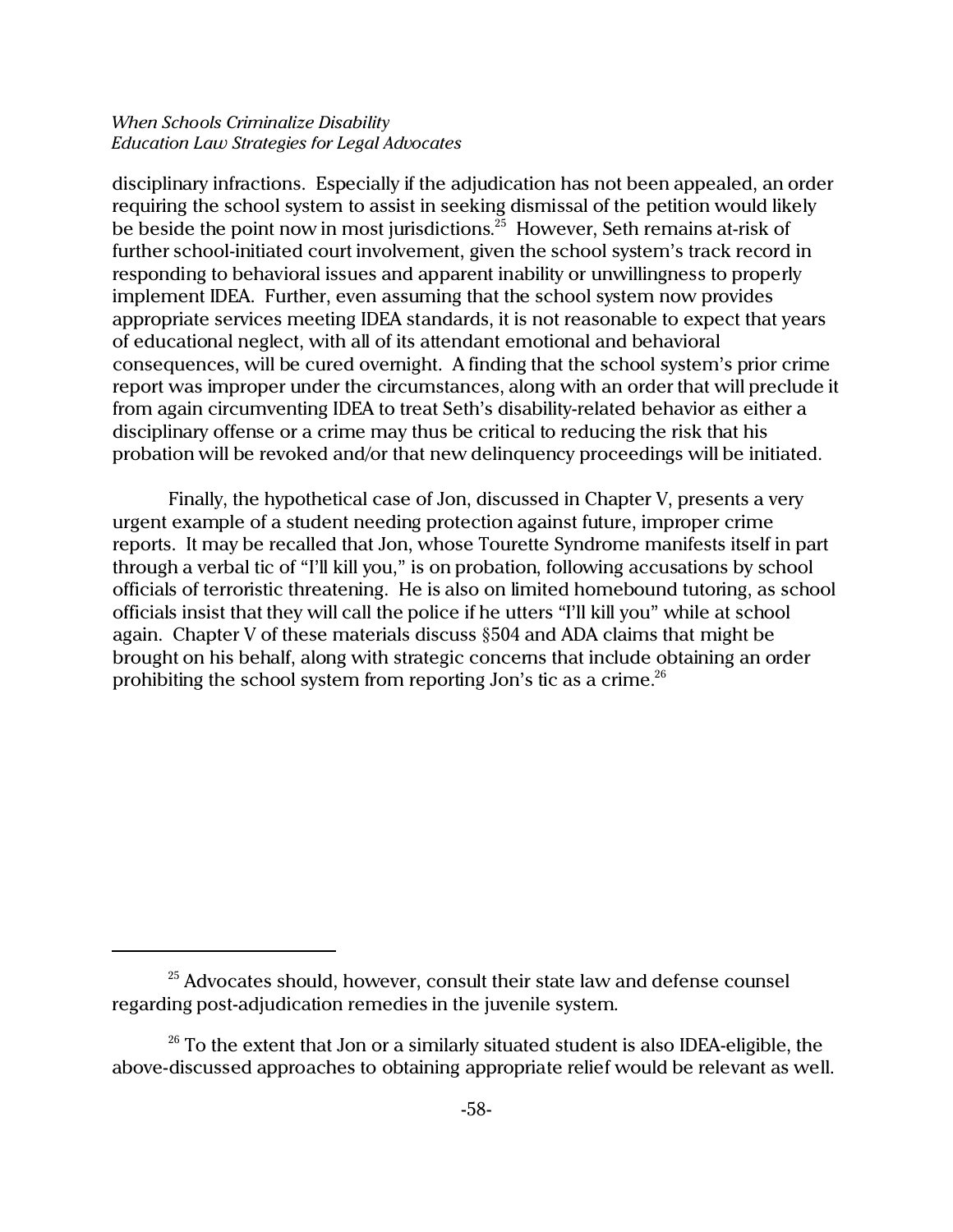# **CHAPTER VII FINAL NOTES**

The topics of school system abuse of the juvenile justice system and the education rights of court-involved youth encompass many issues beyond the scope of these materials. Briefly noted below are a few of those most critical to enforcing the right of all students with disabilities to a high quality education and holding schools accountable.

## *Emerging Issues Under the Family Educational Rights and Privacy Act*

The Family Educational Rights and Privacy Act,<sup>1</sup> or FERPA, generally prohibits public school systems (or any other educational institutions that receive funds from the U.S. Department of Education) from disclosing education records or the personally identifiable information contained therein without the prior written consent of a parent or eligible student. While there are some exceptions to this consent requirement, there is no blanket exception for delinquency petitions or crime reports. $^2\,$  The IDEA requirement that school systems reporting crimes to "appropriate authorities" also transmit the student's special education and discipline records $^3$  applies only to the extent that the transmission is consistent with FERPA.<sup>4</sup>

An exception to FERPA's consent requirements added to the statute in 1994,

1 20 U.S.C. §1232g

 $^{\rm 2}$  The exceptional circumstances under which FERPA allows protected education records to be disclosed *without* prior written consent include disclosure to comply with a court order or lawfully issued subpoena – provided that parents and students are notified in advance -- and disclosure "to appropriate parties" in connection with a health or safety emergency, "if knowledge of the information is necessary to protect the health or safety of the student or other individuals." 20 U.S.C. §1232g(b)(2)(B); 34 C.F.R. §99.31(9). The latter exception is to be strictly construed. 20 U.S.C. §1232g(b)(2)(B); 34 C.F.R. §99.31(9). For additional exceptions, see 34 C.F.R. §99.31.

3 *See* 20 U.S.C. §1415(k)(9)(B).

4 34 C.F.R. §300.529(b)(2).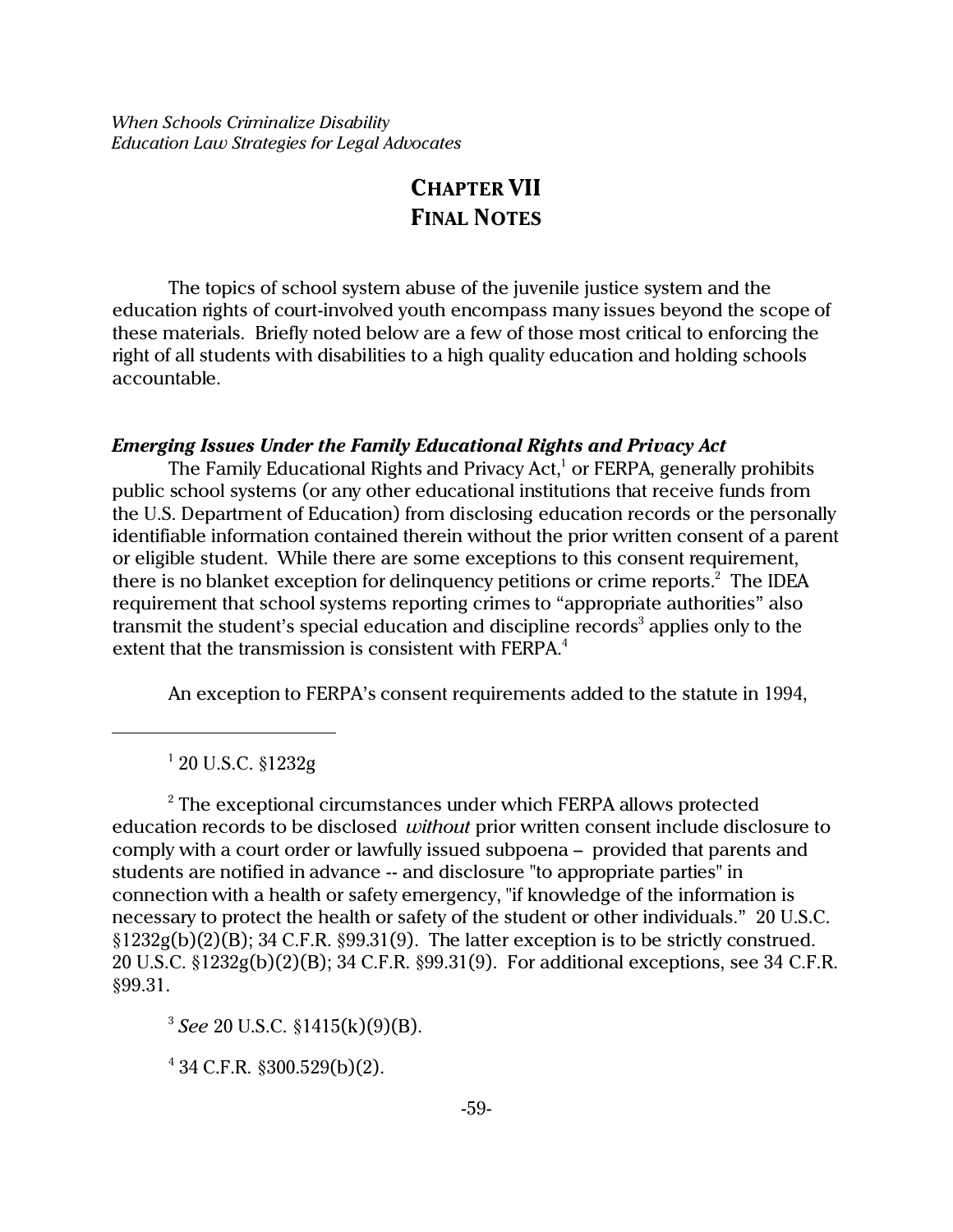however, increasingly is emerging as a concern for students with and without disabilities. This provision allows disclosure of otherwise protected information without consent to "State and local officials or authorities to whom such information is specifically allowed to be reported or disclosed pursuant to State statute adopted...after November 19, 1974 [the date of FERPA's enactment], if...the allowed reporting or disclosure concerns the juvenile justice system and such system's ability to effectively serve, prior to adjudication, the student whose records are released...."<sup>5</sup> The U.S. Department of Education appears to be interpreting this language broadly, opining, for example, that (assuming a compliant state statute is in place) it allows schools to participate in information-sharing initiatives among agencies (including the juvenile courts and the police) involved in the juvenile justice system, and permits disclosure of information from the records of youth "at risk" of involvement with the juvenile justice system, even if they have not been charged with a delinquent act. $^{\rm 6}$  The extent to which schools are using this provision to forward otherwise protected information about students to the juvenile courts or the police is unclear at this time. Also unclear is the extent to which any such school action is resulting in the prosecution of students for in-school, disability-related behavior. Advocates should be aware of these issues, however, including staying apprized of any relevant state statutes, their local implementation, and the implications under FERPA.

## *School System Responsibility When Employees File as Individuals*

In each of the hypothetical cases considered in these materials, the schoolinitiated delinquency petition or police report was filed by a school administrator acting in that capacity on behalf of the school system. When the petition or police report is filed instead by a staff member purporting to have been injured by the student (e.g., a teacher struck by flailing arms during a tantrum, a classroom assistant kicked or scratched by a student resisting restraint), the school system may defend against the student's legal claims by arguing that it is therefore not responsible. The myriad legal and factual contexts in which such a defense might be raised and the possibilities for defeating it in those contexts are beyond the scope of these materials.

 $520$  U.S.C.  $$1232(b)(1)(E)(ii)$ .

<sup>6</sup> *See, e.g,* U.S. Department of Justice/Office of Juvenile Justice and Delinquency Prevention and U.S. Department of Education/Family Policy Compliance Office, *Sharing Information: A Guide to the Family Educational Rights and Privacy Act and Participation in Juvenile Justice Programs* (June 1997). This document is available on the internet at <http://www.ed.gov/offices/OM/fpco/fpcopubs.html>.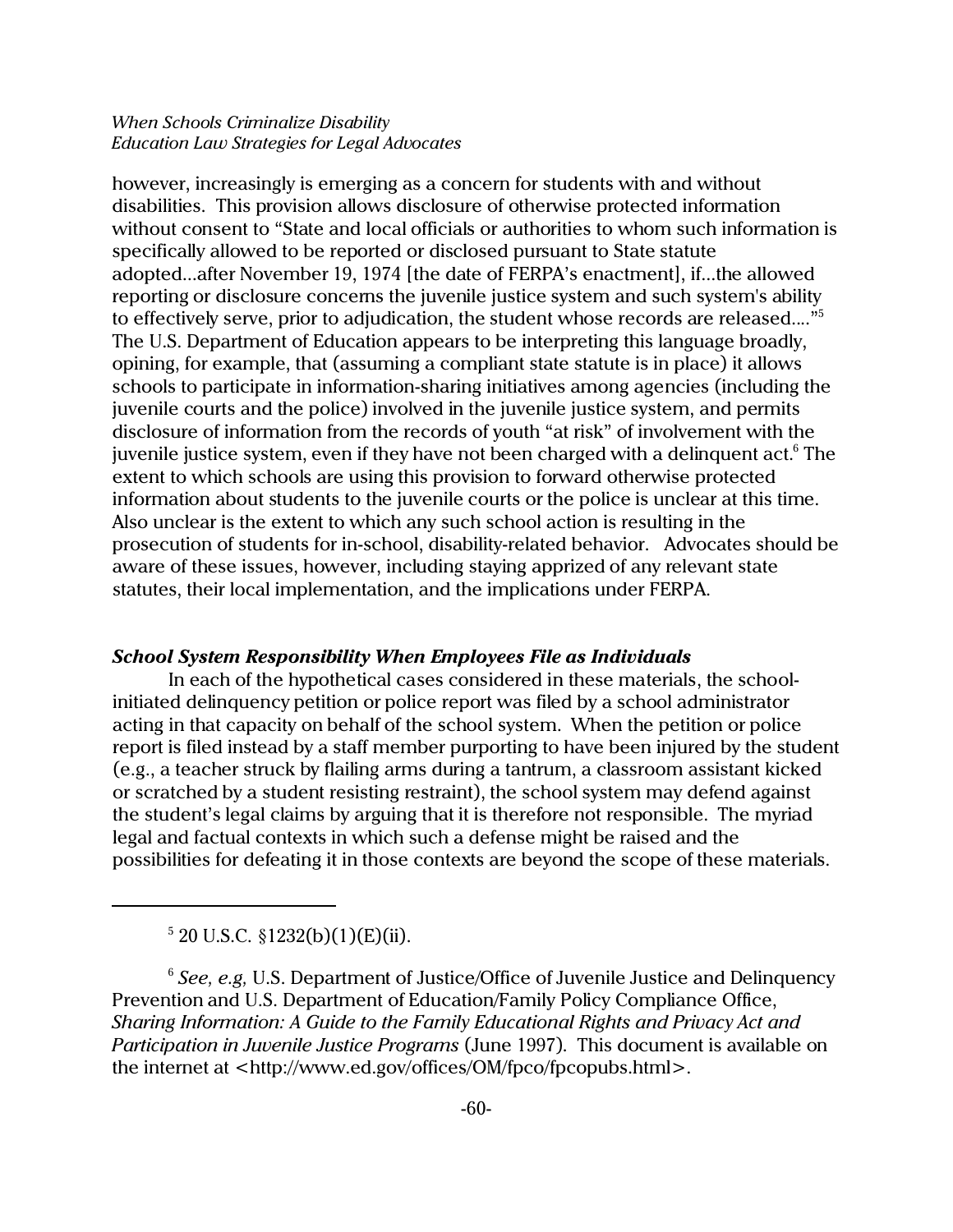On a related note, however, the *Guiding Principles and Criteria for School Policies on Crime Reports* included herein (see Appendix) reach some of the issues related to staff reaction to challenging student behavior.<sup>7</sup>

### *The Ongoing Right to FAPE*

These materials focus on keeping accused students with disabilities in the community by holding local school systems accountable for their education, and a discussion of the issues facing incarcerated youth is beyond their scope. Nonetheless, given the disproportionate number of youth with disabilities among those in correctional facilities, ${}^{8}$  it is important to note that the right under IDEA to FAPE extends to all eligible youth with disabilities, whether they are enrolled in local schools, involved with the courts, or placed in a detention or other juvenile or adult facility.<sup>9</sup> The corresponding governmental responsibility to provide FAPE, and to do all that this entails under IDEA, applies not only to local school districts and state departments of education, but to all "public agencies" – a term that includes, for purposes of IDEA, all political subdivisions of the state that are involved in the education of children with disabilities, including departments of mental health and welfare, and state and local juvenile and adult correctional facilities. $^{\rm 10}$  The public entity that is directly responsible

8 *See, e.g.,* U.S. Department of Education, To Assure the Free Appropriate Public Education of All Children with Disabilities: Twenty-first Annual Report to Congress on the Implementation of the Individuals with Disabilities Education Act at II-1 (1999) (citing research finding that more than one in three youths entering correctional facilities have previously received special education services).

9 20 U.S.C. §1412(a)(2). *See also, e.g., Smith v. Wheaton*, 29 IDELR 200 (D. Conn. 1998); *Alexander S. v. Boyd*, 876 F. Supp. 773 (D.S.C. 1995); *Donnell C. v. Illinois State Board of Education*, 829 F. Supp. 1016 (N.D. Ill. 1993); *Green v. Johnson*, 513 F. Supp. 965 (D. Mass. 1981). The IDEA rights of some youth incarcerated in adult correctional facilities may be circumscribed in certain respects. *See* 20 U.S.C. §§1412(a)(1)(B)(ii), 1414(d)(6).

<sup>10</sup> *See* 34 C.F.R. §§300.2(b), 300.22.

 $^7$  On another related note, advocates should be aware that the No Child Left Behind Act of 2001, Pub. L. 107-110, 115 Stat. 1425 (January 8, 2002), includes provisions limiting the liability of teachers, administrators and other school staff for actions taken in the context of school discipline under certain conditions. *See* 115 Stat. at 1667 *et seq.*, to be codified at 20 U.S.C. §§2361 *et seq.*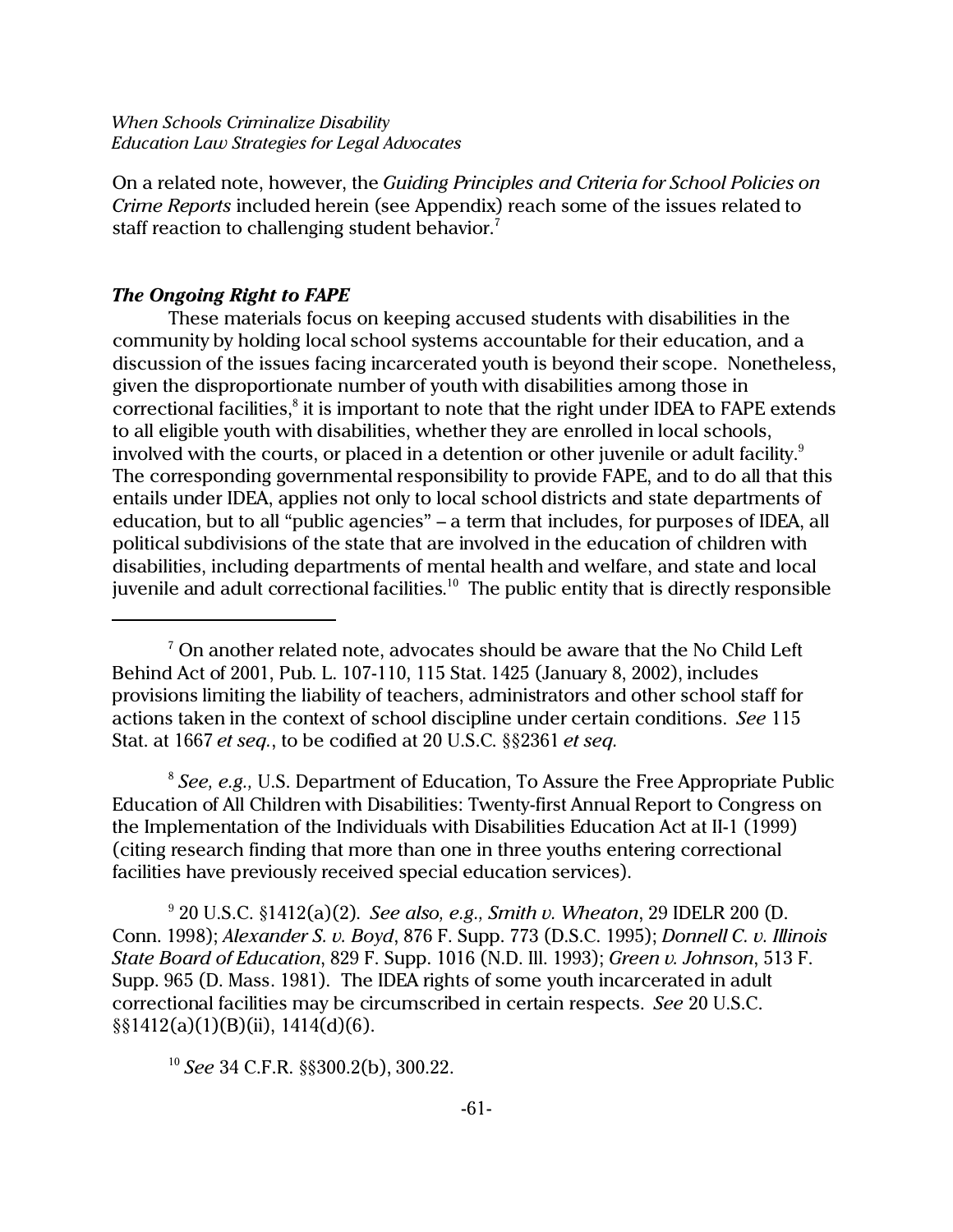for providing FAPE to a particular court-involved, adjudicated or incarcerated youth will vary depending upon state law, subject to the state educational agency's having ultimate responsibility for seeing that FAPE is actually provided.<sup>11</sup> In any event, however, the local school system remains obligated to provide FAPE meeting all meeting relevant legal standards, despite having filed a delinquency petition or crime report, unless and until educational responsibility for the student passes to some other entity, under state law. Further, the local school system for the community into which an incarcerated youth is to be released must cooperate in the transition by having appropriate educational services in place. $12$ 

## *The Ongoing Right to an Education That Meets Legal Standards for Quality*

Regardless of whether a youth targeted by a delinquency petition or crime report remains in the community, and regardless of which public entity has educational responsibility, he or she remains entitled to an education that meets legal standards for quality under IDEA, §504 and the ADA. This includes, *inter alia*, appropriate services and supports to address emotional and behavioral issues,<sup>13</sup> as well as a full substantive curriculum.<sup>14</sup> The latter must include meaningful opportunities to learn in the general curriculum and attain the standards expected of all students in the state. $15$ 

<sup>&</sup>lt;sup>11</sup> *See* 20 U.S.C.  $$1412(a)(11)(A)$ . Note however, that, at a state's discretion, responsibility for ensuring that IDEA requirements are met with respect to youth convicted as adults under state law and incarcerated in adult prisons may be assigned to any public agency in the state. 20 U.S.C.  $$1412(a)(11)(C)$ .

<sup>12</sup> *See Smith v. Wheaton*, *supra*.

<sup>13</sup> *See* discussion in Chapter II, *supra*.

 $14$  20 U.S.C. §1401(8)(C).

<sup>&</sup>lt;sup>15</sup> 20 U.S.C. §§1401(8)(B), (C), 1414(b)(2)(A), (c)(1)(iv), 1414(d)(1)(A), (d)(4); 34 C.F.R.  $§104.4(b)(1)(ii - iv)$ , (2).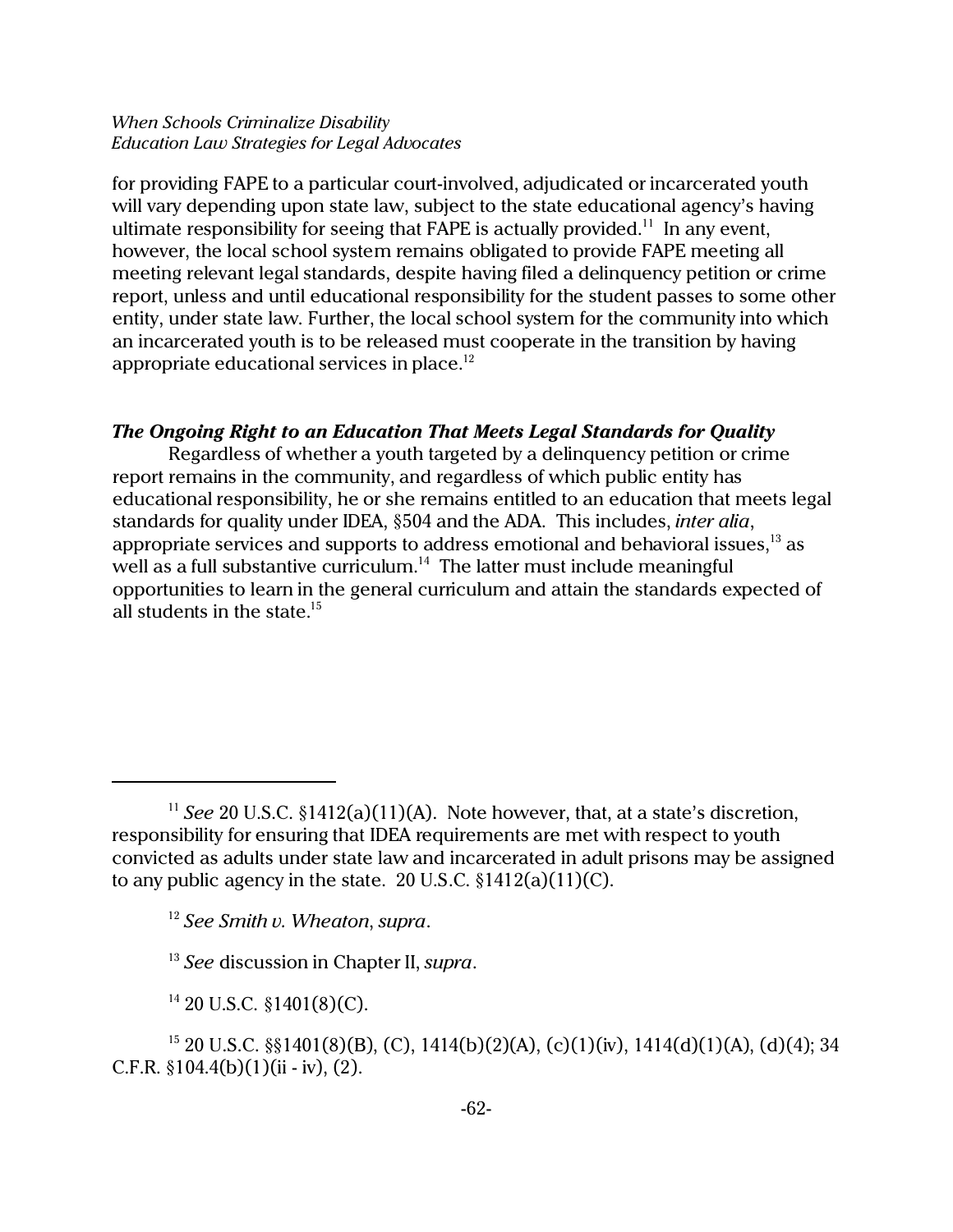# **APPENDIX**

# *Guiding Principles and Criteria for School Policies on Crime Reports*

# Guiding Principles for School Policies/Procedures/Practice

- 1. The responsibilities of public school systems include addressing the behavioral ramifications of disabilities, through appropriate special education and related services. This is part and parcel of education. Criminalizing the very behavior for which schools are obliged to provide special education and related services is not acceptable, and violates IDEA, §504 and Title II of the ADA.
- 2. Absent an immediate, genuine emergency requiring police intervention to protect the physical safety of the school community, no police reports, crime reports, delinquency petitions, etc. for behavior that the school, as a matter of IDEA/504/ADA, should be addressing through special education, related services or accommodations, or for behavior that is associated with a disability that the school is supposed to be addressing through special ed., related services, or accommodations.
- 3. Using police/crime reports, delinquency petitions, etc. to punish behavior that is part of a disability (as opposed to contacting police for assistance in an emergency) is illegal discrimination even if the school's policy or practice is to file police reports, etc. for outwardly similar behavior by students without disabilities. Failure to modify such a policy as an accommodation constitutes illegal discrimination under §504 and Title II of the  $ADA<sup>1</sup>$
- 4. Behavior that might otherwise prompt school officials or individual staff to involve law enforcement or judicial authorities should be brought to the attention of the child's IEP or §504 team.

Minimum Criteria for School Policy/Procedures (and consistent with above principles)

1. Policies/procedures should address and protect students who have not yet been identified as having a disability under IDEA and/or §504, as well of those already receiving special

<sup>&</sup>lt;sup>1</sup> See Thomas v. Davidson Academy, 846 F. Supp 611 (M.D. Tenn. 1994).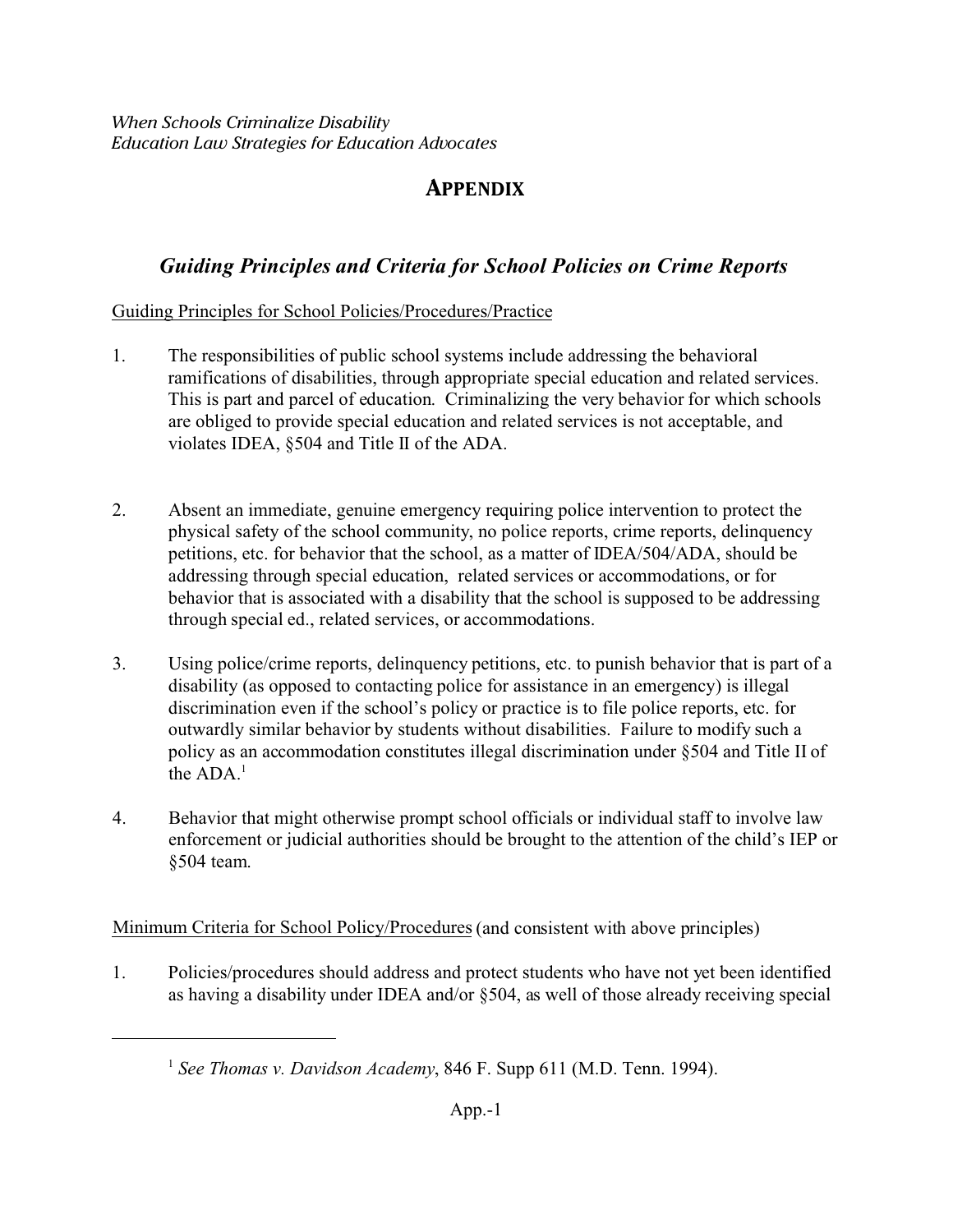education, related services, or accommodations.

- 2. Policies/procedures should, at a minimum, incorporate IDEA and §504 rights/processes re: review and revision of IEPs, evaluation/reevaluation, manifestation reviews (to discover the relationship between behavior of concern and the child's disability), proposed changes in placement, functional behavior assessment, parent participation and qualified educational decision makers *prior to any resort to law enforcement, judicial or juvenile authorities*, absent a genuine, immediate safety emergency.
- 3. Schools should ensure that all staff who come into contact with students are versed in the above principles, policies and procedures, and in their rationale. Policies/procedures should provide that staff having concerns/complaints about student behavior – including behavior that might prompt them, as individuals, to consider contacting law enforcement or judicial authorities – must relay them to the student's IEP or §504 team. If the concerned staff member is one of the child's teachers, he or she may participate in the IEP team's discussion/decision making re: appropriate positive strategies/supports/services for addressing the behavior in question.<sup>2</sup>
- 4. Policies/procedures should provide that schools/school officials may not assist or support in any way staff who, as individuals, file police reports, criminal complaints, delinquency petitions, etc. contrary to the above principles and consistent policies/procedures. Same re: parents or other third parties who attempt to involve law enforcement/judicial authorities (absent emergency).
- 5. Policies/procedures should stress that information from education records may not be provided to *any* individual, entity, institution, etc. – including police, courts, prosecutors, etc. – without prior written consent, unless otherwise permitted by FERPA. This includes drawing upon education records in any way in the course of dealing with law enforcement or judicial authorities.
- 6. Under IDEA, school systems have an affirmative obligation to keep abreast of promising new methods and strategies for meeting the educational needs of children with disabilities, including behavioral needs, and to employ them as appropriate in designing and implementing  $IEPs<sup>3</sup>$ . Policies/procedures should ensure that this obligation is met.

3 *See Timothy W. v. Rochester School District*, 875 F.2d 954, 973 (1st. Cir. 1989), *cert. denied*, 110 S. Ct. 519 ("...educational methods...are not static, but are constantly evolving and improving. It is the school district's responsibility to avail itself of these new approaches in

<sup>2</sup> *See* 20 U.S.C. §1414(d)(3)(C), (4)(B).